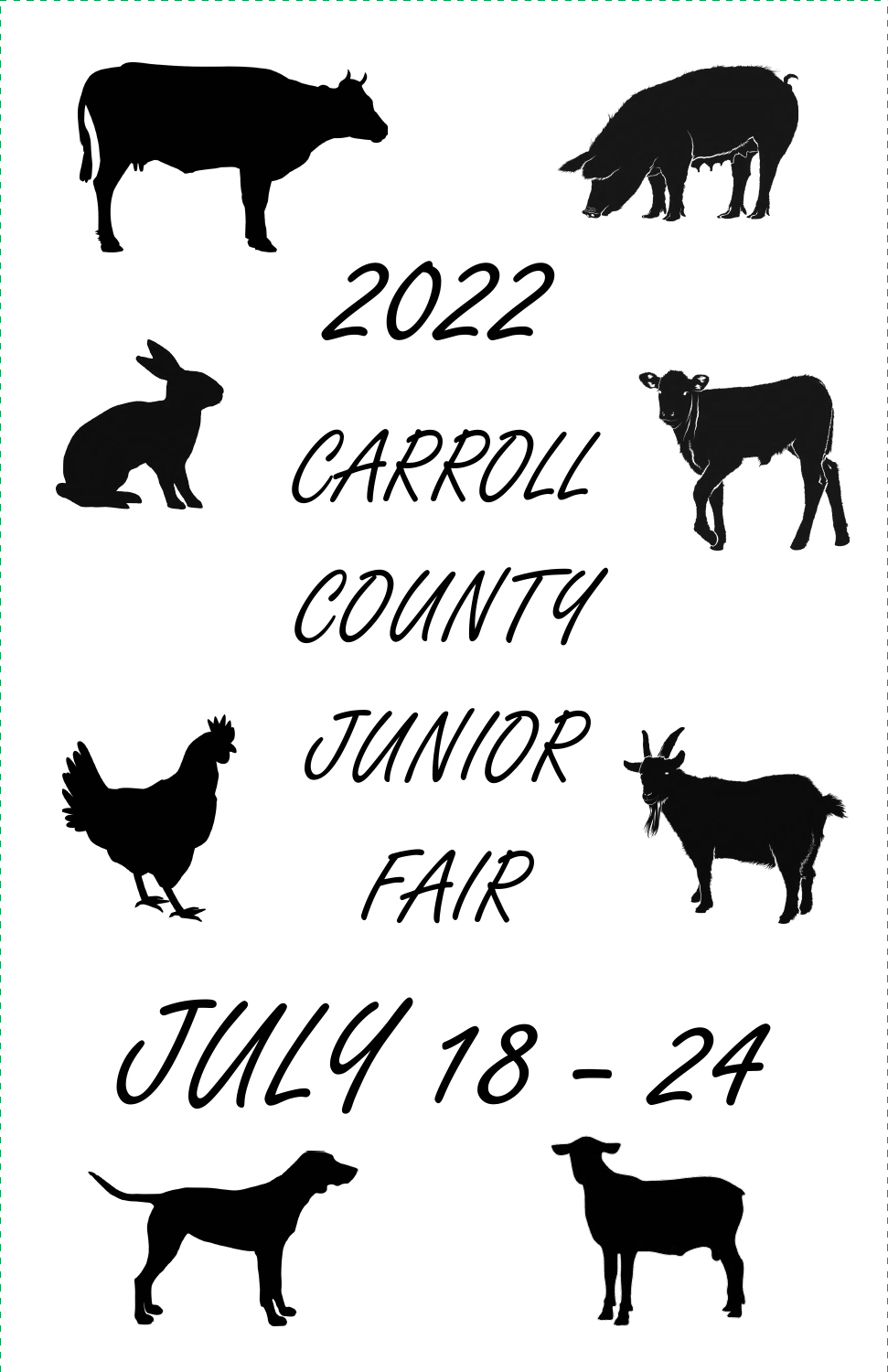# **2022 JUNIOR FAIR COMMITTEE**

|                                                                           | Senior Fair BoardLynden Ferguson & Wayne Ferguson           |
|---------------------------------------------------------------------------|-------------------------------------------------------------|
| Senior Fair Board Alternates  Pete M <sup>c</sup> Intire & Jessica Ujcich |                                                             |
|                                                                           |                                                             |
| Junior Fair Board Grace Leslie; Madi Baker (alt.)                         |                                                             |
| Horse Committee Carla Fasig; Lindsey Rakes (alt.)                         |                                                             |
|                                                                           | Large Animal Committee Darin Ulman; Johnna Campbell (alt.)  |
|                                                                           | Small Animal Committee Becky Stoller; Melissa Schaar (alt.) |
| Still Project CommitteeChris Ulman; Kim Poorman (alt.)                    |                                                             |
|                                                                           |                                                             |
|                                                                           |                                                             |
|                                                                           |                                                             |
|                                                                           |                                                             |
|                                                                           |                                                             |
|                                                                           |                                                             |

# **JUNIOR FAIR ENTRIES**

- Instructions: Refer to pages 49-50.  $\bullet$
- All entries must be received by Saturday, June 11, 2022.
- Entries must be submitted on-line at https://carrol.fairwire.com
- Stalls and pens will not be assigned without completed entries.
- Any entries made after the 2<sup>nd</sup> Saturday in June, will be charged  $\bullet$ a \$25 late fee, per animal or still project, payable to the Carroll Co. Jr. Fair. NO LATE ENTRIES WILL BE ACCEPTED AFTER THE 2ND SATURDAY IN JULY - THERE WILL BE **NO EXCEPTIONS MADE AFTER THIS DATE.**
- To ensure you receive all junior fair emails & reminders, ensure that carrollcountyjrfair@gmail.com does not go to your spam folder.

# **2022 JUNIOR FAIR BOARD**

Jocelynn Nuske

Madilynn Baker Ava Clough Maddy Faulk **Spencer Fierstos** Grace Leslie Paul Leslie Monica Lozier

Ty Pridemore Calvin Romeo Ariel Romeo **Tenley Schott** Ellie Shafer Sarah Tipton 1

Aspen Ujcich Dylan Ulman Dustin Ulman **Emily Wayts** Ryan Worth

# **CONTENTS**

| The Senior Fair Board will not be providing sawdust for the Junior Fair Program.<br>➤                                                     |  |
|-------------------------------------------------------------------------------------------------------------------------------------------|--|
| Due to lack of parking space, no Carroll County stock trailers will be permitted to<br>➤<br>stay on the Fairgrounds the week of the fair. |  |
| The Fair Board's official Veterinarian is not required to be on call the week of the<br>⋗                                                 |  |
| fair. If circumstances require a veterinarian, exhibitors are required to call their                                                      |  |
| own.                                                                                                                                      |  |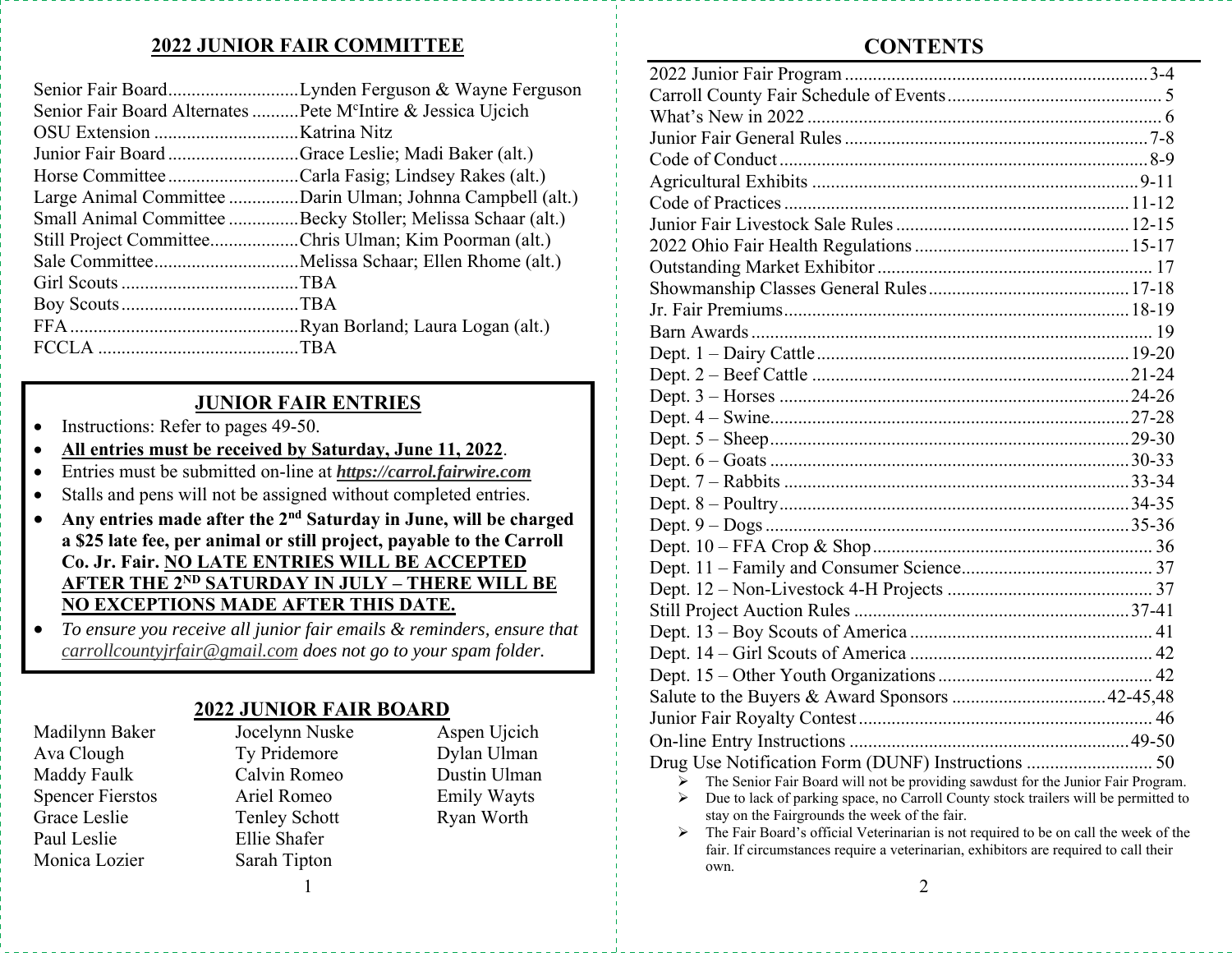# 2022 CARROLL COUNTY JR. FAIR PROGRAM

Sat June  $25 - 9:00$  am - 12:00 pm - Still Project Knowledge Judging **Sat July 9** – 9:00 am - 12:00 pm – Livestock Knowledge Judging **Sat July 9** – 9:00 am - 12:00 pm – OME Judging Sat July 16 – Deadline to submit required animal  $\&$  still project pictures online Sun July  $17 - 12:00$ pm - 4:00 pm - Jr. Fair Arm Band Pickup - Sr. Fair Office

# **Monday, July 18**

7:00 am - Jr. Fair Animals May Begin Arriving  $2:00 - 6:00$  pm  $-$  Jr. Fair Arm Band Pickup  $-$  Sr. Fair Board Office 5:00 pm – ALL JR. FAIR Animals Are To Be On The Grounds And Stalled 5:00 pm – Weigh Market Hogs – Rosebud Mining Complex (Barn closed for weigh-in) Weigh Market Chickens Following Hogs 5:00 pm - Weigh Market Lambs & Goats - Small Animal Barn Weigh Market Turkeys & Ducks Following Market Lambs & Goats 5:00 pm - Weigh Market Rabbits - Small Animal Barn  $6:00 \text{ pm}$  – Weigh Market Steers – (Barn closed for weigh-in) Weigh Dairy Beef Feeders and Dairy Steers Following Beef Steers 8:00 pm – Jr. Fair Opening Ceremony - Fair Royalty Presentation, Followed By The Cowboy & Cowgirl Presentation  $-$  Ashton Event Center

9:00 pm - All Junior Fair Booths To Be In Place - Exhibit Hall

# Tuesday, July 19

9:00 am - Poultry Judging & Showmanship - Small Animal Barn & Rosebud 9:00 am - Dairy Breed Classes Followed By Showmanship - Ashton Event Center with Open Class

 $9:30$  am  $-4$ -H Booth Judging  $-$  Exhibit Hall

5:00 pm – Swine Showmanship & Market Hog Show – Ashton Event Center

# **Wednesday, July 20**

 $7:00$  am  $-$  Jr. Fair Horses May Begin Arriving

9:00 am – Goat Judging & Showmanship – Ashton Event Center

1:00 pm – Jr. Fair Horse Vet Check-In (with Vet Check Papers) – Horse Barn

1:00 pm – FFA Crop & Show Judging – Exhibit Hall

5:30 pm – Breeding Sheep Show – Open Class Sheep Barn with Open Class

7:00 pm – Sheep Showmanship & Market Lamb Show – Ashton Event Center

- 6:30 pm Still Project Auction AEP Speed Barn
- 8:30 pm Market Turkey & Chicken Dismissal

# Thursday, July 21

 $9:00 \text{ am} - \text{Dog Show} - \text{AEP Speed Barn}$ 

9:00 am – Rabbit Judging & Showmanship – Small Animal Barn

 $9:00$  am – Western & English Horse Classes – Horse Ring

12:30 pm – Beef Breed Classes – Ashton Event Center with Open Class

- 2:30 pm Dairy Beef Feeder & Market Dairy Steer Show AEC\*
- 6:30 pm Beef Showmanship, Beef Feeder Calf, & Steer Show  $AEC^*$ \* Ashton Event Center

# **Friday, July 22**

 $9:00$  am – Super Showmanship – Ashton Event Center

- 11:30 am Horse Performance Classes Horse Ring
- 1:30 pm Pee Wee Showmanship Small Animal Barn
- 3:00 pm Small Animal Dress Up Small Animal Barn
- 6:00 pm Large Animal Sale (Market Lambs, Dairy Product Baskets, Dairy Market Steers, Market Steers, Market Hogs, & Dairy Beef Feeders) -**Ashton Event Center**

# **Saturday, July 23**

 $9:00$  am – Horse Contesting Events – Horse Ring

1:30 pm - Small Animal Sale (Market Goats, Market Ducks, Market Rabbits, Market Chickens, & Market Turkeys) - Ashton Event Center 8:00 pm - Square Dance - Ashton Event Center

**Sunday, July 24** (No market livestock will be in the barns for public viewing) 6:00-8:00 am - Rosebud Mining Complex Closed for Market Hog Load-Out 6:00 am - Junior Fair Market Livestock Dismissal, Except Rabbits & Poultry 10:00 am - Horse Dress Up Contest Followed By Mounted Games 11:00 am - Dairy Cow Dress  $Up -$  Ashton Event Center 1:00 pm – Trophy Presentation – Ashton Event Center 2:00 pm – All Other Junior Fair Market & Breeding Livestock Dismissal 4:00 pm – Junior Fair Horse Dismissal 7:00 pm - 4-H Booth Dismissal 8:00 pm – Open Livestock Dismissal  $11:00 \text{ pm} - \text{V}$ ehicles Permitted on Midway

# **Monday, July 25**

12:00 pm - Exhibits Must Be Removed & Barn Areas Must Be Cleaned

# **Tuesday, July 26**

7:00 pm – Small Animal Pick-Up Of Processed Poultry & Rabbits (pg. 14, #25-26)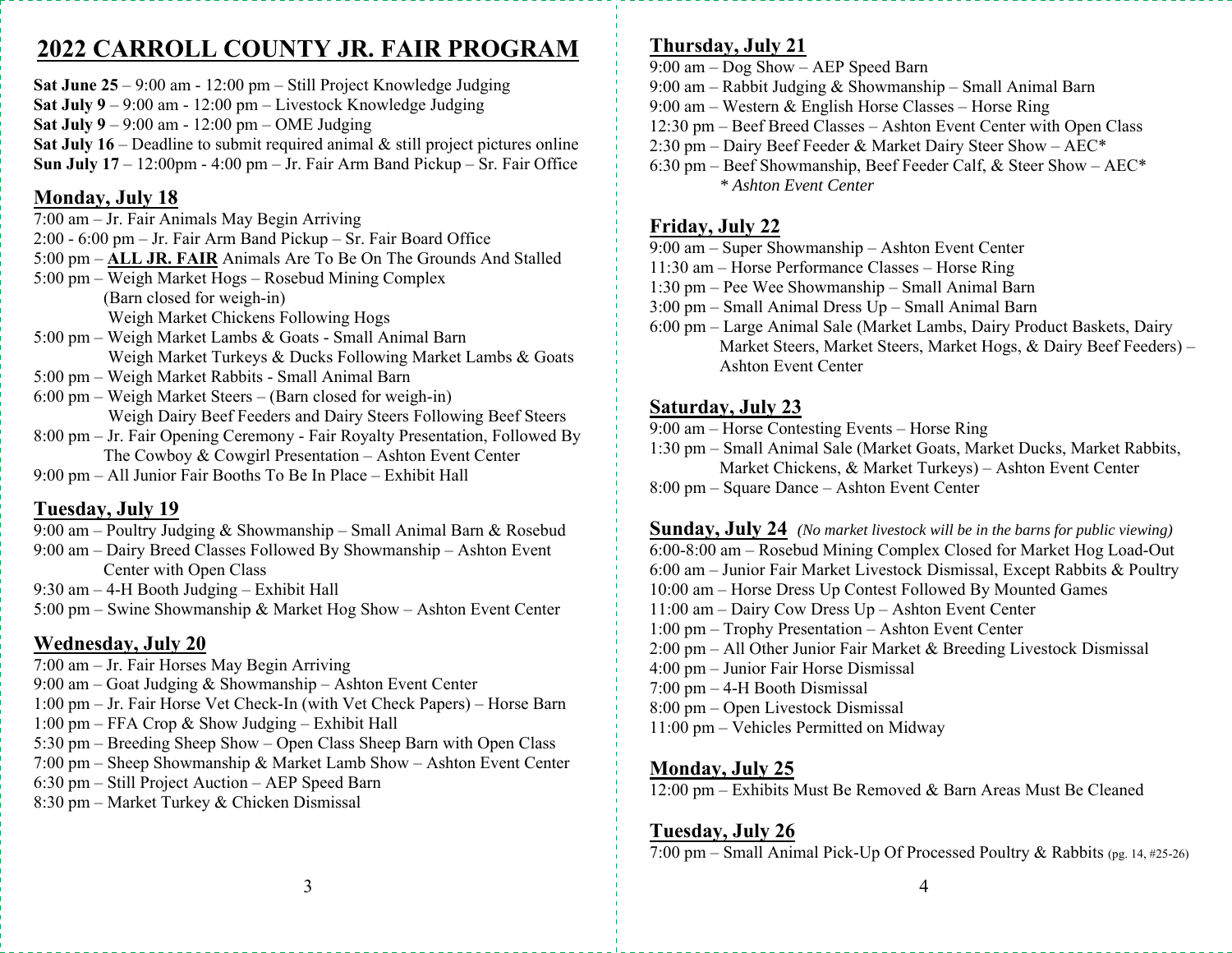# **CARROLL COUNTY FAIR SCHEDULE OF EVENTS**

#### ALL TRACK SEATING MUST BE CLEARED OUT AFTER EVERY EVENT!

#### **Monday, July 18, 2022**

2:00-6:00 P.M. Horticulture Hall Items Received 6:00 P.M. Carroll County Tractor Pulls 8:00 P.M. Jr Fair Opening Ceremony & Fair Royalty Presentation 9:30 P.M. Back to the Barn Glow Run/Walk

#### Tuesday, July 19, 2022

8:30 A.M. Fair Officially Opens 9:00 A.M. Judging - Horticulture and Floral Hall 9:00 A.M. Open Class Dairy Cattle Judging & Jr. Dairy Combined 12:00 P.M. Flag raising by Carroll County Council of the VFW 12:00 P.M. Harness Racing - Colt Racing (Pari-Mutual) 1:00 P.M. Flower Show Open 5:00 P.M. Harness Racing - Filly Racing (Pari-Mutual)

### Wednesday, July 20, 2022

9:00 A.M. Weigh-in for Pedal Tractor Pull. Male and female will pull together in all classes. Classes are:

- 1.  $0 \text{ to } 45 \text{ lbs.}$
- Over 45 to 55 lbs. 2.
- Over 100 to 125 lbs. 6. Over 125 to 150 lbs. 7.
- 
- Over  $55$  to  $65$  lbs.  $\mathbf{3}$ 4. Over  $65$  to  $75$  lbs.
	-
- 5. Over 75 to 100 lbs.
- 8. Over 150 lbs. 9. Senior citizens, 55 or older.
- 

#### 10:00 A.M. Pedal Tractor Pull

9:00 A.M.-12:00 P.M. Tractor Games, sponsored by Carroll County Antique Tractor Club 11:00 A.M. Senior Sing-Along in Friendship Center, prizes will be awarded for longest married couple, oldest gentleman, oldest lady, newest married couple and person with most grandchildren 5:30 P.M. Open Class Sheep Judging 7:00 P.M. – OHIO MOTOCROSS ASSOCIATION FAIRCROSS SERIES

#### Thursday, July 21, 2022

9:00 A.M. Carroll County Tractor Pull DEAD WEIGHT (Cut off time 4:00 P.M.) 12:30 P.M. Open Class Beef Cattle Judging 6:00 P.M. ATV RODEO

#### **Friday, July 22, 2022**

9:00 A.M. Carroll County Tractor Pull DEAD WEIGHT (CUT OFF TIME 4:00 P.M.) 1:00 P.M. Flower Show Open 7:00 P.M. FULL PULL PRODUCTIONS TRACTOR & TRUCK PULLS - Track Seats \$5.00 each.

#### Saturday, July 23, 2022

11:00 A.M. Pony Pull 7:00 P.M. BUCKEYE RODEO

#### **Sunday, July 24, 2022**

- 8:00 A.M. Mod Rod Pullers Weigh-In
- 9:00 A.M. Mod Rod Pullers (finish 2 PM)
- 10:00 A.M. Church service with The Bridge Ashton Event Center
- 6:00 P.M. CARROLL COUNTY FAIR DEMOLITION DERBY Auto Demo Derby - Open to the World - must be 18 or older. (Must have Pit Pass to Enter Pit Area)

#### \*\*\*Schedule subject to change\*\*\* www.carrollcountyfairohio.com

- **WHAT'S NEW IN 2022**
- On-line entries (refer to the inside front cover and pages  $49-50$ ) are the only way to make entries. Creating a Passport account is highly encouraged, as it will allow you to have the same login info from year to year, see previous year entries, and it allows you the ability to make entries at other shows (that you are eligible for) that utilize Showorks. Passport is available online or via app for iOS or Android.
- The possession deadline for all livestock (excluding beef steers, dairy steers, dairy beef feeders, market ducks, market turkeys, and market chickens) is May 14<sup>th</sup> this year.
- Exhibitors who do not submit a picture for the sale by the stated deadline before the fair will be charged a fee of \$50 per animal/still project. The deadline for 2022 is Saturday, July 16. Pictures shall be submitted July 1-16, 2022.
- The livestock tampering rule (pg. 10-11, rule  $#22(A)$ ) has been updated to state that family members are defined as parents, step-parents, guardians, grandparents, siblings, or step-siblings. Permanent household members have been removed from those who can help/offer assistance.
- All champion market animals (excluding dairy beef feeders, rabbits, and poultry) must go directly to slaughter (either Don's Custom Meats or Kiko Meats) at the conclusion of the fair. These animals shall not go to any livestock auction or be taken home.
- When an exhibitor wins their respective showmanship age class for a given specie, they will advance to the next age bracket. They will remain in this class until they either age out or win that class, in which case they will advance to the next class. When an exhibitor wins Senior Showmanship, they will then advance directly to the Showman of Showmen class in subsequent years, and will not show again in Senior Showmanship.
- Exhibitors with dairy beef feeders will need to show proof of vaccination at the time of tag-in or pay \$5/head to have the calf vaccinated.
- All goats & lambs must have Scrapie tags, except LaMancha goats, where a tail tattoo is allowed.
- Based on the number of participants, the Carroll Co. Dairy Promotion Board will determine if baskets are sold per exhibitor or divided among all exhibitors based on shares. If sold on shares, each share in the proceeds will be determined by projects exhibited, showmanship placing, skillathon score & placing, Jr. & Sr. Championships, and/or class placings earned.
- Dairy exhibitors must exhibit at least one dairy animal at the fair and display at least one dairy animal for the duration of the fair to sell a dairy basket.
- Rabbits must have a tattoo in left ear, except meat pen rabbits.
- No toys in rabbit pens.
- Showmanship is mandatory for all equine exhibitors.
- Horse exhibitors must select their four classes for High Points Award by 3PM Wednesday of the fair.
- Showmanship placing shall be the tie breaker for the High Points Award.

5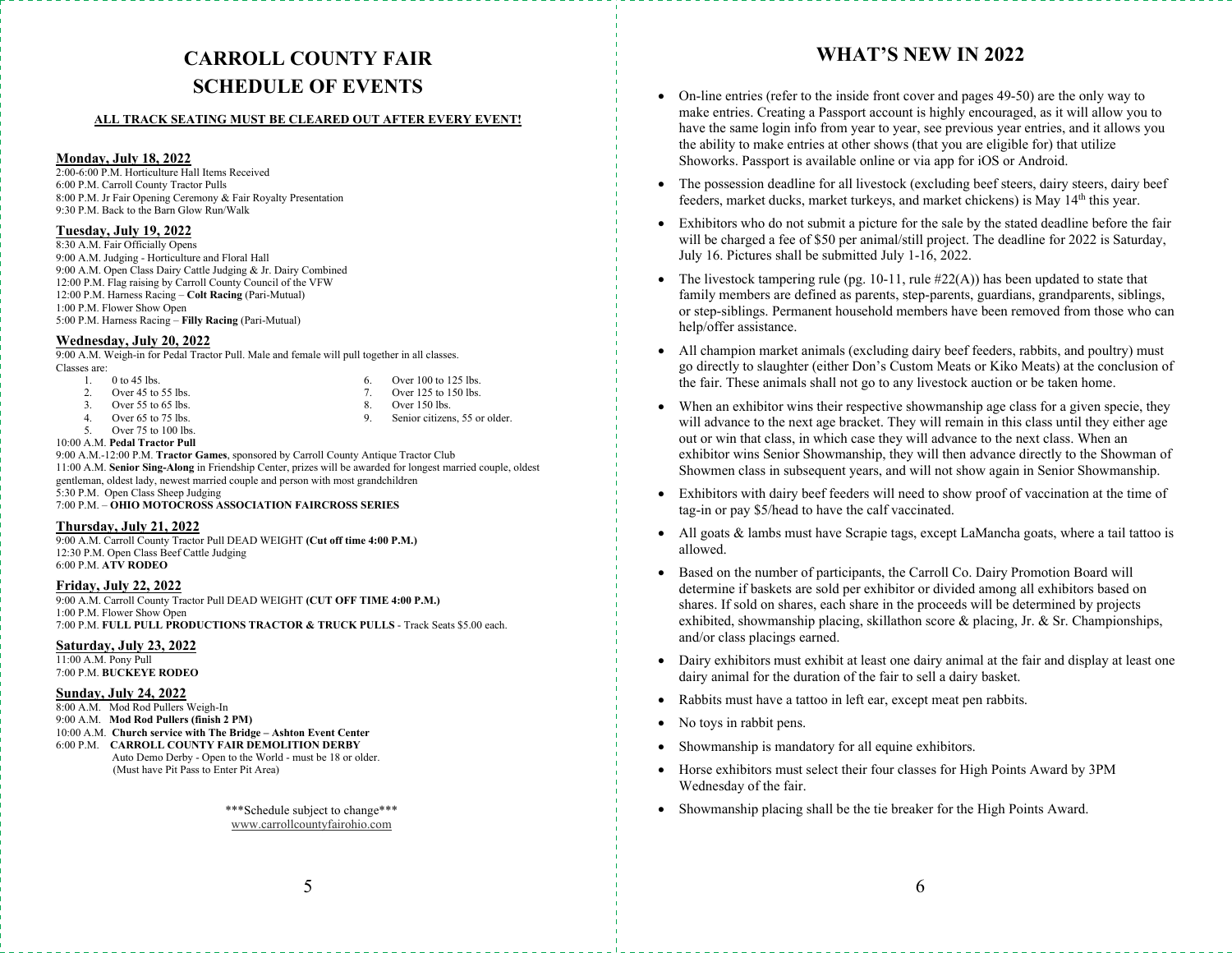#### **JUNIOR FAIR GENERAL RULES**

- 1. Entries open to any girl or boy between the ages of eight and nineteen years of age as of January 1, 2022 and in the third grade. The youth must be a member of, or enrolled in 4-H, Vocational Agriculture, Vocational Home Economics, Boy Scouts, Girl Scouts, or another youth organization in Carroll County.
- 2. All projects must be entered by the deadline date of the  $2<sup>nd</sup>$  Saturday in June (horse exhibitors see Horse Department). Projects cannot be shown or sold without an entry. Any entries made after the  $2<sup>nd</sup>$  Saturday of June, will be charged a \$25 late fee, per animal or still project, payable to Carroll Co. Jr. Fair. Late entries will only be accepted on the conditions that a pen/stall is available, AND that the exhibitor realizes that they may not be penned/stalled with their club. No late entries will be accepted after the 2<sup>nd</sup> Saturday in July.
- Jr. Fair participants are restricted to exhibiting in only one county.  $3.$
- The Junior Fair is under the jurisdiction of the Junior Fair Committee and the Senior Fair Board.  $4<sup>1</sup>$ All rules and regulations pertaining to the general conduct of the Senior Fair apply to the junior exhibitors. The Junior Fair Committee and the Senior Fair Board will decide any situation not covered in these rules. Their decision is final.
- $5.$ All projects exhibited in Jr. Fair Booths must be in place in the exhibit hall by 9:00 pm Monday, July 18. Exhibits may be placed in booths beginning on Sunday, July 17. All exhibits must be removed by 12:00 noon, Monday, July 25. All livestock exhibits must be in place according to the following schedule:
	- Livestock is to be stalled upon arriving at the fairgrounds, where the fair veterinarian will walk through the barns.
	- A copy of the health certificate must be presented at the gate before the livestock is permitted to enter the fairgrounds and be unloaded.
	- Livestock will be dismissed as follows:
		- Wednesday, July 20 8:30 pm Market chickens & turkeys  $\circ$
		- Sunday, July 24 6:00 am Jr. Fair market livestock dismissed  $\circ$ (except Rabbits)
		- o Sunday, July  $24 2:00$  pm All other livestock (except horses)
	- Early removal of livestock or projects will result in a loss of club premiums.
- All exhibits must contain the specified amounts and be made in accordance with the exhibit 6. requirements for the project.
- $7.$ No exhibit can be shown under more than one name.
- Exhibitors of the Junior Fair may enter the Open Classes by conforming to the rules of the Open 8. Class. Junior Fair members who wish to show in the Open Class must submit their entries to the Secretary of the Senior Fair Board in accordance with the Open Show rules and deadlines. No entry fee, except for late entries, will be charged in the Junior Fair.
- 9. All livestock exhibited at the fair must meet the health requirements established by the Ohio Dept. of Agriculture. These rules are outlined in this book under the health regulations section of the General Rules. This also includes regulations passed during the printing of this book. It is the responsibility of the exhibitors for testing the livestock in accordance with health regulations.
- $10.$ Junior Fair exhibitors will not be permitted to stay in the barns at night. The Sr. Fair Office shall be notified by the 4-H Clubs or Advisors of all watch persons scheduled for night monitoring of the Jr. Fair Livestock Barns the week of the Fair.
- 11. All decorative material must be fireproof.
- 12. A judge's decision is final. All other concerns must be referred in writing to the grievance committee or the horse show steward.
- 13. All commercial farm displays in the Junior Fair are limited to overhead space only, i.e. no booths or displays.
- 14. All protests and grievances must use the following procedures:
	- (A.) It must be submitted in writing to the Junior Fair Office within 24 hours of the action or class being protested. A fee of \$50.00 must be paid at the time of filing the grievance. If the grievance is found to be in favor of the applicant, the money will be returned to the applicant. If not in favor of the applicant, then the money will be retained by the Jr. Fair. Decisions on protests and grievances will be decided upon by the Jr. Fair Committee.
	- (B.) All decisions of the committee are final.

(C.) Written decisions may be picked up at the Junior Fair Office.

- 15. The board will take every precaution in its power for the safe preservation of stock and articles on exhibition; this includes Jr. Fair exhibitors, after their arrival and arrangement on the ground, but will not be responsible for any damages that might occur. Exhibitors are requested to give attention to their articles at the close of the fair and to attend to their removal.
- 16. Exhibitors are expected to conduct themselves in an orderly and courteous manner. Harassment, profanity, or unsportsmanlike conduct toward fair officials, judges, show manager, help, fair attendees, or exhibitors will not be tolerated. Violators will be dismissed from the show, asked to leave, and may forfeit all premiums and awards.
- 17. Exhibitor dress during all shows, classes, and sales shall be neat, clean, and respectable. Dresses or shirts must have sleeves. No shorts, tube tops, tank tops, halter tops, sheer clothing, sunglasses, or hats. Skirts must be fingertip length. Exception – hats are permitted in horse classes. Exhibitors will not be allowed to show/sell if they are wearing inappropriate clothing. Still Project Auction participants must abide by the dress code as stated in Still Project Auction rules.
- 18. No Sr. Fair Board picnic tables or benches are to be placed in barns. Clubs are permitted one picnic table and one bench per club, if space is available. This is on a first come first serve basis, and must be provided by the club.
- 19. Noncompliance with any Junior Fair rule may result in forfeiture of all premiums and awards.
- 20. Any unclaimed junior fair awards will be forfeited 30 days after the conclusion of the fair.
- 21. All Animals (except rabbits and poultry) MUST have a Health Certificate. This is to be obtained no more than 30 days prior to the fair. Upon arriving, health certificates are to be collected at the gate before the animal(s) is/are permitted to enter and unload at the fairgrounds. All poultry must meet pullorum guidelines as outlined in Ohio Revised Code 901:1-18-05 (see pages 15-17).
- 22. No unauthorized golf carts, at v's, or utility vehicles will be allowed on the grounds after 11 am.
- 23. By making an entry in the Jr. Fair, the exhibitor and their guardian give permission for the Sr. Fair Board to publish any photos taken by the fair photographer during the fair on the fair's website (including social media), or any published material. If you do NOT wish to have any photos published on the fair website (or social media), the Jr. Fair Secretary must receive written notification by July 15. He may be contacted with questions at 234-521-3909 or carrollcountyjrfair@gmail.com. The fair photographer will always wear an ID badge.

### **CODE OF CONDUCT**

- Anyone attending events either as an exhibitor, advisor, volunteer, parent, spectator,  $\bullet$ superintendent, judge, committee member, or fair official must conduct themselves in a manner consistent with this Code of Conduct, and according to the Rules and Regulations of the Carroll County Agricultural Society, dba Carroll County Fair. These codes of conduct and rules are not limited to the show ring, but are applicable to any event held at the Carroll County Fairgrounds, including but not limited to meetings, workshops, clinics, contests, shows, county fair, etc. Consequences to violating this code of conduct may include, but are not limited to:
	- 1. Verbal warning
	- $2.$ Written warning

of premiums

- auction proceeds
- $3.$ Removal from the fairgrounds  $4.$ Suspension, reduction, and/or loss
- 6. Loss of future show privileges 7. Loss of privilege to be on fairground property

5. Suspension, reduction, and/or loss of

- The act of making an entry in the fair, participating, and/or attending such events on the Carroll County Fairgrounds is giving verification that you will abide by the code of conduct and understand the consequences of and penalties provided for actions prohibited by the code.
- EXHIBITORS, ADVISORS, VOLUNTEERS, PARENTS, FAMILY MEMBERS, SPECTATORS, SUPERINTENDENTS, JUDGES, COMMITTEE MEMBERS, AND FAIR **OFFICIALS MUST:** 
	- $1.$ Be responsible for your own behavior/conduct and uphold high standards for the group and accept consequences for inappropriate behavior.
	- Support and abide by the rules set forth by the Fair Board, Superintendents, 2. Committees, and Clubs.
	- Practice good citizenship, leadership, and self-governance.  $3.$
	- Follow the direction of staff.  $\overline{4}$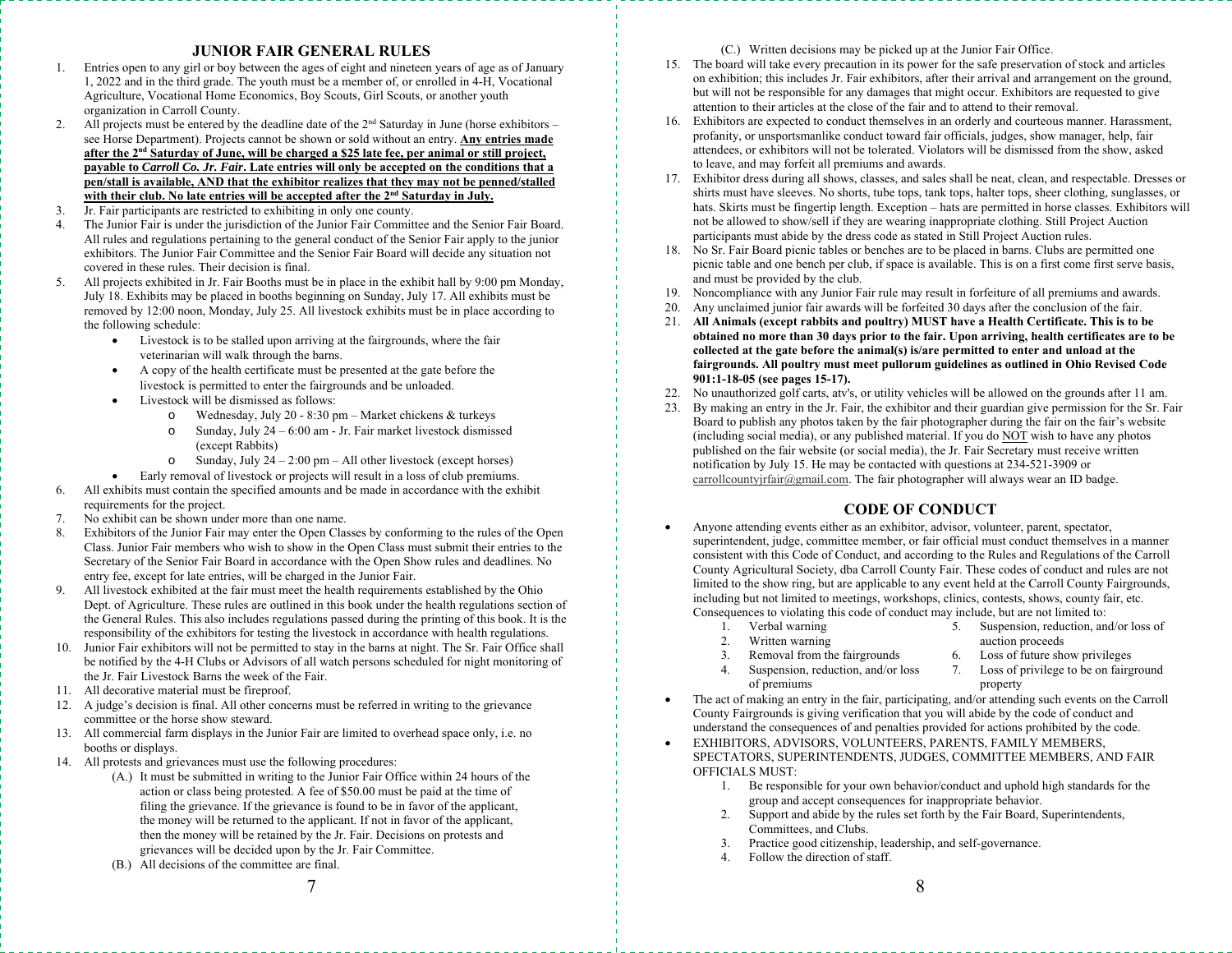- Demonstrate positive sportsmanship and attitudes at all times. 5.
- Be courteous and respectful to others. 6.
- 7. Use appropriate language at all t6es.
- 8. Respect and adhere to guidelines of the Carroll County Fair Code of Conduct, and all rules and regulations that apply to participation/competition.
- BEHAVIOR, CONDUCT, AND ACTIVITIES NOT PERMITTED AT EVENTS HELD AT  $\bullet$ THE CARROLL COUNTY FAIRGROUNDS AND AT OHIO STATE UNIVERSITY EXTENSION ACTIVITIES RELATED TO THE CARROLL COUNTY FAIR:
	- Un-sportsman like, unethical, and/or immoral conduct.  $1.$
	- $2.$ Improper language (profanity).
	- $\overline{3}$ . Bullying, intimidation, and/or belittling.
	- 4. Possession or consumption of alcohol, except at sanctioned events.
	- Possession or consumption of illegal drugs, including the use of tobacco by a minor. 5.
	- Possession or use of weapons or fireworks. 6.
	- Possession or use of harmful objects with the intent to harm or intimidate others.  $7.$
	- Destruction of property (i.e. Graffiti, etc.). 8.
	- Violation of established curfew. 9.
	- 10. Disrespect for adults, other participants, volunteers, staff, and/or leaders of the event.
	- 11. Postings, listings, and/or pictures that are deemed inappropriate on the fairgrounds or social media forums.
- THE CARROLL COUNTY AGRICULTURAL SOCIETY BOARD OF DIRECTORS RESERVES THE RIGHT TO REMOVE ANY PERSON, AT THEIR DISCRETION, FROM THE GROUNDS WHO VIOLATES THE RULES AND REGULATIONS AND/OR THE CODE OF CONDUCT. THE CARROLL COUNTY AGRICULTURAL SOCIETY BOARD OF DIRECTORS RESERVE THE RIGHT TO AMEND, CHANGE, OR ADD TO THESE RULES AND REGULATIONS AS THEY. IN THEIR JUDGEMENT, MAY DEEM ADVISABLE. ALL DECISIONS OF THE CARROLL COUNTY AGRICULTURAL SOCIETY BOARD OF DIRECTORS ARE FINAL!

#### **AGRICULTURAL EXHIBITS**

- All animals must be shown by the Jr. Fair member who owns them, unless physically impaired;  $1.$ otherwise, another Carroll County Jr. Fair exhibitor must show the animal.
- 2. All livestock exhibits must be in the Jr. Fair exhibitor's complete possession by the second Saturday in May for all animals, except: beef & dairy steers (fall tag-in) and dairy beef feeders (March 26). Market chickens, ducks, and turkeys must be ordered through the Jr. Fair Sale Committee, and the possession deadline will be the date of delivery of the chicks. Ownership and possession is lost if the animal has been consigned or sold through an auction or other type of transaction, even if the exhibitor "buys back" the animal. If the exhibitor houses the animal away from their home, their advisor should be informed of the whereabouts of the animal.
- $3.$ Jr. Fair families (immediate) may tag-in animals as "family" animals. Each family is limited to tagging in four animals per exhibitor, with two being for market and two being for carcass. Dairy beef feeder exhibitors are limited to two calves each. Market animals will be identified to the respective exhibitor at the county fair weigh-in.
- Registered animals must be registered in the name of the Jr. Fair member, in partnership with a  $4.$ parent, or in the family or farm name.
- $\sim$ Each exhibitor of livestock is responsible for the care and feeding of their animals and the upkeep of pens at all times. Failure to do so will result in forfeiture of all club premiums and awards.
- 6. All animals shall be fed, watered, and pens must be cleaned by 9:00 am and then maintained daily. Following the fair, pens must be cleaned by 12:00 noon on Monday, July 25. Club premiums and exhibitor awards will be forfeited if pens are not cleaned daily or after the fair.
- To ensure that the common areas of the Jr. Fair livestock facilities remain clean and presentable 7. to the public, Jr. Fair officials will assign barn duty to clubs based on the numbers of entries their club has in each barn. Clubs will be responsible for signing in at the start of their shift in the Jr. Fair Office, and signing out at the end of their shift in the Jr. Fair Office. Failure to sign in and/or keep their assigned barn area cleaned during the club's barn duty will result in their club's premium money being withheld.
- 8. Animal pens/stalls will be checked at least once daily, if not more, for cleanliness and dryness

by the Jr. Fair Coordinator and/or his/her designee(s). If a pen/stall is found to be unsatisfactory, a three strike policy will be followed.

- (A) The first time a pen/stall is found to be unclean, a warning will be issued. The first warning will be posted via a prominent, fluorescent sign on the exhibitor's pen/stall.
- (B) The second time a pen/stall is found to be unclean, a warning will be issued. The second warning will be posted via a prominent, fluorescent sign (larger than the first warning's sign size) on the exhibitor's pen/stall.
- $(C)$ The third time a pen/stall is found to be unclean, the exhibitor will be notified that they must remove the animal from the fairgrounds by 9 am the following day. The exception would be all market hogs, which must be taken to slaughter as soon as a slaughter house can take the animal. Additionally, the exhibitor will forfeit their ability to show that species at the Carroll County Jr. Fair for a period of one year.
- 9. No cleaning of pens between  $6.00 8.00$  am on Sunday, July 24. Market poultry pens may not be cleaned between  $4:00 - 8:30$  pm on Wednesday, July 20.
- 10. No barn decorations are to be removed until animals are dismissed.
- Exhibitors are responsible for contacting the veterinarian of their choice to have their animals  $11.$ tested before the fair.
- 12. Exhibitors will be assigned barn space by the Jr. Fair officials. These assignments may not be switched. Violators will have club premiums and exhibitor awards forfeited. When feasible, Jr. Fair officials may assign exhibitor's Jr. Fair livestock to barn areas where their family's open entries are housed, except market livestock. All market livestock must be housed in their assigned Junior Fair area. Only animals to be shown in a Junior Fair class are permitted to be housed in the Junior Fair Barns.
- 13. No club premium money will be awarded unless all Jr. Fair requirements are met by the club's members. No chapter premiums will be awarded to a FFA chapter if FFA members' project books are not up to date.
- 14. All exhibits must be from the 4-H, FCCLA, Boy/Girl Scout project, or the FFA member's farming program.
- 15. Unruly animals that cannot be shown by the owner are not eligible for the market classes or sale.
- 16. Jr. Fair exhibitors shall not display "For Sale" signs on pens or stalls.
- 17. Tampering and/or misrepresentation as to breeding, age, ownership, and any other irregularity in showing will be considered fraud and deception. Any trophies, awards, or sale money won by such an exhibitor will be withheld. Any artificial means of removing or remedying the physical characteristics or confirmation of animals, such as lifting and filling, use of string, artificial heels, etc., will be considered fraud and deception. The use of artificial tail head or altering the natural color of any animal shall be considered fraud and deception. No coloring may be used. All animals giving evidence of such treatment shall be dismissed from the competition. Should fraud or deception be discovered after the animal(s) has been shown and prior to the sale, such animals(s) shall not be permitted to sell.
	- (A.) The animals placing next in line shall move up.
	- (B.) Should the violation be discovered after the sale, all sale money shall be returned to the buyer and the animal or carcass returned to the exhibitor. In all animal classes, these regulations will be in full force and effect.
- 18. If any exhibitors, parents, or other parties suspect or have information about any type of rule infractions or animal mistreatment, it should be brought to the attention of any of the Jr. Fair officials. When such infractions are discovered, they will be investigated, and a ruling will be made by a grievance committee, when appropriate.
- 19. Individuals and/or families found to violate rules concerning fraud and deception may be barred from showing the species in question, for a period of one year.
- 20. Animals tagged for identification purposes must arrive at the fair weigh-in with original tags in the ears. The Jr. Fair Coordinator (Lynden Ferguson  $-330-627-2300x205$ ) must be notified immediately if ear tags are lost or become separated from the animal before arrival at the fair.
- 21. All underweight animals may be shown and not sold only if the fair veterinarian determines they are healthy.
- 22. Jr. Fair members should enroll in market livestock projects in order to learn the responsibility of caring for animals, proper feed and care practices, good management practices, accurate record keeping, and to learn by doing. NOTE: Professional grooming is strictly prohibited on the fairgrounds for all market animals. For breeding project animals, professional grooming is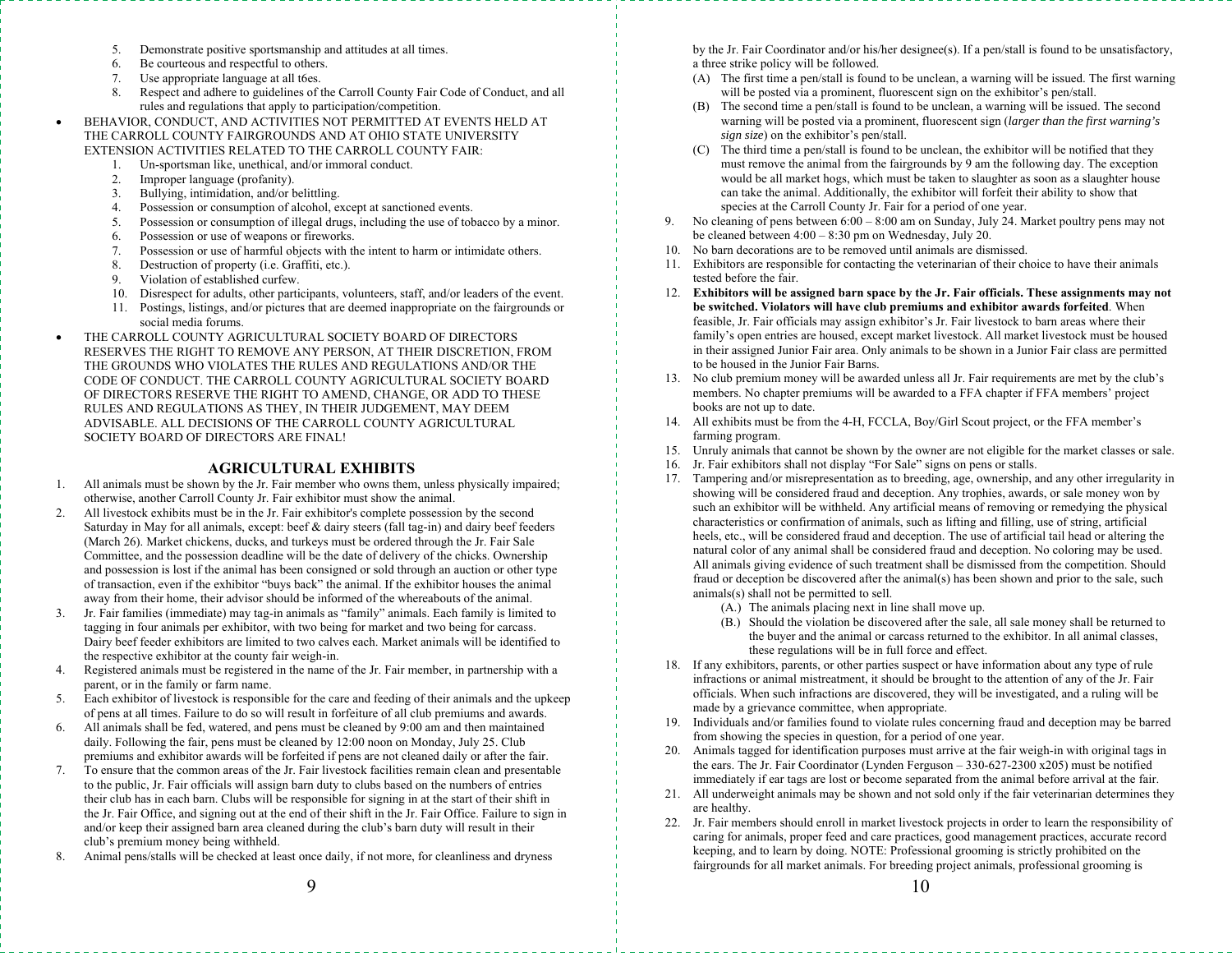prohibited if the animals are to be shown in the Junior Fair classes, and is prohibited within 24 hours of the Junior Show if the animal is to be shown in open classes. In other words, animals can be groomed by a professional for open classes but not for junior classes.

- (A) Assistance to exhibitor:
	- a. A junior livestock show exhibitor shall be responsible for the continuous care, grooming, and preparation of the livestock entered in the junior livestock show.
	- b. An exhibitor may receive assistance in the care, grooming, and preparation of the livestock entered in the junior livestock show, provided that the assistance shall be limited to explanation or demonstration provided by the following:
		- (1) Family members *(defined as parents, step-parents, guardians,* grandparents, siblings, or step-siblings);
		- (2) 4-H or FFA advisors in the exhibitor's club or county;
		- (3) County Extension Educators:
		- (4) Department representatives;
		- (5) Veterinarians;
		- $(6)$  Carroll County Jr. Fair members of a 4-H club, FFA chapter, or other youth organizations;
- (B) Those found in violation will not be permitted to show, and may be dismissed from the fair.
- 23. The market hog show will be a terminal show, and all market hogs brought onto the fairgrounds must be slaughtered immediately following the fair. This includes underweight hogs and other hogs not sold in the Jr. Fair Livestock Sale. If you have an underweight hog or other hog not sold in the fair sale, you must sign an affidavit attesting that your particular hog will be sold for slaughter immediately after the fair.
- 24. Breeding gilts will not be housed on the fairgrounds, and will be judged via a video recording.
- 25. No common watering tubs/troughs will be permitted.
- 26. If there is a non-qualifying weight (market animals), the weigh master must be notified immediately that the member wishes to reweigh, and the animal will be reweighed at the end of weigh-in, with the scales being zeroed for every reweigh.
- 27. Only show officials are permitted in the show ring during classes.
- 28. All market livestock (except rabbits and poultry) must be properly castrated prior to tag-in. If not properly castrated prior to tag-in, they will not be tagged in.
- 29. All market lambs and goats (female & male animals) must have a Scrapie tag at the time of tag-in.
- 30. Jr. Fair livestock exhibitors are not permitted to compete against themselves in Jr. Fair breeding classes, excluding championship, poultry, and rabbit classes.
- 31. No supplies are to be kept in goat pens that have goats in them. All tack, chairs, etc. may only be kept in empty goat pens.
- 32. Market chicken exhibitors must use the provided feeders and waters for their pens.
- 33. When allowed by Jr. Fair officials, fans must be connected to a surge protector or power strip. No frayed extension cords are allowed. If hung, fans must be secured with wire or chain. No fans are allowed to be hung from the sun curtain wire on the Jr. Fair Small Animal & Dairy Barns.
- 34. Rabbit meat pen exhibitors must complete both a Breeding Rabbit and Market Rabbit project book (4-H) or comparable record book (FFA). In addition to the meat pen, exhibitors must exhibit a breeding rabbit of the same breed.
- 35. Jr. Fair livestock must stay in the vicinity of the barn in which they are housed.
- 36. Drenching of livestock is prohibited except when diagnosed by a licensed veterinarian
- 37. All Animals (except rabbits and poultry) MUST have a Health Certificate. This is to be obtained no more than 30 days prior to the fair. Upon arriving, health certificates are to be collected at the gate before the animal(s) is/are permitted to enter and unload at the fairgrounds. All poultry must meet pullorum guidelines as outlined in Ohio Administrative Code 901:1-18-05 (see pages 15-17).

NOTE: Chapter 901-19: Ohio's Livestock Tampering Exhibition Rules will be made available to a livestock exhibitor or adult advisor, upon request.

### **CODE OF PRACTICES**

The following describes general responsibilities of the farmer and all persons in their authority, in the proper care and handling of animals raised for food and fiber.

- To provide food, water, and care necessary to protect the health and welfare of my animals.
- To provide a safe and healthy environment for my animals that is clean, well ventilated, and provides ample space.
- To provide a well-planned disease prevention program to protect the health of my herd or flock. This includes a strong veterinarian/client relationship.
- To use humane and sanitary methods, when it becomes necessary, to dispose of my animals.
- To make timely inspections of all animals to evaluate the health and insure that all basic requirements are being met.
- To insure proper handling techniques are used to eliminate any undue stress or injury when manual manipulation is necessary.
- To provide transportation for my animals that avoids undue stress or injury caused by overcrowding, excessive time in transit, or improper handling when loading or unloading.
- The willful mistreatment of my animals or the mistreatment of any animal will not be tolerated. In cases of mistreatment, I will notify the proper authorities.
- To make management decisions based on scientific fact and to consider the welfare of my animals.
- We encourage livestock producers to complete species-specific quality assurance programs.

#### **JUNIOR FAIR LARGE ANIMAL LIVESTOCK SALE RULES**

- Sale of market lambs, dairy product baskets, dairy steers, market beef steers, market hogs,  $\&$ 1. dairy beef feeders will be held on Friday, July 22, 2022 at 6:00 pm in the Ashton Event Center.
- $2.$ An exhibitor and their project sale item (live project animals only) must remain in the sale ring at all times.
- If an exhibitor fails to sell their project in their designated sale order slot, then they will not be  $3.$ allowed to sell.
- $4.$ All Junior Fair exhibitors of market beef steers, market lambs, market hogs, dairy baskets, market dairy steers, and dairy beef feeders are eligible to sell their animals providing the following qualifications are met:
	- (A) The animals must be shown in their market classes.
	- $(B)$  All market hogs must weigh between  $220 300$  lbs.
	- (C) All market lambs must weigh a minimum of 100 lbs.
	- (D) All market steers must weigh a minimum of 900 lbs.
	- (E) Dairy beef feeders must weigh between  $400 750$  lbs.
	- (F) Market dairy steers must weigh between  $1,050 1,650$  lbs.
	- (G) Junior Fair exhibitors may sell a maximum of 3 products (including champions) limited to 1 per species (1 market beef steer, 1 market dairy steer, 1 market lamb, 1 market hog, 1 dairy product basket, 1 dairy beef feeder, 1 market goat, 1 meat pen of rabbits, 1 market turkey, 1 pen of market ducks, and 1 pen of broilers) at the Junior Fair Livestock Sales (total of 2 in Large Animal Sale). Grand and Reserve animals are not required to sell, but Large Animal Grand and Reserve projects must go to slaughter according the State Rule 901-19-02. If an exhibitor shows both the Grand and Reserve Champion in a species, both of these animals may sell.
	- (H) Exhibitors will be allowed to sell a champion carcass project and live animal of the same species. The two items would each count towards the limit of two items in one sale and three livestock items in total.
- All champion market animals (excluding dairy beef feeders, rabbits, and poultry) must go 5. directly to slaughter (either Don's Custom Meats or Kiko Meats) at the conclusion of the fair. These animals shall not go to any livestock auction or be taken home.
- 6. A Drug Use Notification Form (DUNF) must be properly filled out and electronically submitted prior to the time of weigh-in. If a DUNF has not been properly filled out and submitted prior to weigh-in, then that animal will not be weighed and will not be eligible for competition at the fair. Please refer to page 50 on how to properly fill out the DUNF.
- All beef steers will be weighed on Monday, July 18 at 6:00 pm. 7.
- All dairy beef feeders and market dairy steers will be weighed on Monday, July 18, 8. immediately following beef steers.
- $9<sub>1</sub>$ All market hogs will be weighed on Monday, July 18 at 5:00 pm.

11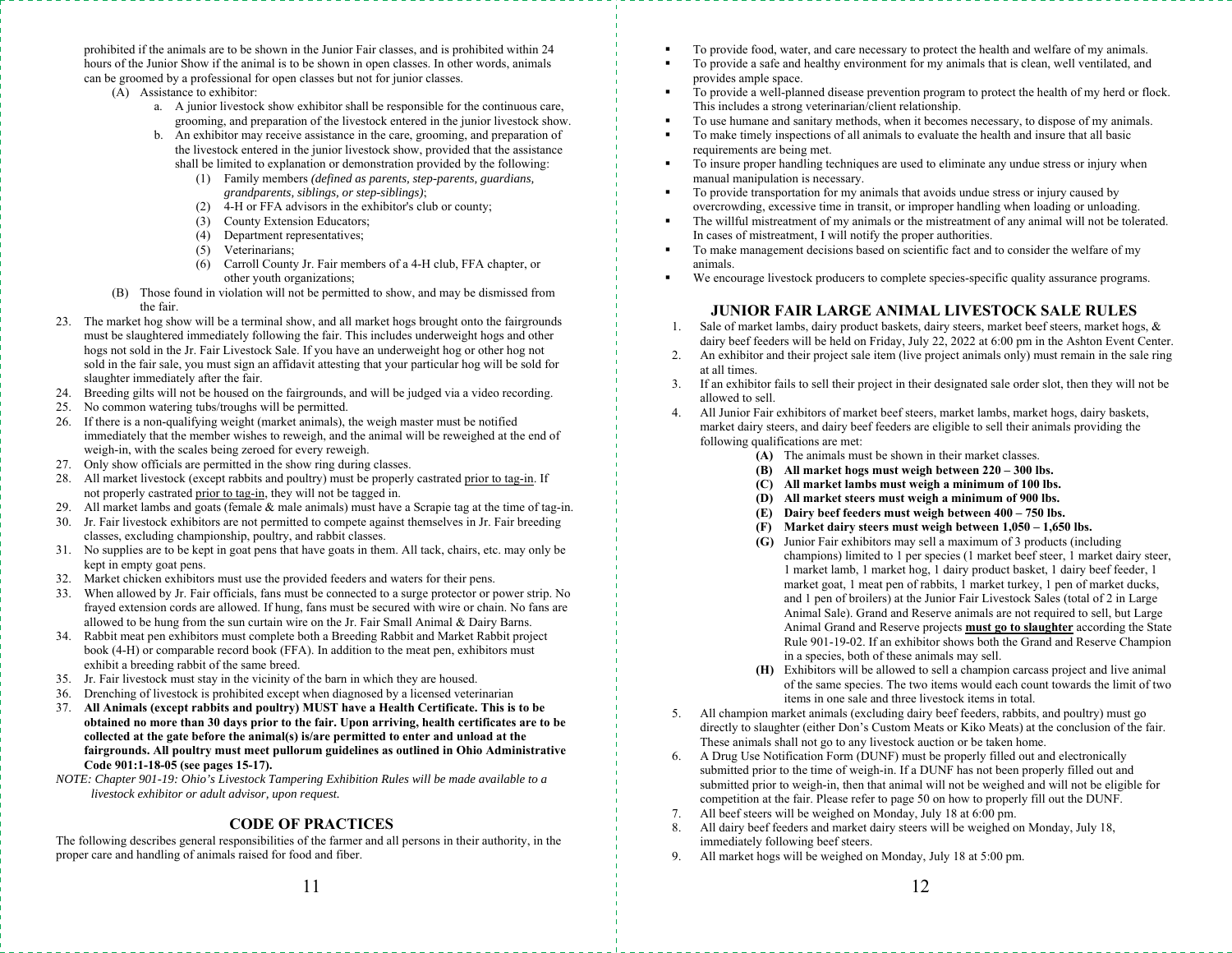- 10. All market lambs will be weighed on Monday, July 18 at 5:00 pm in the Small Animal Barn. 11. The sale order for each species will be determined as follows:
	- (A) Grand Champion and Reserve Champion animals will be sold first and second regardless of weight class.
	- (B) Following champions, remaining animals will be sold based on class placing.
- 12. Auctioneers will not read any letters from exhibitors during the sale.
- 13. Buyer thank you baskets are not to be given to sale clerks for distribution to buyers.
- 14. Animals are to be paid for at the conclusion of the sale, unless prior arrangements have been made with the Sale Committee Treasurer. Buyers will be charged a 2% per month late fee after 30 days for unpaid bills for buyers who do not have made prior arrangements with the Sale Committee Treasurer.
- 15. Any incurred bank fees will be passed on to the buyer due to checks received NSF from the bank.
- 16. Animals sold will be released to the buyer on Sunday, July 24 at 6:00 am. Animals will not be released to the buyer unless proper payment has been made. Buyer must show proof of purchase at time of pickup.
- 17. Exhibitors must feed and care for all market livestock until 6:00 am on Sunday, July 24. After 6:00 am, the animal becomes the property and liability of the buyer, if payment has been made, with the exception of failing carcass inspection.
- 18. Members will be held responsible for any carcass condemned due to drug residues.
- 19. The purpose of the market animal project is for the animal to go to slaughter for human consumption, not for the member to take home as a pet.
- 20. Grand and Reserve Champion winners will have their sale checks held until they pick-up and deliver their buyer's champion banner.
- 21. Sale commission on animals is 5%, with 4% going to the Jr. Fair Sale Committee and 1% going to the Jr. Fair Facilities Improvement Committee for the upkeep of the Jr. Fair facilities.
- 22. Exhibitors who show 2 animals of the same species must let the Junior Fair Office know by 10:00 pm on the day of show which particular animal will sell in the sale, or neither animal will sell. The exhibitor must also state where the  $2<sup>nd</sup>$  animal is to be taken by 10:00 pm on the day of show, or the  $2<sup>nd</sup>$  animal will be hauled to the Sale Barn with monies mailed to owner. The exception is for hogs, which will be 10:00 am Wednesday morning.
- 23. Exhibitors shall submit pictures for buyer photos by the specified deadline using the online entry website. Pictures will no longer be taken at the fair. Pictures must be submitted no later than July 16 via the online entry website. Exhibitors who do not submit a picture for the sale by the deadline before the fair will be charged a fee of \$50 per animal/still project.

### **JUNIOR FAIR SMALL ANIMAL LIVESTOCK SALE RULES**

- $1.$ Sale of market goats, market ducks, market rabbits, market chickens, & market turkeys will be held on Saturday, July 23, 2022 at 1:30 pm in the Ashton Event Center.
- 2. An exhibitor and their project sale item (live project animals only) must remain in the sale ring at all times.
- $3.$ If an exhibitor fails to sell their project in their designated sale order slot, then they will not be allowed to sell.
- $\overline{4}$ . No rabbits, chickens, ducks, or turkeys will be weighed if they are wet.
- 5. All Junior Fair exhibitors of market goats, meat pens of poultry, and rabbits are eligible to sell their animal providing the following qualifications are met:
	- (A) The animal must be shown in their market class
	- (B) Each market rabbit must weigh between  $3\frac{1}{2}$  and  $5\frac{1}{2}$  lbs.
	- (C) Market turkeys must weigh a minimum of 20 lbs.
	- (D) Pen of three (3) market chickens must weigh a minimum of 15 lbs.
	- (E) Pen of two (2) market ducks must weigh a minimum of 10 lbs.
	- (F) All market goats must weigh a minimum of 60 lbs.
	- (G) At the large and small animal sales, no Junior Fair exhibitor may sell more than 1 market hog, 1 market beef steer, 1 market dairy steer, 1 market lamb, 1 dairy beef feeder, 1 dairy product basket, 1 market goat, 1 meat pen of rabbits, 1 market turkey, 1 pen of market ducks, and 1 pen of broilers. If an exhibitor

shows both the grand and the reserve champion in a species, both of these animals may sell. Jr. Fair exhibitors may sell a maximum of 3 products (including champions) in the Jr. Fair livestock sales – only 2 of these in the Small Animal Sale.

- (H) Grand and Reserve Champion Goats must go to slaughter.
- $(1)$ Exhibitors will be allowed to sell a champion carcass project and live animal of the same species. The two items would each count towards the limit of two items in one sale and three livestock items in total.
- 6. All champion market animals (excluding dairy beef feeders, rabbits, and poultry) must go directly to slaughter (either Don's Custom Meats or Kiko Meats) at the conclusion of the fair. These animals shall not go to any livestock auction or be taken home.
- $7.$ A Drug Use Notification Form (DUNF) must be properly filled out and electronically submitted prior to the time of weigh-in. If a DUNF has not been properly filled out and submitted prior to weigh-in, then that animal will not be weighed and will not be eligible for competition at the fair. Please refer to page 50 on how to properly fill out the DUNF.
- 8. All market goats will be weighed on Monday, July 18 after market lambs.
- All meat pens of rabbits will be weighed on Monday, July 18 at 5:00 pm.  $9<sub>1</sub>$
- 10. If there is a non-qualifying weight, the weigh master must be notified immediately, and the animals will be reweighed at the discretion of the weigh master, only once.
- 11. All market turkeys will be banded and weighed on Monday, July 18 following market lambs and market goats.
- 12. All market ducks will be weighed following market lambs and market goats.
- 13. The sale order for each species will be determined as follows:
	- (A) Grand Champion and Reserve Champion animals will be sold first and second, regardless of weight.
	- (B) Following champions, remaining animals will be sold based on class placing.
- 14. Auctioneers will not read any letters from exhibitors during the sale.
- Buyer thank you baskets are not to be given to sale clerks for distribution to buyers. 15.
- 16. Animals are to be paid for at the conclusion of the sale, unless prior arrangements have been made with the Sale Committee Treasurer. Buyers will be charged a 2% per month late fee after 30 days for unpaid bills for buyers who do not have made prior arrangements with the Sale Committee Treasurer.
- 17. Any incurred bank fees will be passed on to the buyer due to checks received NSF from the bank.
- 18. Animals sold will be released to the buyer on Sunday, July 24 at 6:00 am (goats), and 2:00 pm (rabbits & ducks), if payment has been made. Buyer must show proof of purchase at time of pickup.
- 19. Exhibitors must feed and care for all market livestock until the animal's release time on Sunday, July 24. After this time, the animal becomes the property and liability of the buyer, with the exception of failing carcass inspection, provided the animal has been slaughtered within 24 hours of the release time and payment has been made.
- Members will be held responsible for any carcass condemned due to drug residues.
- 21. The purpose of the market animal project is for the animal to go to slaughter for human consumption, not for the member to take home as a pet.
- 22. Grand and Reserve Champion winners will have their sale checks held until they pick-up and deliver their buver's champion banner.
- 23. Sale commission on animals is 5%, with 4% going to the Jr. Fair Sale Committee and 1 % going to the Jr. Fair Facilities Improvement Committee for the upkeep of the Jr. Fair facilities.
- 24. Exhibitors who show 2 animals of the same species must let the Junior Fair Office know by 10:00 pm on the day of show which particular animal will sell in the sale or neither animal will sell. Exhibitor must also state where the  $2<sup>nd</sup>$  animal is to be taken by 10:00 pm on the day of show, or the 2<sup>nd</sup> animal will be hauled to the Sale Barn with monies mailed to owner.
- 25. Market rabbit and poultry exhibitors are responsible for the pick-up of their fair project and delivery to their buyer within 24 hours from the time they pick up their project. The first offense to deliver within this time frame will be a \$50 fine, and the second offense will be a \$100 fine. The forfeited money will be donated to the Sale Committee.
- 26. There will be a 30 mile maximum delivery radius from the fairgrounds for still project, rabbit,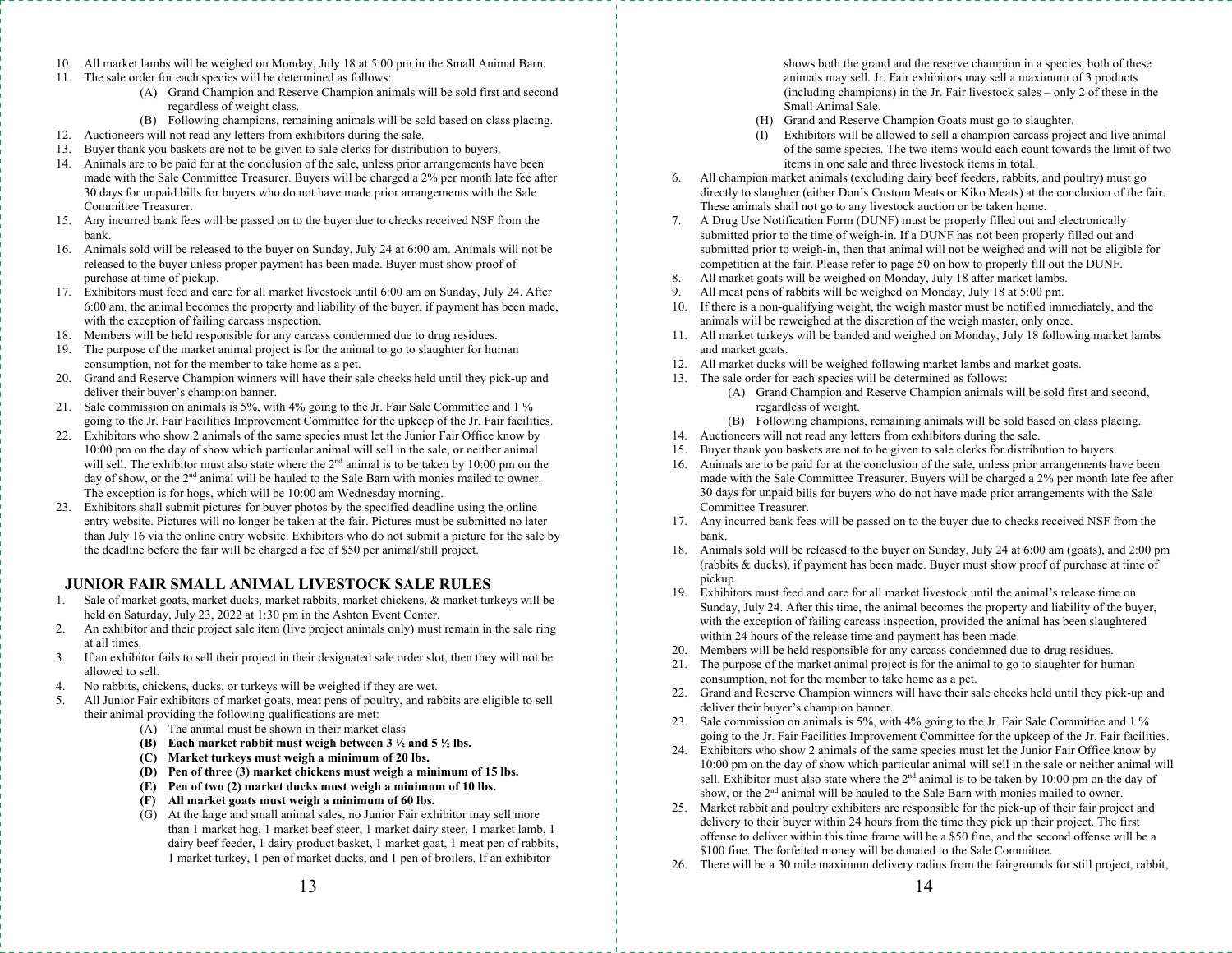and poultry exhibitors to deliver their projects to their respective buyer.

- 27. Meat pens (chickens, ducks, and rabbits) will be sold by the pen.
- 28. Exhibitors shall submit pictures for buyer photos by the specified deadline using the online entry website. Pictures will no longer be taken at the fair. Pictures must be submitted no later than July 16 via the online entry website. Exhibitors who do not submit a picture for the sale by the deadline before the fair will be charged a fee of \$50 per animal/still project.

### 2022 STATE OF OHIO FAIR HEALTH REGULATIONS

The following are regulations (Chapter 901:1-18 of the Ohio Administrative Code) concerning health requirements of livestock exhibited at all Ohio fairs and livestock exhibitions. Health papers are required for most species this year. Pay close attention to which requirements you must meet for your livestock, and be sure to have veterinarian work completed according to the prescribed time period. If you have questions regarding regulations, contact your veterinarian, or the Carroll County Fair Veterinarian, Dr. Jason Marteney. County specific health rules are listed in that respective Department.

#### 901:1-18-01 Chapter's Application

- (A) Animals when moved within or imported into Ohio solely for exhibition purposes shall comply with the requirements of this chapter.
- $(B)$ Animals described in paragraph  $(A)$  of this rule who are in compliance with the rules of this chapter are exempt from the other rules governing movement within or importation into Ohio except for the rules governing movement and importation of quarantined animals.
- (C) Animals imported into Ohio for any purpose in addition to exhibition purposes shall meet all movement and import requirements of Chapter 901:1-17 of the Administrative Code.

#### 901:1-18-02 Definitions

- (A) "Approved veterinarian" means any licensed and accredited veterinarian approved by the Ohio department of agriculture, or an employee of the Ohio department of agriculture or the United States department of agriculture, animal plant health inspection service, veterinary services.
- (B) "Certificate of veterinary inspection" means a form from the state of origin which has been issued and completed by a licensed and accredited veterinarian attesting to the health status and identification of an animal listed thereon.
- "Contagious or infectious disease" means any disease, including any foreign animal disease, or  $(C)$ vector, capable of transmission by any means from a carrier animal to a human or to another animal and includes dangerously contagious or infectious diseases.
- (D) "Department" means the Ohio department of agriculture or its designee.
- (E) "Exhibition" means any public show of animals which is sponsored by or under the control of an Ohio county or independent agricultural society organized under Chapter 1711. of the Revised Code; or the Ohio state fair; or which is assembled for a period which exceeds thirty-six hours or contains animals of origins other than Ohio.
- (F) "Licensed and accredited veterinarian" means a person who is licensed to practice veterinary medicine either by the state of Ohio or the state in which the certificate of veterinary inspection was issued and who is approved by the United States department of agriculture, animal plant health inspection service, veterinary services, to be an accredited veterinarian.
- "Residue" means any poisonous or deleterious pesticide governed by 40 C.F.R. 180(2017), any  $(G)$ poisonous or deleterious substance governed by 21 C.F.R. 109.6(2017), or any other substance governed by 21 C.F.R. 556(2017).

#### 901:1-18-03 Exhibitions: Sanitation, Inspection and Records

- (A) Each entity sponsoring an exhibition shall have in attendance an approved veterinarian for the duration of the exhibition.
- (B) Each entity sponsoring an exhibition shall:
	- 1) Under the direction of the approved veterinarian, thoroughly clean and disinfect each building, pen, stall, ring, or other enclosure in which animals are to be quartered for exhibition immediately prior to the exhibition;
	- 2) Have the approved veterinarian:
		- a) Examine the certificate of veterinary inspection when required for an animal brought to the exhibition;

b) Inspect within a reasonable time of arrival each animal brought to the exhibit for symptoms of any infectious or contagious diseases; and

- c) Inspect each animal daily that is present at the exhibition for symptoms of infectious or contagious disease.
- 3) Maintain a record for one year from the date of the exhibition of each animal present at the exhibition. The record shall contain the name and address of the owner of each animal and the species and breed of the animal.
- Order the immediate removal of any animal which, in the opinion of the approved  $4)$ veterinarian, places other animals at unacceptable risk of disease.
- (C) The department may grant an exemption from paragraph  $(B)(1)$  of this rule upon request and for good reason.

#### 901:1-18-04 Exhibitors

- (A) No person shall present for exhibition or exhibit an animal which he knows or has reason to suspect is infected with or has been exposed to a contagious or infectious disease or residue.
- The owner or bailee of an animal with symptoms of an infectious or contagious disease shall (B) immediately remove the animal from the exhibition premises when directed by an exhibition official, the approved veterinarian, or the department.
- (C) Each person who presents an animal for exhibition or exhibits an animal shall present any certificate of veterinary inspection, registration certificates, vaccination certificate, and other documents to exhibition officials, the approved veterinarian, or the department upon request.
- (D) Each person who presents an animal for exhibition or exhibits an animal for which a certificate of veterinary inspection is required by the rules of this Chapter shall forward a copy of the certificate of veterinary inspection to the department.
- (E) Failure to comply with the rules of this chapter may result in the department taking action pursuant to section 941.10 of the Revised Code or issuing a quarantine order until such time that the violation has been remedied.

#### 901:1-18-05 Poultry and Fowl

- (A) All turkeys, chickens and gamebirds moved within or imported into Ohio for exhibition must either:
	- 1) Originate directly from a flock or hatchery which is a participant in the national poultry improvement plan for the eradication of disease and be accompanied by documentary evidence that they meet the requirement of this paragraph;
	- $2)$ Originate directly from a flock which has had a negative test for pullorum/fowl typhoid disease within twelve months preceding the opening date of exhibition and be accompanied by documentary evidence that they meet the requirement of this paragraph;
	- 3) Have had a negative test for pullorum/fowl typhoid disease, within ninety days, preceding the opening date of the exhibition and be accompanied by documentary evidence that they meet the requirement of this paragraph; or
	- $4)$ Be tested for pullorum/fowl typhoid disease upon arrival at the exhibition by a tester approved by the Ohio department of agriculture and found negative.
- (B) The rapid whole blood test shall not be used to test turkeys for compliance with the requirements of paragraphs  $(A)(2)$ ,  $(A)(3)$  and  $(A)(4)$  of this rule.
- (C) Waterfowl, doves and, pigeons are exempt from this rule.

#### 901:1-18-06 Cattle

- (A) Cattle moved within Ohio for exhibition must show no symptoms or evidence of an infectious or contagious disease.
- (B) All cattle imported into Ohio for exhibition must comply with rule 901:1-17-03 of the Administrative Code.

### 901:1-18-07 Goats

- (A) Goats moved within Ohio for exhibition:
	- 1) The animal presented for exhibition must show no symptoms or evidence of an infectious or contagious disease.
	- $(2)$ All sexually intact animals and any wether eighteen months of age and older must be identified with an official identification as defined in rule 901:1-13-04 of the Administrative Code.
- (B) Goats imported into Ohio for exhibition must comply with rule 901:1-17-06 of the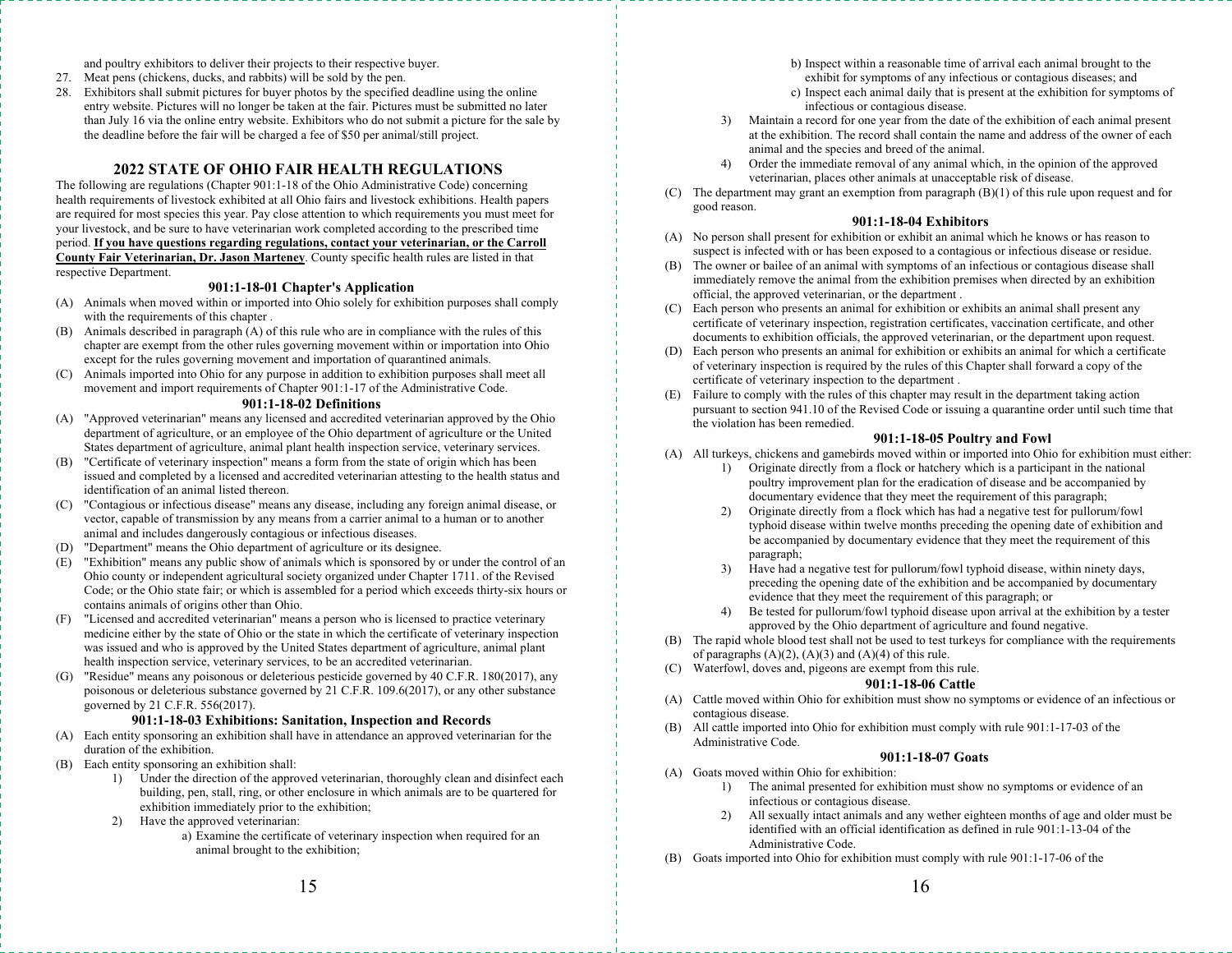#### Administrative Code.

#### 901:1-18-08 Horses, Mules, Asses, and Ponies

- (A) Horses, mules, asses, and ponies moved within Ohio for exhibition must show no symptoms or evidence of an infectious or contagious disease. If the animal is twelve months of age or older, the exhibition may require that the animal has been tested and classed negative to an official test for equine infectious anemia within twelve months of the opening date of the exhibition.
- (B) Horses, mules, asses, and ponies imported into Ohio for exhibition shall comply with rule 901:1-17-07 of the Administrative Code.

### 901:1-18-09 Sheep

#### (A) Sheep moved within Ohio for exhibition:

- 1) The animal presented for exhibition must show no symptoms or evidence of an infectious or contagious disease.
- $(2)$ All sexually intact animals and any wether eighteen months of age and older must be identified with an official identification as defined in rule 901:1-13-04 of the Administrative Code.
- (B) Sheep imported into Ohio for exhibition must comply with rule 901:1-17-08 of the Administrative Code.

### 901:1-18-10 Swine

- (A) Swine moved within Ohio for exhibition must show no symptoms or evidence of an infectious or contagious disease.
- Swine imported into Ohio for exhibition shall comply with rule 901:1-17-09 of the (B) Administrative Code.

#### 901:1-18-11 Camelids

- (A) Camelids including, but not limited to, Ilamas, alpacas and vicuañas moved within Ohio for exhibition purposes must show no symptoms or evidence of an infectious or contagious disease.
- Camelids including, but not limited to, llamas, alpacas and vicuañas imported into Ohio for (B) exhibition must comply with rule 901:1-17-15 of the Administrative Code.

#### **CARROLL COUNTY FAIR HEALTH RULES Rabbits**

These will be inspected at fair check-in.

#### Dogs

- 1) All dogs over six months old must be immunized against rabies by a licensed accredited veterinarian within:
	- 12 months prior to closing date of fair if a killed vaccine is used.
	- 36 months prior to closing date of fair if a non-killed type of vaccine is used. All dogs must be vaccinated for parvo. The parvo vaccination must have been given after August 21 of previous year.
- Does must meet current State Fair requirements for shots. Shot record to be required at  $2)$ knowledge judging.
- No animals with warts, fungus, lesions (ringworm, etc.) or pinkeye will be admitted on to the  $3)$ fairgrounds. You are reminded that all rulings on this and other health regulations are subject to the decisions of the Fair Veterinarian. The Fair Veterinarian's decision is final.

#### **OUTSTANDING MARKET EXHIBITOR**

- Open to all market exhibitors (beef, dairy, dairy beef feeder, lamb, hog, goat, rabbit, and poultry).  $1.$
- $2.$ There will be two divisions: Junior  $(9-14 \text{ yrs.})$  and Senior  $(15-19 \text{ yrs.})$  - age as of  $1/1/22$ .
- $3.$ Top five (5) scoring Jr. and Sr. Skillathon scores will be determined prior to the fair on 7/9/22.
- Points will be accumulated at skillathon judging, showmanship, and market class.  $4.$
- Outstanding Market Exhibitor box must be checked on entry form or entered on-line.  $5.$

#### **JUNIOR FAIR SHOWMANSHIP CLASSES GENERAL RULES**

- Showmanship classes will be held in Dairy, Beef, Dairy Beef, Sheep, Swine, Goats, Rabbits, 1. Poultry, Horses, and Dogs. (Horse & Dog Showmanship rules are listed elsewhere).
- These classes will consist entirely of female animals & animals shown in market classes, with 2.

exception of poultry, rabbits, horses, and dogs.

- $3.$ The Jr. Fair Coordinator reserves the right to split showmanship classes as necessary, based on size.
- All animals shown in showmanship must be entered in a project class. 4.
- Jr. Fair members exhibiting animal projects will be requested to participate in these classes  $5<sub>1</sub>$ according to age groups.
- Each contestant must fit and show his/her own animal, but during the course of the contest, 6. may be asked by the judge to show another member's animal.
- Showmanship is based on: 7.
	- (A.) Appearance of the animal and equipment used to show the animal
- (B.) Ability to properly pose the animal
- (C.) Ability to move as directed by the judge
- (D.) Knowledge of the specie
- 8. Exhibitor dress during all shows, classes, and sales shall be neat, clean, and respectable. Dresses or shirts must have sleeves. No shorts, tube tops, tank tops, halter tops, sheer clothing, sunglasses, or hats. Skirts must be fingertip length. Exception - hats are permitted in horse classes.
- $\mathbf{Q}$ It is recommended that white clothes be worn for dairy, dairy goats, rabbits, and poultry.
- 10. Age classification will be as follows:
	- (A.) Novice Showmanship for all members 11 years and younger as of the day of the contest and who have not previously shown in that species' classes at the Carroll County Junior Fair.
	- (B.) Junior Showmanship for all members 11 years and younger as of the day of the contest and who have previously shown in that species' classes at the Carroll County Junior Fair.
	- $(C_{n})$  Intermediate Showmanship for all members 12-14 years of age as of the day of the contest.
	- (D.) Senior Showmanship for all members 15 years of age and over as of the day of the contest.
	- (E.) Horse Showman ages are listed elsewhere.
	- $(F. )$  Dog Showman ages are the same as Large & Small Animal.
- 11. When an exhibitor wins their respective showmanship age class for a given specie, they will advance to the next age bracket. They will remain in this class until they either age out or win that class, in which case they will advance to the next class. When an exhibitor wins Senior Showmanship, they will then advance directly to the Showman of Showmen class in subsequent years, and will not show again in Senior Showmanship. This excludes dog and equine exhibitors.
- 12. Showmanship Awards:
	- (A.) An award will be awarded to the winner of all showmanship classes.
	- (B.) Rosettes will be awarded to the winner of each class.
	- (C.) Premiums will be as follows for all showmanship classes, except Super Showmanship. Showman of Showmen ... \$25.00 Fourth ................. \$2.00

|                                                                                    | Fifth  \$1.00 |
|------------------------------------------------------------------------------------|---------------|
| $\mathbf{r}$ , and $\mathbf{r}$ are $\mathbf{r}$ and $\mathbf{r}$ and $\mathbf{r}$ |               |

- 13. Super Showmanship will be mandatory for all Showman of Showmen contestants. Failure to participate will result in the loss of club premiums and exhibitor awards.
- 14. All super showman of showmen participants are responsible for securing animals for other contestants to use for their respective specie during the super showman of showmen contest.

### **JUNIOR FAIR PREMIUMS**

- 1. Jr. Fair exhibitors will not receive any premiums, except showmanship premiums for livestock.
- If an exhibitor enters and brings a project to the fair, they will receive a free wrist band to 2. allow them to enter the fair without paying admission.
- Exhibitors who earn showmanship premiums MUST go to the Jr. Fair Office (with a parent)  $3.$ after the conclusion of their show and sign for their premiums. Showmanship premiums will only be paid at the fair, in cash, from the Jr. Fair Office.
- Any showmanship money not picked up during the week of the fair will be forfeited.  $4<sup>1</sup>$
- $5.$ Clubs will receive premiums for barn awards and still project booths. If a member of a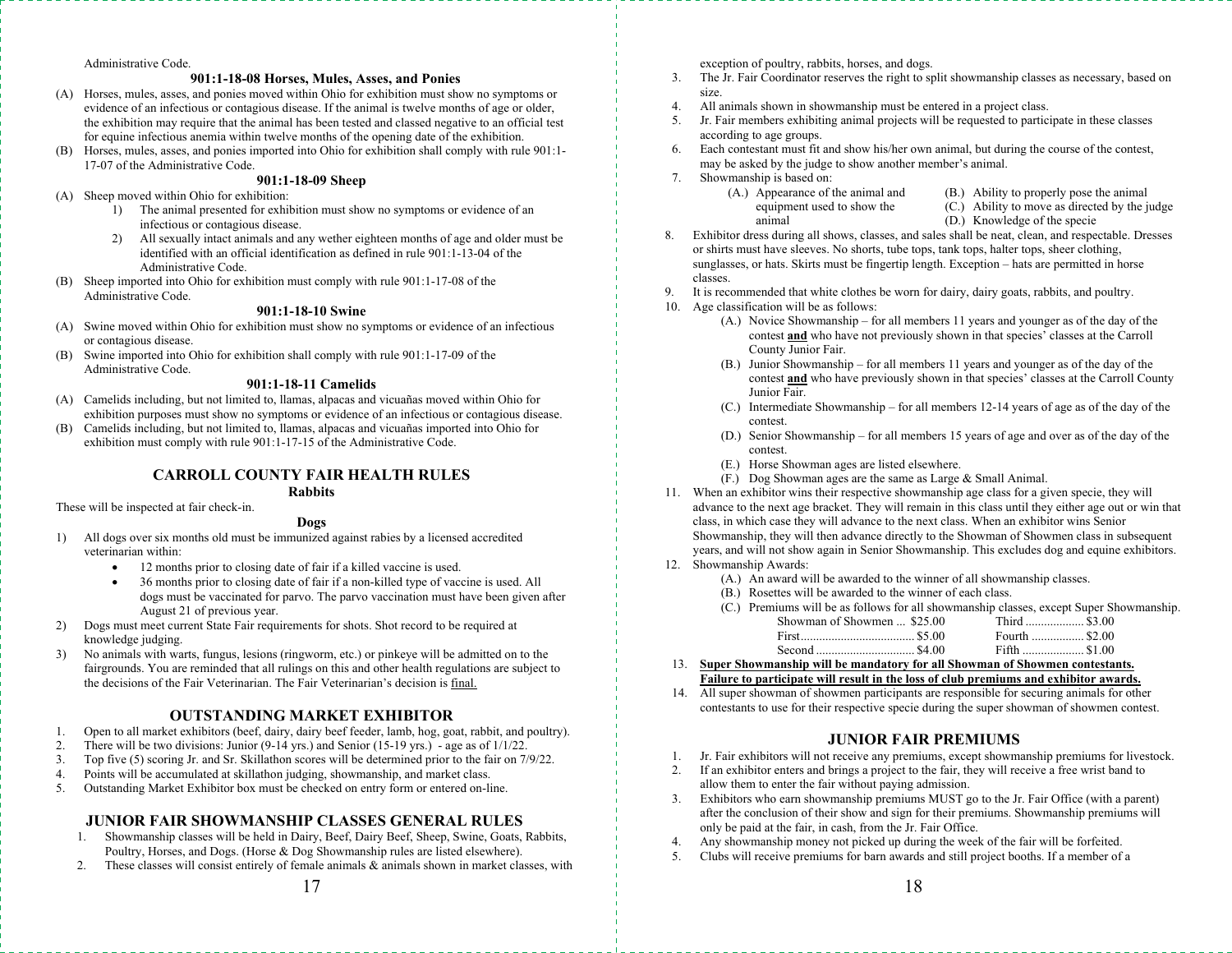club/chapter does not follow Jr. Fair rules, the entire club/chapter premium will be withheld. Exhibitor noncompliance with any Junior Fair rule may result in forfeiture of all club

- premiums and/or any showmanship premiums won by the exhibitor.
- Club advisors will pay \$7/wristband, and Cloverbuds will pay \$2/wristband. 7.
- Boy & Girl Scouts will pay \$5/wristband, and leaders will pay \$7/wristband. 8.
- Should expenses exceed the budget, the Sr. Fair Board reserves the right to prorate premiums. 9.

#### **BARN AWARDS**

All clubs exhibiting livestock at the fair will receive barn money. Judging will be based on the condition of the club's area, aisle, equipment, animals, attitude of the members, and overall impression. All clubs exhibiting less than five  $(5)$  livestock pens/stalls at the fair will be eligible to receive up to a \$3.00 premium per day. Those exhibiting five (5) or more pens/stalls will be eligible to receive up to a \$5.00 premium per day. Clubs receiving full barn awards every day will be eligible for a \$50.00 drawing at the conclusion of the fair.

# **DEPARTMENT 1 - DAIRY CATTLE**

- $\blacksquare$ All Jr. Fair dairy exhibitors will have the opportunity to participate in the Dairy Products Sale. However, to be eligible, you must make an entry in Class H - DAIRY PRODUCTS/DAIRY SKILLATHON. See page 20 for rules.
- All Jr. Fair dairy exhibitors should also make the same entry in the Open Class Division (Sr.  $\blacksquare$ Fair) to be eligible for Open Class premiums. Contact the Sr. Fair Office for further details.
- $\blacksquare$ Milking dairy cows do not have to be stalled by 5 PM on the Monday of fair week; however, they must be on the fairgrounds at least one hour prior to the start of the Dairy Show.
- Dairy cattle with horns may not be shown in Junior Fair classes by Jr. Fair members.  $\blacksquare$
- Dry cows cannot be shown in milking classes.
- Exhibitors may only have one entry in each breed class (in other words, you cannot compete against yourself) except in the champion classes.
- $\blacksquare$ Jr. Fair Exhibitors may do top lines on their own animal(s), but no artificial hair may be used. There are no milking facilities available on the fairgrounds.

When making entries, please denote the Breed and the Class. For example, a Holstein Spring Heifer Calf would be entered as B-1.

#### **BREEDS:**

6.

- A. JERSEY **B. HOLSTEIN**
- E. MILKING SHORTHORN **BROWN SWISS**
- 
- C. RED AND WHITES

G. AYRSHIRE

 $F_{\perp}$ 

- D. GUERNSEY
- H. ANY OTHER BREED **I. DAIRY PRODUCTS/DAIRY SKILLATHON**

#### **CLASSES:**

- 1. Spring Heifer Calf born on or after March 1, 2022 & over 3 months of age on show date
- 2. Winter Heifer Calf – born December 1, 2021 thru February 28, 2022
- 3. Fall Heifer Calf from September 1, 2021 thru November 30, 2021
- 4. Summer Yearling Heifer – born June 1, 2021 thru August 31, 2021
- Spring Yearling Heifer born March 1, 2021 thru May 31, 2021 5.
- Winter Yearling Heifer born December 1, 2020 thru February 28, 2021 6.
- Senior Yearling Heifer born September 1, 2020 thru November 30, 2020  $7.$ 
	- Junior Champion Female First Place winners from Classes 1-7  $\bullet$
	- Supreme Jr. Champion Junior Champions of all breeds are eligible  $\bullet$
- Junior Best Three Females group to consist of three females, under 2 years of 8. age, bred and owned by exhibitor.
- 9. Junior Two Year Old Cow born March 1, 2020 to August 31, 2020
- 10. Senior Two Year Old Cow born September 1, 2019 to February 29, 2020
- 11. Junior Three Year Old Cow March 1, 2019 to August 31, 2019
- 12. Three Year Old Cow September 1, 2018 to February 28, 2019
- 13. Four Year Old Cow September 1, 2017 to August 31, 2018
- 14. Five Year Old Cow September 1, 2016 to August 31, 2017
- 15. Aged Cow born before September 1, 2016
- 16. Dry Cow two years or older and has freshened at least once
	- Senior Champion Female First Place winners from Classes 9-16
	- Champion Female Jr. & Sr. Champions
	- Supreme Grand Champion Champion Females of all breeds are eligible
- 17. Best Three Females three females, any age, all three bred and at least one animal owned by exhibitor
- 18. Dam & Daughter shall consist of two animals, dam & her own daughter at any age
- 19. Produce of Dam shall consist of two animals, any age, the produce of one cow

#### 2022 CARROLL CO. JR. FAIR DAIRY PRODUCTS SALE RULES

- Must exhibit at least one dairy animal at the fair, and display at least one dairy animal for the duration of the fair.
- $2.$ Must make an entry in Class H - DAIRY PRODUCTS/DAIRY SKILLATHON.
- Must participate in dairy skillathon and interview held on July 9, 2022 during Outstanding  $3.$ Market Exhibitor Judging.
	- The skillathon will consist of feed and forage stations along with an interview  $\bullet$ consisting of knowledge of your project and general dairy information, including information from the Dairy Resource Handbook.
- 4. The Dairy Products sale will be held Friday, July 22 during the Large Animal Sale.
- 5. Participation in the Dairy Products sale will be considered one of your Large Animal Sale products.
- Based on the number of participants, the Carroll Co. Dairy Promotion Board will determine if 6. baskets are sold per exhibitor or divided among all exhibitors based on shares. If sold on shares, each share in the proceeds will be determined by projects exhibited, showmanship placing, skillathon score & placing, Jr. & Sr. Championships, and/or class placings earned.
- $7.$ All dairy exhibitors are strongly encouraged to contact potential buyers to attend the sale!

#### **AWARDS:**

Dairy Showman Of Showmen **Grand Champion Brown Swiss** Grand Champion Holstein Grand Champion Jersey **Grand Champion Milking Shorthorn** Intermediate Dairy Showmanship Junior Champion Brown Swiss Junior Champion Holstein Junior Champion Ayrshire Junior Champion Jersey

Junior Champion Milking Shorthorn Junior Dairy Showmanship Novice Dairy Showmanship Overall Dairy Champion Senior Champion Brown Swiss Senior Champion Holstein Senior Champion Ayrshire Senior Champion Jersey Senior Champion Milking Shorthorn Senior Dairy Showmanship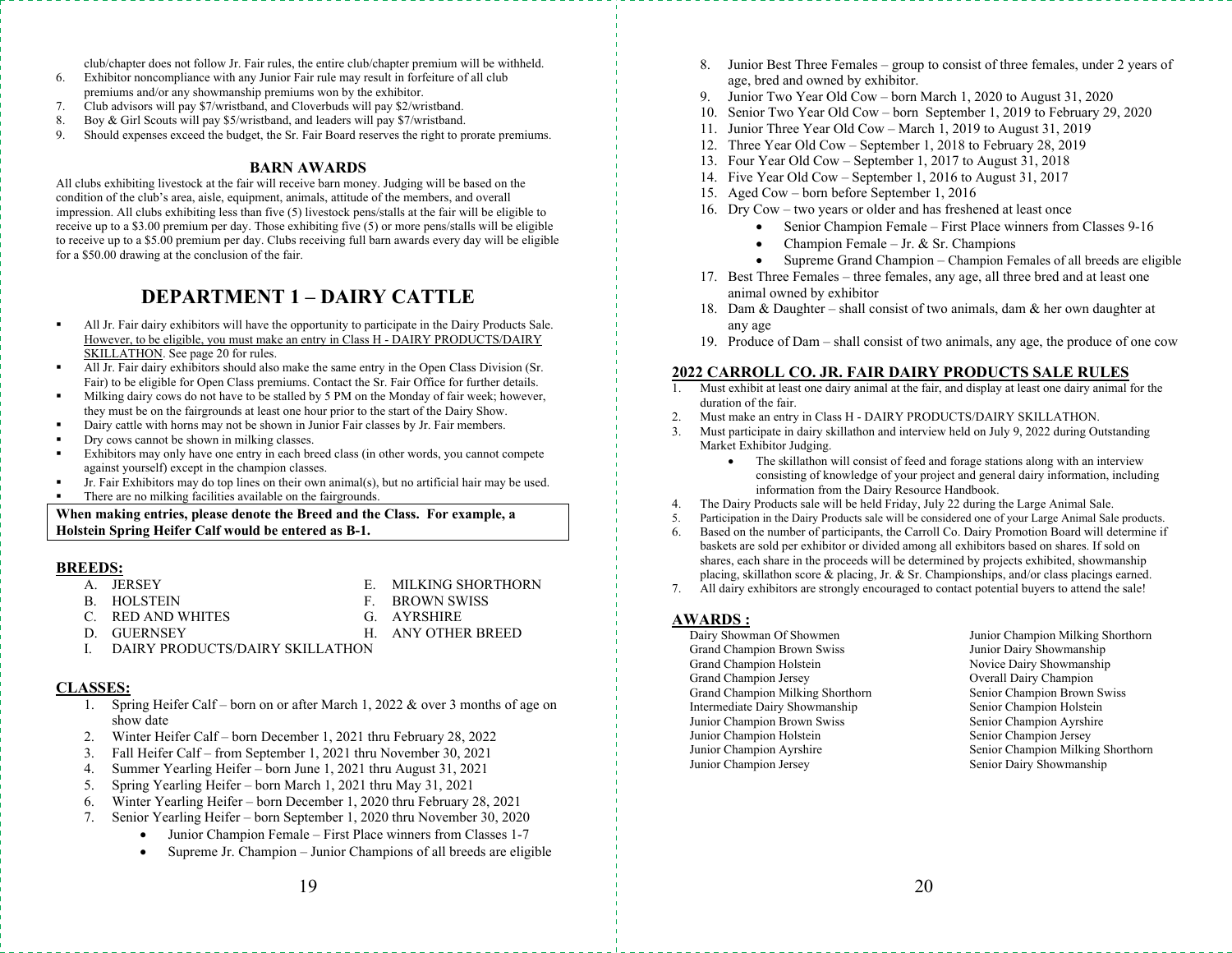# **DEPARTMENT 2 - BEEF CATTLE**

### When making entries, please denote the Breed and the Class. For example, an Angus Junior Heifer Calf would be B-8.

#### **BREEDS:**

| HEREFORD      | C. MAINE-ANIOU | E SHORTHORN       |
|---------------|----------------|-------------------|
| R ANGUS       | D LIMOUSIN     | F SIMMENTAL       |
| G MURREY GREY |                | H ANY OTHER BREED |

#### **CLASSES:**

- 1. Outstanding Market Exhibitor (check box on paper entry form or on-line entry form – must also enter a market steer or dairy beef feeder)
- 2. Market Beef Steer\*
- 3. Carcass Steer
- Dairy Beef Feeder  $\circledcirc$ 4.
- 5. Market Dairy Steer\*\*
- 6. Feeder Calf<sup>+</sup>
- 7. Champion Born & Raised Carroll County Market Beef Steer
- Champion Born & Raised Carroll County Dairy Beef Feeder 8.
- Junior Heifer Calves born on or after January 1, 2022 9.
- 10. Senior Heifer Calves born September 1 to December 31, 2021
- 11. Late Summer Yearling Heifers born July 1 to August 31, 2021
- 12. Early Summer Yearling Heifers born May 1 to June 30, 2021
- 13. Late Junior Yearling Heifers born March 1 to April 30, 2021
- 14. Early Junior Yearling Heifers born January 1 to February 28, 2021
- 15. Senior Yearling Heifers born September 1 to December 31, 2020
- 16. Aged Cow Class two years old  $\&$  older
- 17. Cow & Calf calf born after January 1, 2022; calf can be heifer or bull. (Calf can also be shown in Junior Heifer Calf class or Jr. Bull Calf class.)
- 18. Pair of Beef Females entry shall consist of animals of the same breed, shown by one Exhibitor (4-H & FFA projects can be combined).
- 19. Junior Bull Calves born on or after January 1, 2022

#### \*Market Beef Steer:

- Sale steers All breeds shown by weight. All steers must be dehorned and properly 1. castrated prior to November tag-in. If not properly castrated prior to tag-in, they will not be tagged in.
- Minimum weight for sale is 900 pounds. Exhibitors will be permitted to show 2 market 2. steers, with one steer being eligible to sell in the sale, except if an exhibitor shows both the Grand and Reserve Champion and does not sell any other Large Animal.
- $3.$ Rate of gain will be calculated for steers, provided they weigh-in at steer tag-in.
- All Jr. Fair beef livestock & dairy beef feeders are required to have neck ropes.

#### *ODairy Beef Feeders:*

- Project animals must be male calves and must be born between December 1, 2021 and  $1.$ February 15, 2022 – calves must be properly dehorned and castrated prior to tag-in.
- Dairy beef feeders must be 100% dairy breeding (Holstein, Jersey, Guernsey, Brown 2. Swiss, Ayrshire, Milking Shorthorn, or other accepted dairy breed). Dairy beef feeders may be crosses of the above breeds, but may not be crossed with beef breeds.
- Exhibitors may weigh-in and show two calves at the fair, but may only sell one calf in the  $3.$ Large Animal Sale at the fair.
- Calves must weigh between 400 and 750 pounds at the fair weigh-in to be considered for 4. Grand and Reserve Champion and to sell in the fair sale. Calves not meeting weight guidelines may show in their fair classes.
- 5. Calves will be shown in a dairy feeder show on the day of the steer show. Dairy beef feeder calves should be fitted and shown in the same manner as a beef animal. The use of a show stick is recommended
- Initial booster vaccinations for BVD I & II, IBR, P13, and Pasteurella are required and 6. must be documented on the health certificate.
- Exhibitors with dairy beef feeders will need to show proof of vaccination at the time of 7. tag-in or pay \$5/head to have the calf vaccinated.
- 8. All Jr. Fair beef livestock & dairy beef feeders are required to have neck ropes.

#### \*\*Market Dairy Steer:

- Market dairy steers must be 100% dairy breeding (Holstein, Jersey, Guernsey, Brown  $1.$ Swiss, Ayrshire, Milking Shorthorn, or other accepted dairy breed). Dairy market steers may be crosses of the above breeds, but may not be crossed with beef breeds.
- $2.$ Market dairy steers must be dehorned and properly castrated prior to tag-in.
- Previously tagged dairy beef feeders must come back at market steer tag-in to be  $3.$ identified to the respective exhibitor.
- The market dairy steer class will award a grand and reserve champion. A minimum of 4. five (5) steer entries must be shown for a grand and reserve champion to be selected.
- Market dairy steers will be shown by weight.  $5.$
- Market dairy steers must weight a minimum of 1,050 pounds and maximum of 1,650 6. pounds to be eligible for the Large Animal Sale. Steers not meeting the weight requirements will be eligible for show in fair classes but not for sale.
- $7.$ Exhibitor may tag-in and show two (2) market dairy steers.
- Market dairy steers will be shown following the dairy beef feeders. Market dairy steers shall 8. be fitted in the same manner as a beef animal. The use of a show stick is recommended.
- 9. Rate of gain will be calculated for dairy steers, provided they weigh-in at tag-in.
- 10. Initial booster vaccinations for BVD I & II, IBR, P13, and Pasteurella are recommended before November tag-in.
- 11. Market dairy steers are required to have neck ropes.
- 12. Market dairy steer projects will compete with dairy beef feeders for purposes of showmanship and Outstanding Market Exhibitor.
- 13. Market dairy steer projects must be born on or after December 1<sup>st</sup> of the year proceeding tag-in.

#### **‡Feeder Calf:**

- 14. Dropped between January 1, 2022 and June 1, 2022.
- 15. Must be enrolled in the feeder calf project (steers and heifers).
- 16. This calf can only be shown in one class, with the exception of the cow-calf class.

#### Champion Born & Raised Carroll Co. Market Beef Steer & Dairy Beef Feeder:

- Must be born in Carroll Co. and raised by a 4-H/FFA member in Carroll County.  $1.$
- No embrvo transfer.  $2.$
- The signed statement testifying that the animal is born and raised will serve as entry into  $3.$ the born and raised class, and is due at the time of tag-in. Exhibitors are, however, highly encouraged to make the entry for born and raised for the applicable species at the time of making their Jr. Fair entries.
- 4. There will be no special born and raised weight classes. Born and raised animals will be shown in their respective market weight classes, and placings will be taken from those classes.
- The born and raised championship drive will take place immediately preceding the market 5. championship drive for that species.
- Entries will follow the market weight requirements for that species. 6.
- County born & raised animals are not permitted to sell in the Large or Small Animal Sales, 7. unless the animal is also shown in its respective market weight class.
- 8. Grand and reserve champion born & raised animals are not automatically qualified for the market championship drive of that species.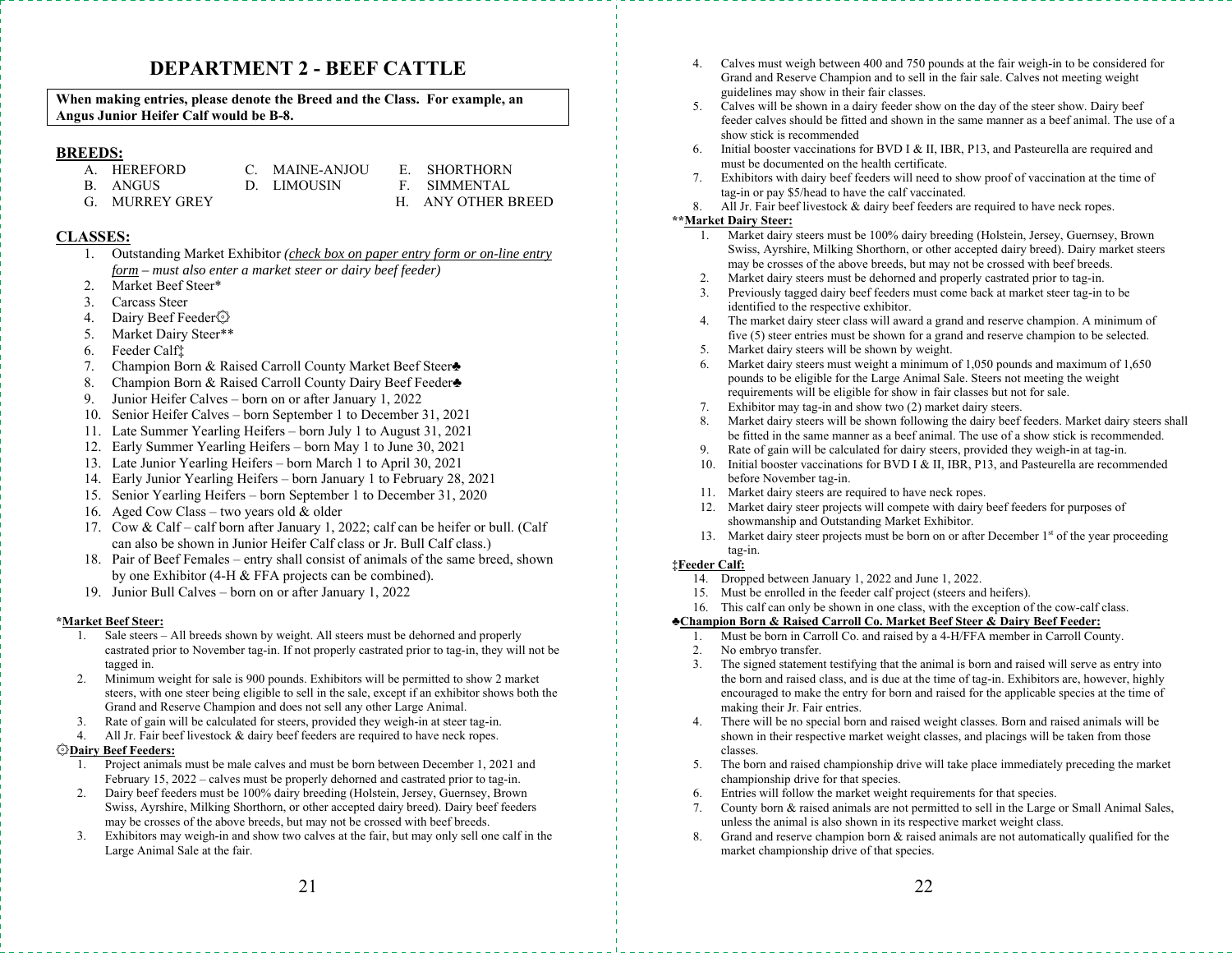9. Grand and reserve champion born  $\&$  raised animals will sell as champions in the sale, and will sell immediately following the champion carcasses of that species.

#### AWARDS:

Beef Showman of Showmen **Best Cow-Calf Best Pair Of Females** Champion Feeder Calf Dairy Beef Showman Of Showmen **Grand Champion Angus** Grand Champion Carcass Steer Grand Champion Carroll Co. Mkt. Steer Grand Champion Carroll Co. Dairy Beef Grand Champion Crossbred Grand Champion Dairy Beef Feeder Grand Champion Hereford Grand Champion Limousin Grand Champion Market Steer **Grand Champion Shorthorn Grand Champion Simmental** Intermediate Beef Showmanship Intermediate Dairy Beef Showmanship Junior Beef Showmanship Junior Dairy Beef Showmanship

Jr. Outstanding Market Beef Exhibitor Market Steer Rate Of Gain Novice Beef Showmanship Novice Dairy Beef Showmanship Overall Supreme Champion Female Reserve Champion Angus Reserve Champion Carcass Steer Reserve Champion Carroll Co. Mkt. Steer Reserve Champion Carroll Co. Dairy Beef Reserve Champion Crossbred Reserve Champion Dairy Beef Feeder Reserve Champion Hereford Reserve Champion Limousin Reserve Champion Market Steer Reserve Champion Shorthorn Reserve Champion Simmental Senior Beef Showmanship Senior Dairy Beef Showmanship Sr. Outstanding Market Beef Exhibitor

Yield grade 4

#### **SCHEDULE OF STEER CARCASS EVENTS**

- July TBA Carcass steer drop off Don's Custom Meats (bring \$2/head)
- July 14 Carcass Evaluations at Don's Custom Meats 6 pm

#### **CARROLL COUNTY JR. FAIR BEEF CARCASS SHOW RULES**

- While the data is a tool to aid the ranking of carcasses, the judge reserves the right to 1. make official placing based on current industry practices and markets. All decisions made by the judge are final.
- 2. Carcasses will be evaluated to determine: 1) Carcass Value derived from USDA Quality and Yield Grades
- 3. First Tie Breaker USDA Yield Grade

 $1)$  Prime

- Second Tie Breaker: % BTRC =  $51.34 (5.78 \text{ x} \text{ Adjusted Fat Thickness})$ 
	- $(0.46 \times \%$  KPH Fat)
	- $+(0.74 \times$  Rib eye Area)
	- $-$  (0.0038 x Hot Carcass Weight)
- 5. Current grading (ranked highest to lowest value\*):
	- $3)$  Low choice  $5)$
	- 2) Top choice 4) Select 6) Standard
- 6. To determine USDA yield grade the following adjustments will be added to the USDA vield grade:
	- USDA Yield Grade = USDA Preliminary Yield grade + HCW Adj. + BF  $\bullet$ Adj. + REA adj.
	- $\bullet$ \* Subject to change based on cattle market at the time of show
- There will be no minimum or maximum live weight. 7.
- There will be no minimum or maximum carcass weight. The carcass weight will be 8. factored into the equation.
- 9. Any carcass defects are subject to being penalized including but not limited to (Dark Cutter, Bruised, Hard Bone, and Blood Splash).
- All exhibitors must pay \$2.00/head for every animal delivered to the carcass contest to 10. help cover the cost of a judge. Payment will be collected at carcass drop-off.
- 11. A correctly completed Drug Use Notification Form (DUNF) will need to be submitted

23

electronically for each animal entered in the carcass show prior to drop-off. See page 50 for instructions.

# **DEPARTMENT 3 - HORSES**

- 1. All Jr. Fair equine exhibitors must complete and return the Horse Packet to the Extension Office by April 15 to be eligible to show.
- $2.$ Jr. Fair Horses will not be allowed on the fairgrounds until Wednesday morning of the fair at 7 am. All Jr. Fair horses must be on the fairgrounds and stalled by 1 pm that day. Exhibitors will present their vet check papers to the fair veterinarian Wednesday afternoon when the fair vet calculates the horse's BCS.
- $3.$ Jr. Fair Horse Exhibitors must enter their horse(s) by the second Saturday in June (not classes). Afterwards, they may enter their horse(s), but are subject to the late entry fee of \$25. Late entries cannot be made after the first Saturday in July. Exhibitors may register for their classes at the fair in the Jr. Fair Board Office, no later than 12 PM (noon) Friday for Contesting classes and 9 pm the evening before the applicable Thursday  $&$  Friday show. After this time, no additions or changes will be made. Classes may still be entered online, until the online entry system is taken offline.
- An exhibitor cannot exhibit more than three equine. 4.
- $5<sub>1</sub>$ There will be no minimum number of contestants needed to run a class, with the exception of a minimum of two (2) in the Versatility Class.
- 6. Horses may only be exhibited in showmanship classes that are appropriate for their size.
- No project equine is to be ridden/driven/shown by anyone other than the exhibitor, with the 7. exception of immediate family members under the age of 18, within 30 days prior to the start of the Carroll County Fair.
- 8. Horses may only be ridden by a family member or fellow Jr. Fair member at the conclusion of the final judged class of the week; however, they must wear the appropriate safety headgear, clothing, and have proper supervision.
- $\mathbf{Q}$ All animals must conform to the Body Condition Score (BCS) guidelines in the Uniform Rules of 4-H Horse Shows.
- 10. A Health Certificate must be accompanied by a statement of BCS, and must document vaccination against Influenza and Rhinopneumonitis.
- 11. If a horse is injured, dies, or deemed to be dangerous after April 15, the member may get a new horse (although it may not be shown at PAS shows or receive points) provided the following are met:
	- Documented proof of animal injury signed by a vet must be on file in the Extension Office. I.
	- II. Animals deemed dangerous must be evaluated by the advisor and the 4-H Educator with a report made to the Horse Committee.
- 12. The Ohio Uniform Rules for 4-H Horse Shows will be followed in all classes of horse shows.
- 13. Yearlings may be trailered at the option of the owner.
- 14. Exercising will be done only under supervision, preferably from an advisor. All animals must be lead to and from the ring area.
- 15. Jr. Fair horse shows are rain or shine. However, in the event of potentially unsafe weather conditions, it will be the responsibility of the Sr. Fair Board to decide when a show must be postponed, and when a show may start again after being postponed.
- 16. Exhibitors may not cross enter divisions/classes, with the exception of Trail and Trail In Hand.
- 17. Novice horse exhibitors are only allowed to exhibit in novice classes.
- 18. Showmanship is mandatory for all equine exhibitors.
- 19. The Showman of Showmen class will be open to those exhibitors placing 1<sup>st</sup> or 2<sup>nd</sup> in any showmanship class.
- 20. To be eligible for participation in the Horseman of Horsemen class, exhibitors must place  $1<sup>st</sup>$  or 2<sup>nd</sup> in one or more of the following classes: Western Pleasure, Ranch Pleasure, Western Horsemanship, Western Road Hack, English Equitation, English Road Hack, Easy Gaited Pleasure, English Pleasure, and Easy Gaited Equitation.
- 21. The Contester of Contesters will be determined by the exhibitor with the lowest combined times in the point classes. For 2022, point classes are: Cloverleaf Barrel Race, Pole Bending, Figure 8 Stakes, & Keyhole Race.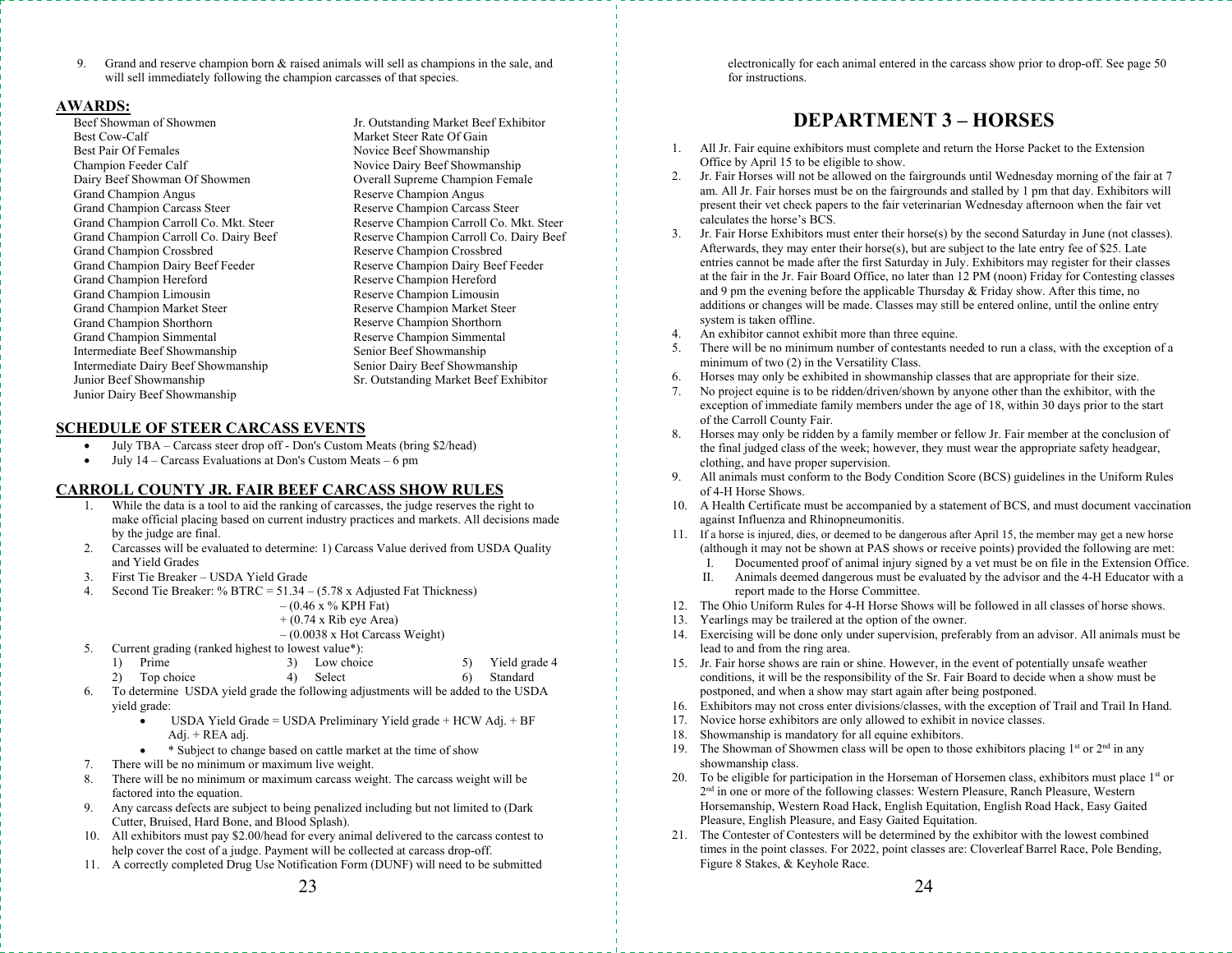- 22. To compete for Best Groomed, exhibitors must register for the Best Groomed class. The class is open to all exhibitors, including novice exhibitors, and exhibitors may participate as English or Western.
- 23. The Jr. Fair Horse Committee shall determine if an exhibitor needs three or more years of showing as a novice exhibitor before being eligible to advance to the next level of competition.
- 24. A high points contest will be held. Exhibitors must pick which horse and the four classes they are entering and notify the Jr. Fair Office by 3PM on Wednesday of the fair. Each exhibitor may only enter one horse in this contest.
- 25. Showmanship placing shall be the tie breaker for the High Points Award.
- 26. No fans are allowed in horse stalls without prior approval from the Jr. Fair Coordinator. Electrical appliances, refrigerators (including mini-fridges), or any other are not allowed in the horse barn.

NOTE: Please refer to horse project packet for all current rules.

When making entries, please denote the Horse Name and if the horse will be trailered (Production only) or stalled at the fair. When registering for classes, classes must be assigned to each specific horse name.

### **CLASSES & SCHEDULE:**

#### Thursday – English & Western Day – 9:00 AM

- 1. Weanling, Yearling, 2 & 3 Year Old Production
- 2. Showmanship - Basic Training Production
- Basic Training  $3.$
- 4. Mini Halter Class
- Mini Showmanship (English or Western) 5.
- Western Showmanship  $-14-19$  year olds 6.
- Western Showmanship  $-8-13$  year olds  $7.$
- Novice A Western Showmanship (1st year riding project members only) 8.
- Novice B Western Showmanship  $9<sub>1</sub>$
- Ranch Pleasure (cannot be the same horse used for Western Pleasure) 14-19 year olds  $10.$
- Ranch Pleasure (cannot be the same horse used for Western Pleasure)  $8-13$  year olds  $11.$
- 12. Novice A Ranch Pleasure (cannot be the same horse used for Western Pleasure) (1st vr. only)
- 13. Novice B Ranch Pleasure (cannot be the same horse used for Western Pleasure)
- Western Horsemanship  $-14-19$  year olds  $14.$
- 15. Western Horsemanship  $-8-13$  year olds
- 16. Novice A Western Horsemanship (1st year riding project members only)
- Novice B Western Horsemanship 17.
- Western Pleasure 14-19 year olds 18.
- Western Pleasure 8-13 year olds 19.
- Novice A Western Pleasure (1st year riding project members only) 20.
- 21. Novice B Western Pleasure
- 22. Western Road Hack
- Reining 23.
- 24. Ground Roping
	- Lunch/Tack Break 1 Hour
- English Showmanship 14-19 year olds 25.
- English Showmanship  $-8-13$  year olds 26.
- 27. Novice A English Showmanship (1st year riding project members only)
- 28. Novice B English Showmanship
- 29. Best Groomed **Showman of Showmen Presentation Best Groomed Horse Presentation**
- English Equitation  $-14-19$  year olds 30.
- English Equitation  $-8-13$  year olds 31.
- 32. Novice A English Equitation (1st year riding project members only)
- 33. Novice B English Equitation
- 34. English Pleasure 14-19 year olds
- English Pleasure  $-8-13$  year olds  $35.$
- 36. Novice A English Pleasure (1st year riding project members only)
- Novice B English Pleasure 37.
- English Road Hack 38.
- 39. Novice Easy Gaited
- $40.$ Easy Gaited Equitation
- **Easy Gaited Pleasure** 41.
- Jumping  $-14-19$  year olds 42.
- Jumping  $-8-13$  year olds  $43$
- 44. Novice A Jumping (1st year riding project members only)
- 45. Novice B Jumping
- 46. Mini Jumping In Hand

### Friday - Performance Day - 11:30 AM

- **Horseman of Horseman Presentation**
- 47. Versatility Class:
	- A. English or Western Showmanship **B.** English Pleasure
- D. Cloverleaf Barrels

C. Western Horsemanship

71. Down and Back 14-19

73. Novice Down and Back

74. Keyhole Race 14-19

76. Novice Keyhole Race

77. Ball & Bucket 14-19

79. Novice Ball & Bucket

78. Ball & Bucket 8-13

75. Keyhole Race 8-13

Down and Back 8-13

 $72$ 

- 48. Mini Driving
- 49. Horse/Pony Driving
- 50. Mini Reinsmanship
- 51. Horse/Pony Reinsmanship
- 52. Trail In Hand (English or Western) 14-19 year olds
- 53. Trail In Hand (English or Western)  $-8-13$  year olds
- 54. Novice A Trail In Hand (English or Western, 1st year riding project members only)
- 55. Novice B Trail In Hand (English or Western)
- 56. Mini Trail In Hand (English or Western)
- 57. Trail (English or Western) 14-19 year olds
- 58. Trail (English or Western) 8-13 year olds
- Novice A Trail (English or Western, 1st year riding project members only) 59.
- 60. Novice B Trail (English or Western)

#### Saturday – Contester of Contester Events – 9:00 AM

- 61. Egg and Spoon W/T all ages
- 62. Cloverleaf Barrel Race 14-19
- 63. Cloverleaf Barrel Race 8-13
- 64. Novice Barrels
- Pole Bending 14-19 65.
- 66. Pole Bending 8-13
- 67. Novice Pole Bending
- 68. Figure 8 Stakes 14-19
- 69. Figure 8 Stakes 8-13
- 70.

**Presentation of Contester of Contester** 

### Sunday - Horse Dress Up Contest followed by Mounted Games - 10:00 AM

- Limited to Carroll County Jr. Fair horse exhibitors.
- Horse or Pony must be a bona-fide 4-H or FFA project.
- Uniform rules for 4-H shows will be followed.
- Not responsible for loss or accident.

#### Sunday – Jr. Fair Horse Dismissal – 4:00 PM

#### **AWARDS:**

 $\bullet$ 

Showman of Showmen Horseman of Horsemen Contester of Contester

26

- Novice Figure 8 Stakes
- 
-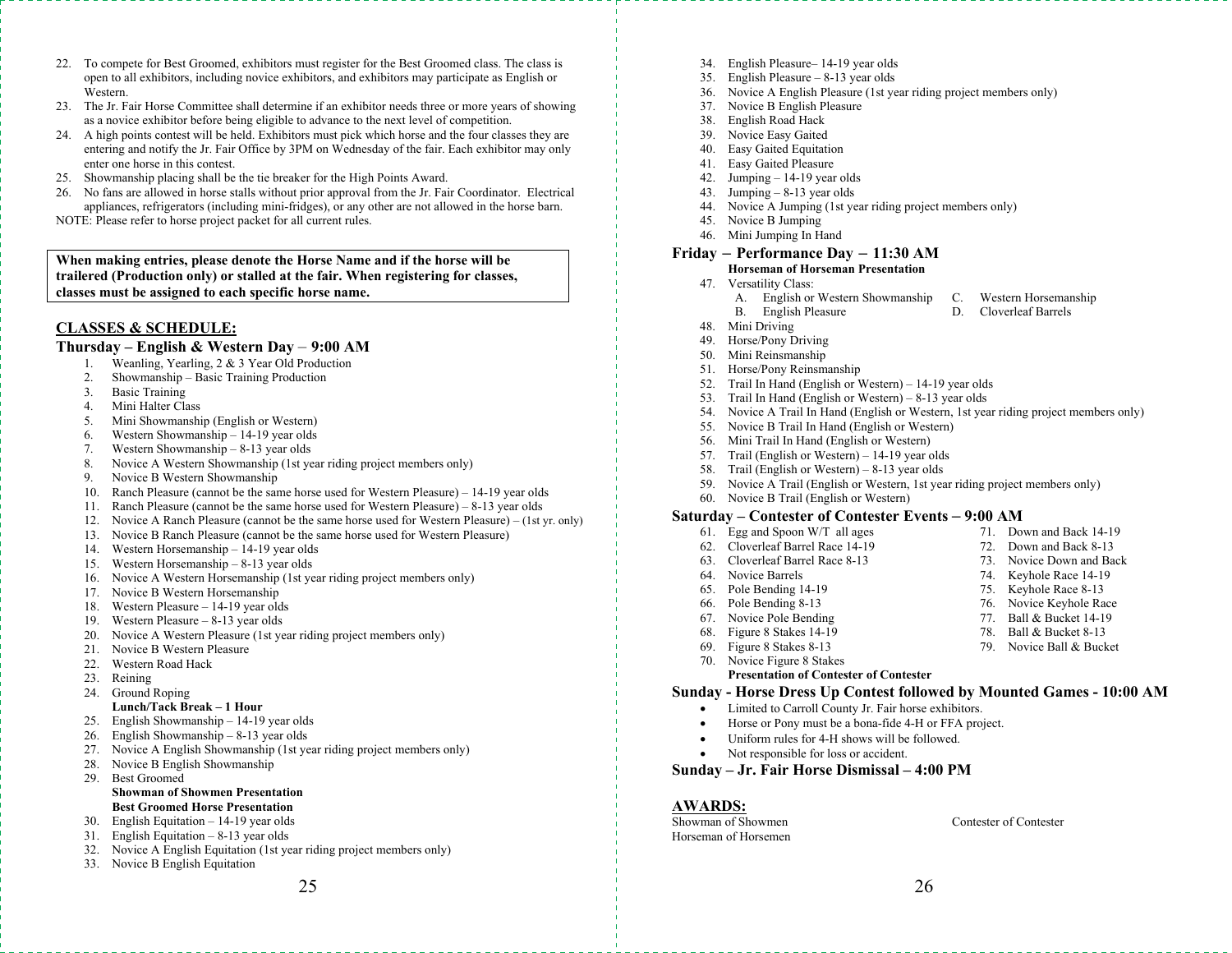# **DEPARTMENT 4 - SWINE**

- 1. Slick clipping or body shaving of hair on market hogs, except ears and tails, is prohibited. Hogs must have hair that is no less than one half inch  $(1/2)$  in length on the body of the hog.
- $2^{1}$ Classes will be divided according to weight after fair weigh-in.
- Must be farrowed after January 1, 2022.  $3.$
- 4. To be eligible for Grand and Reserve Champion and to sell, all market hogs must weigh between  $220-300$  lbs.
- 5. Exhibitors will be permitted to show two (2) market hogs with one hog being eligible to sell in the sale. The two (2) market hogs includes both county born and raised and regular market hogs. Exhibitor must have arrangements for the second hog to go to slaughter.
- Weight classes will be divided in to five (5) divisions. Grand and Reserve Champions will be 6. selected from division winners.
- 7. Exhibitors are permitted to enter one breeding gilt, farrowed after January 1, 2022.
- Breeding gilts will be judged by video recording before the fair, & will not come to the fairgrounds. 8.

#### When making entries, please denote the Class – the breed is optional and may be written in if desired. For example, a Market Hog would be 1.

#### **CLASSES:**

- 1. Market Hog
- 2. Outstanding Market Exhibitor (check box on paper entry form or on-line entry  $form$  – must also enter a Market Hog)
- 3. Carroll County Born & Raised Market Hog.
- 4. Carcass Hog
- **Breeding Gilt** 5.

#### **↑ Champion Born & Raised Carroll Co. Market Hog:**

- Must be born in Carroll Co. and raised by a 4-H/FFA member in Carroll County. 1.
- $2.$ No embryo transfer.
- The signed statement testifying that the animal is born and raised will NOT serve as entry  $3.$ into the hog born and raised class. Instead, exhibitors must make entries for county born and raised market hogs.
- 4. There will be a special born and raised market hog weight class.
- Born and raised championship drive will take place immediately after the born and raised 5. market class, and prior to the start of the regular market hog weight classes. The grand and reserve champion born and raised market hogs will automatically qualify for the market hog championship drive.
- Entries will follow the market weight requirements for that species. 6.
- County born & raised market hogs are permitted to sell in the Large Animal Sale, and will 7. sell with similarly placed market hogs.
- 8. Grand and reserve champion born  $\&$  raised animals will sell as champions in the sale, and will sell immediately following the champion carcasses of that species.

#### **AWARDS:**

Grand Champion Breeding Gilt Grand Champion Carcass Hog Grand Champion Carroll Co. Mkt. Hog Grand Champion Market Hog Intermediate Swine Showmanship Jr. Outstanding Market Hog Exhibitor Junior Swine Showmanship Novice Swine Showmanship

Reserve Champion Breeding Gilt Reserve Champion Carcass Hog Reserve Champion Carroll Co. Mkt. Hog Reserve Champion Market Hog Sr. Outstanding Market Hog Exhibitor Senior Swine Showmanship Swine Showman Of Showmen

#### **SCHEDULE OF CARCASS HOG EVENTS**

- July TBA Carcass hog drop off Don's Custom Meats (bring \$2/head)
- $\bullet$  July 14 Carcass Evaluations at Don's Custom Meats 6 PM

#### **CARROLL COUNTY JR. FAIR PORK CARCASS SHOW RULES**

- While the data is a tool to aid the ranking of carcasses, the judge reserves the right to make official placing based on current industry practices and markets. All decisions made by the judge are final.
- $2.$ There will be no minimum or maximum live weight.
- All carcasses must weigh between  $160-215$  lbs. to be eligible to compete in the contest.  $\overline{3}$ .
- 4. If the heads are not removed during slaughter, a base weight will be determined by the judge and subtracted from all hot carcass weights.
- 5. Pork carcasses will be assessed on their lean quality and placed into categories (acceptable, marginal, and PSE/unacceptable), and then ranked on % fat-free lean within their respective lean quality category.
- 6. To meet the minimum quality threshold for acceptable, carcasses must score at least a two  $(2)$  in each of the following categories:

Visual Color (Scale of 1 to  $6$ )

- $1 -$ Pale, pinkish gray to white  $2 -$ Gravish pink
- 4 Dark reddish pink
- $5 -$ Purplish red
- $6 -$ Dark purplish red
- Visual Wetness (Scale of 1 to 3)

 $3 - Reddish$  pink

- $1 -$  Exudative with excessive fluid on loin surface
- $2 -$  Cut loin surface appears moist, with little or no free water on surface
- 3 Cut loin surface exhibits no evidence of free water
- Visual Firmness (scale of 1 to 3)
	- $1 Soft$ : cut loin surface distorts easily and is visibly soft
	- $2 -$  Firm: cut loin surface tends to hold its shape
- $3 \text{Very firm:}$  cut loin surface tends to be very smooth with no distortion of shape
- 7. If a carcass has a one (1) in one or two of the categories, it will be classified as marginal.
- If a carcass has a one  $(1)$  in all three categories, it will be classified as PSE/unacceptable,  $8<sub>1</sub>$ and will not be eligible for champion or reserve.
- 9. Carcasses that meet the quality threshold acceptable will be ranked in order of % fat-free lean followed by carcasses that do not meet the quality threshold and are considered marginal, ranked in order of % fat-free lean. Any carcasses classified as pale, soft, and exudative (PSE/unacceptable) will be ranked accordingly.
- 10. Determining % Fat Free Lean:

% Fat-Free Lean = (lbs. of Fat-Free Lean / Hot Carcass Weight) x 100

- 11. Determining lbs. of Fat Free Lean: lbs. of Fat Free Lean =  $8.588 - 21.896$  x 10th Rib Back Fat Depth (BF)  $+3.005$  x 10th Rib Loin Muscle Area (LMA)
	-

### $+0.465$  x Hot Carcass Weight

- 12. The carcasses disqualified for weight reasons will be listed at the end of the results.
- 13. All carcasses must have a minimum of 0.5 inches of back fat to be eligible for champion or reserve. All carcasses not meeting the back fat requirement will be placed at the end of their respective quality group.
- 14. All exhibitors must pay \$2.00/head for every animal delivered to the carcass contest to help cover the cost of a judge. Payment will be collected at carcass drop-off.
- 15. A correctly completed Drug Use Notification Form (DUNF) will need to be submitted electronically for each animal entered in the carcass show prior to drop-off. See page 50 for instructions.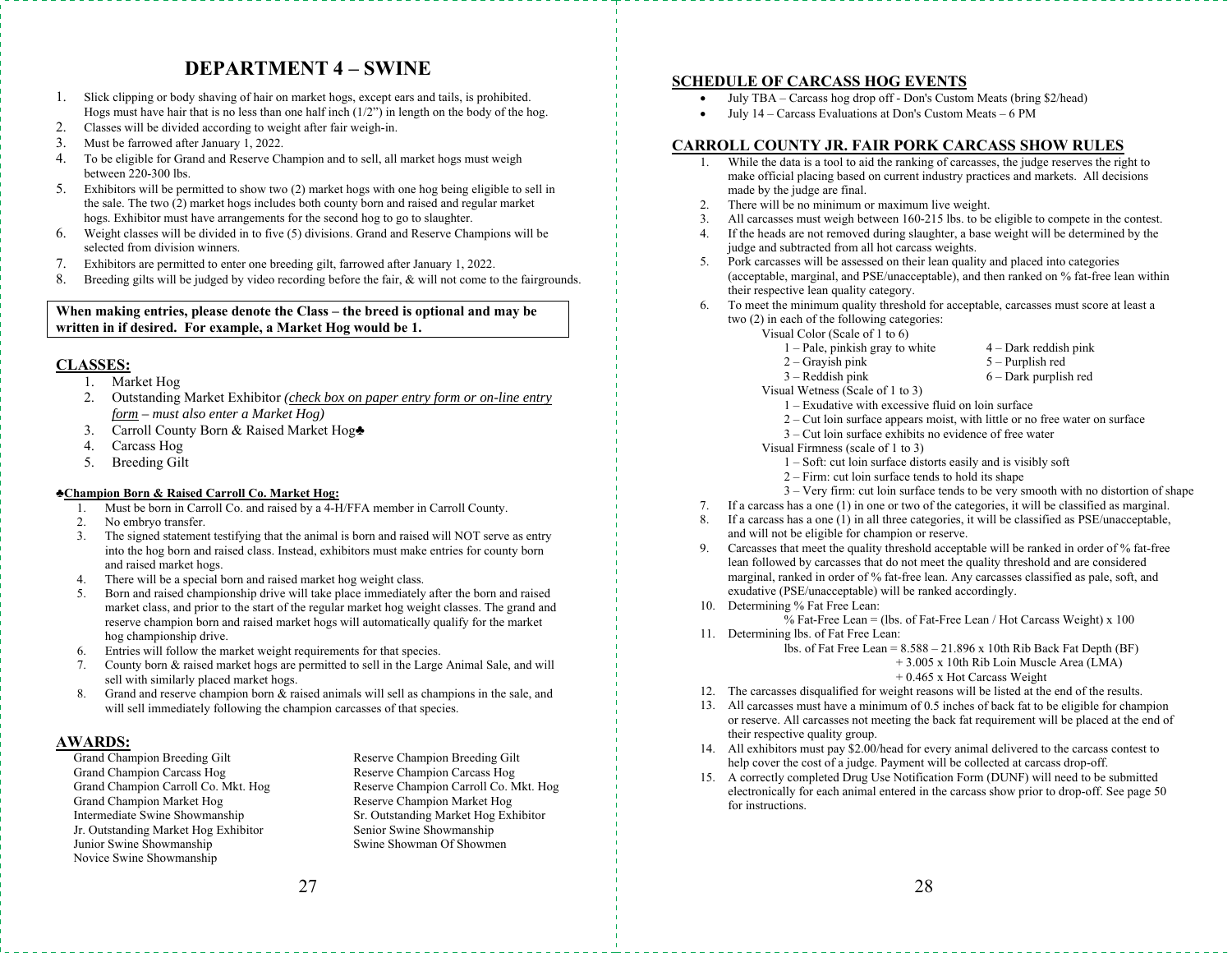# **DEPARTMENT 5 - SHEEP**

- 1. All sheep (breeding and market) must be compliant with the USDA Scrapie Program identification system. All sheep must have an official Scrapie ear tag.
- All market lambs (female and male animals) must have a Scrapie tag at the time of tag-in. 2.
- All male market lambs must be properly castrated prior to time of tag-in.  $3.$
- All lambs must be tagged by the second Saturday in May.  $4<sup>1</sup>$
- 5. All ewe lambs must have a scrapie tag by tag-in.
- This will be a slick sheared market lamb show. All lambs must be completely shorn with-6. in five days of fair weigh-in. Wool may be left below the knee and hocks only for the purpose of breed characteristics.
- Market lambs must be born after January 1, 2022. Ewe and wether lambs only. 7.
- 8. Market lambs must weigh a minimum of 100 lbs.
- All animals in a specific breed class must be registered or eligible to be registered. All 9. others will show as crossbreeds.
- 10. Muzzles are prohibited for lambs and goats.
- 11. The pen of two market lambs must meet the market lamb weight requirements, cannot sell as a pair, and must be exhibited by the same exhibitor. This class is in addition to the market lamb class.

#### When making entries, please denote the Breed and the Class. For example, a Suffolk Ewe Lamb would be entered as A-5.

#### **BREEDS:**

- A. SUFFOLK
- B. CHEVIOT
- C. HAMPSHIRE
- D. DORSET
- E. SHROPSHIRE
- 
- **CLASSES:** 
	- $1 -$ Market Lamb
		- Outstanding Market Exhibitor (check box on paper entry form or on-line entry form – must also enter a Market Lamb)

F. MONTADALE

G. CROSSBRED

**BREED** 

H. OTHER REGISTERED

- 2. Pen of Two Market Lambs
- Champion Born & Raised Carroll County Market Lamb  $3.$
- $4.$ Carcass Lamb
- 5. Ewe Lamb born after September 1, 2021
- 6. Yearling Ewe more than one year old, but less than 2 years old as of show day
- 7. Aged Ewe  $-2$  years old as of show day
- 8. Ram Lamb born after September 1, 2021
- 9. Yearling Ram more than one year old, but less than 2 years old as of show day
- 10. Breeder's Young Flock 1 ram any age  $& 2$  ewes any age
- 11. Wool Fleece Contest fleece must be from member's current year sheep breeding project. Lamb fleeces are not acceptable. Each exhibitor may enter up to 5 fleeces. (A breed is not needed for this class)

#### **\*Champion Born & Raised Carroll Co. Market Lamb:**

- Must be born in Carroll Co. and raised by a 4-H/FFA member in Carroll County.  $1 \quad$
- $2.$ No embryo transfer.
- The signed statement testifying that the animal is born and raised will serve as entry into  $3.$ the born and raised class, and is due at the time of tag-in. Exhibitors are, however, highly

encouraged to make the entry for born and raised for the applicable species at the time of making their Jr. Fair entries.

- $4.$ There will be no special born and raised weight classes. Born and raised animals will be shown in their respective market weight classes, and placings will be taken from those classes.
- Born and raised championship drive will take place immediately preceding the market  $5.$ championship drive for that species.
- Entries will follow the market weight requirements for that species. 6.
- County born & raised animals are not permitted to sell in the Large or Small Animal Sales, unless the animal is also shown in its respective market weight class.
- 8. Grand and reserve champion born & raised animals are not automatically qualified for the market championship drive of that species.

#### **AWARDS:**

Best Of Show Wool Fleece Grand Champion Breeding Sheep Grand Champion Carcass Lamb Grand Champion Carroll Co. Mkt. Lamb Grand Champion Market Lamb Intermediate Sheep Showmanship Jr. Outstanding Market Lamb Exhibitor Junior Sheep Showmanship

Novice Sheep Showmanship Reserve Champion Carcass Lamb Reserve Champion Carroll Co. Mkt. Lamb Reserve Champion Market Lamb Reserve Champion Sheep Breeding Sr. Outstanding Market Lamb Exhibitor Senior Sheep Showmanship Sheep Showman Of Showmen

#### **SCHEDULE OF CARCASS LAMB EVENTS**

- July TBA Carcass lamb drop off Don's Custom Meats (bring \$2/head)
- $\bullet$ July 14 – Carcass Evaluations at Don's Custom Meats –  $6$  PM

#### **CARROLL COUNTY JR. FAIR LAMB CARCASS SHOW RULES**

- While the data is a tool to aid the ranking of carcasses, the judge reserves the right to  $1$ make official placing based on current industry practices and markets. All decisions made by the judge are final.
- 2. Lambs will be evaluated to determine the adjusted % Boneless Trimmed Retail Cuts (BTRC). % BTRC =  $49.94 - (0.085 \text{ x Hot Carcass Weight})$ 
	- $-(4.38 \times Back \text{ Fat at the } 12 \text{th Rib})$
	- $-(3.53 \times$  Body Wall Thickness)
	- $+(2.46 \times$  Rib eye Area at the 12th Rib)
- $3.$ Lambs with less than 0.10 inches of back fat at the 12th rib will be ranked accordingly.
- There will be no minimum or maximum live weight. 4.
- There will be no minimum or maximum carcass weight. The carcass weight will be  $5<sub>1</sub>$ factored into the equation
- 6. All exhibitors must pay \$2.00/head for every animal delivered to the carcass contest to help cover the cost of a judge. Payment will be collected at carcass drop-off.
- A correctly completed Drug Use Notification Form (DUNF) will need to be submitted 7. electronically for each animal entered in the carcass show prior to drop-off. See page 50 for instructions.

# **DEPARTMENT 6 - GOATS**

- $1.$ All goats must be compliant with the USDA Scrapie Program identification system. All goats must have an official Scrapie ear tag, except LaManchas where a tail tattoo is permitted.
- All market goats (female and male animals) must have a Scrapie tag at the time of tag-in. 2.
- Market goats must be properly castrated prior to tag-in.  $\mathbf{3}$ .
- Market goats must be dehorned or have horns tipped (filed off) before coming to the fair.  $4.$
- All market goats will be ear tagged with the exception of LaManchas, which will be tattooed.  $5.$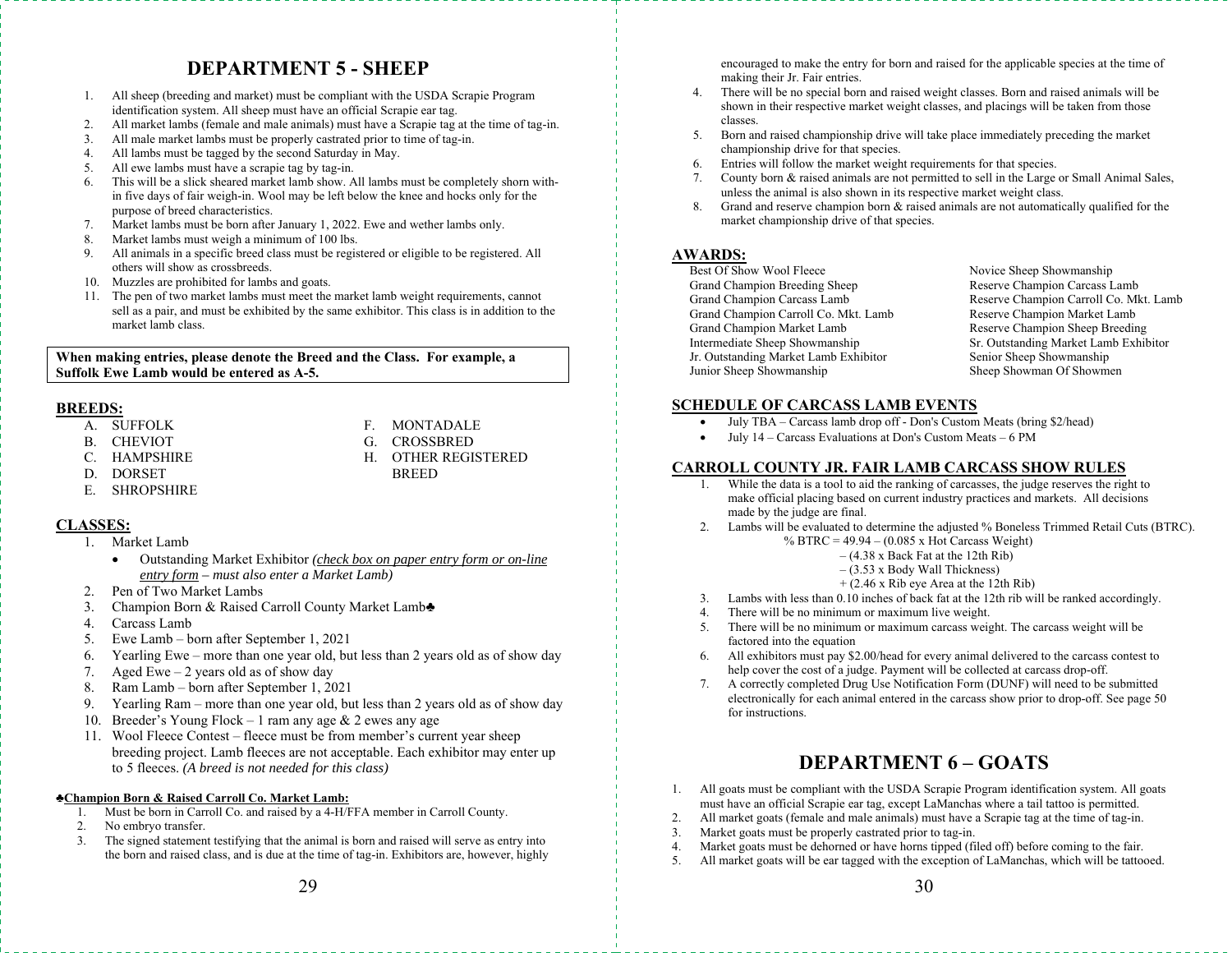- Market goats must be born after December 1, 2021. 6.
- Market goats must weigh a minimum of 60 pounds to sell. Exhibitors will be permitted to show 7. two market goats with one goat being eligible to sell in the sale.
- 8. All market goats must be slick shorn within (5) five days prior to Monday of fair.
- Breeding goats are to be clipped to breed standards.  $9<sub>1</sub>$
- 10. All breeding goats must be dehorned, except Angora & Boer breeding does.
- 11. If there are not (5) five goats entered for the carcass goat competition, the competition will be canceled. Those goats that were entered will be allowed to compete in the market goat class at the fair. Exhibitors will still only be permitted to exhibit a maximum of two entries in the market goat class.
- 12. There will be a maximum of 14 hours of milk in milking does as of 9:00 am on show day.
- 13. Harness Goats: (A.) Entries may be wethers or does.
- (D.) The same tattooed goat must be
- (B.) All entries must be tattooed. (C.) Goat ages are as of show day.
- used throughout the three year
- project.
- 14. All pygmy goats must be dehorned.
- 15. No supplies are to be kept in goat pens that have goats in them. All tack, chairs, etc. may only be kept in empty goat pens.
- 16. Muzzles are prohibited for lambs and goats.

### When making entries, please denote the Breed and the Class. For example, a Nubian aged milker would be A-1.

### **BREEDS (CLASSES 1-8 ONLY):**

| A. NUBIANS   | D ALPINE           | G. OTHER BREEDS |
|--------------|--------------------|-----------------|
| B. SAANEN    | E LaMANCHA         |                 |
| C TOGGENRURG | <b>F CROSSBRED</b> |                 |

### **CLASSES (BREEDS A-G ONLY):**

- 1. Aged Milker  $-4$  years old and over
- 2. Milking Does  $-2-4$  years old
- 3. Senior Yearling Does in milk, born before November 1, 2021, up to 2 years old • Senior Champion Best Of Breed – First place winners in classes 1-3
- 4. Junior Yearling Does not in milk, born before Nov. 1, 2021, up to 2 years old
- 5. Senior Doe Kids born between November 1, 2021 & January 31, 2022
- 6. Junior Doe Kids born between February 1, 2022 & April 30, 2022
	- Junior Champion Best Of Breed First place winners in classes 4-6
- Doe & Her Daughter (Dam & Daughter) 7.
- 8. Dairy Herd (total of three animals) – aged milker, senior yearling in milk or milking doe, junior doe kid, senior doe kid, or junior yearling not in milk. Must be bred and raised by exhibitor.

### **BREEDS (CLASSES 9-13 ONLY):**

# H. ANGORA

I. MEAT BREEDS

- **CLASSES (BREEDS H-I ONLY):** 9. Doe Kids – born after January 1, 2022
	- 10. Senior Doe Kid born between September 1, 2021 & December 31, 2021
	- 11. Yearling Does born after January 1, 2021
	- 12. Aged Does born prior to January 1, 2021
	- 13. Female Pair one from class 9 or 10 AND one from class 11 or 12
	- 14. Breeder's Herd one from each class 9 or 10, 11, & 12

# **NO BREED (CLASSES 14-18 ONLY):**

J. NO BREED NEEDED

# **CLASSES (BREED J ONLY):**

- 15. Market Goats
- 16. Outstanding Market Exhibitor (check box on paper entry form or on-line entry form – must also enter a Market Goat)
- 17. Champion Born & Raised Carroll County Market Goat
- 18. Carcass Goat
- 19. Harness Goat A under one year old, halter broke, and respond to voice commands; stop, go, stay, and back
- 20. Harness Goat B over one year old, but not over two years old. Must pull an empty cart and respond to voice commands; stop, go, left, right, stay, back, and come
- 21. Harness Goat  $C$  over two years old and pull a driven cart. Be prepared to drive an obstacle course.
- 22. Pygmy Goats all pygmy goats must be dehorned. Classes will be determined by the number of entries. Date of birth must be listed on entry form.

### **AChampion Born & Raised Carroll Co. Market Goat:**

- Must be born in Carroll Co. and raised by a 4-H/FFA member in Carroll County. 1.
- 2. No embryo transfer.
- The signed statement testifying that the animal is born and raised will serve as entry into the born and raised class, and is due at the time of tag-in. Exhibitors are, however, highly encouraged to make the entry for born and raised for the applicable species at the time of making their Jr. Fair entries.
- There will be no special born and raised weight classes. Born and raised animals will be  $4.$ shown in their respective market weight classes, and placings will be taken from those classes.
- Born and raised championship drive will take place immediately preceding the market 5. championship drive for that species.
- Entries will follow the market weight requirements for that species. 6.
- County born & raised animals are not permitted to sell in the Large or Small Animal Sales,  $7<sub>1</sub>$ unless the animal is also shown in its respective market weight class.
- Grand and reserve champion born & raised animals are not automatically qualified for the 8. market championship drive of that species.

### **AWARDS:**

Best Dairy Goat Pair Best Of Show Cart Goat Best Of Show Dairy Goat **Best Of Show Meat Goat** Goat Aged Milker 4 Years & Older Goat Best Udder Goat Showman Of Showmen Grand Champion Carcass Goat Grand Champion Carroll Co. Mkt. Goat Grand Champion Market Goat Intermediate Goat Showmanship

Junior Best Of Show Dairy Goat Junior Goat Showmanship Jr. Outstanding Market Goat Exhibitor Novice Goat Showmanship Reserve Champion Carcass Goat Reserve Champion Carroll Co. Mkt. Goat Reserve Champion Market Goat Senior Best Of Show Dairy Goat Senior Goat Showmanship Sr. Outstanding Market Goat Exhibitor

# **SCHEDULE OF CARCASS GOAT EVENTS**

- July TBA Carcass goat drop off Don's Custom Meats (bring \$2/head)
- July 14 Carcass Evaluations at Don's Custom Meats 6 PM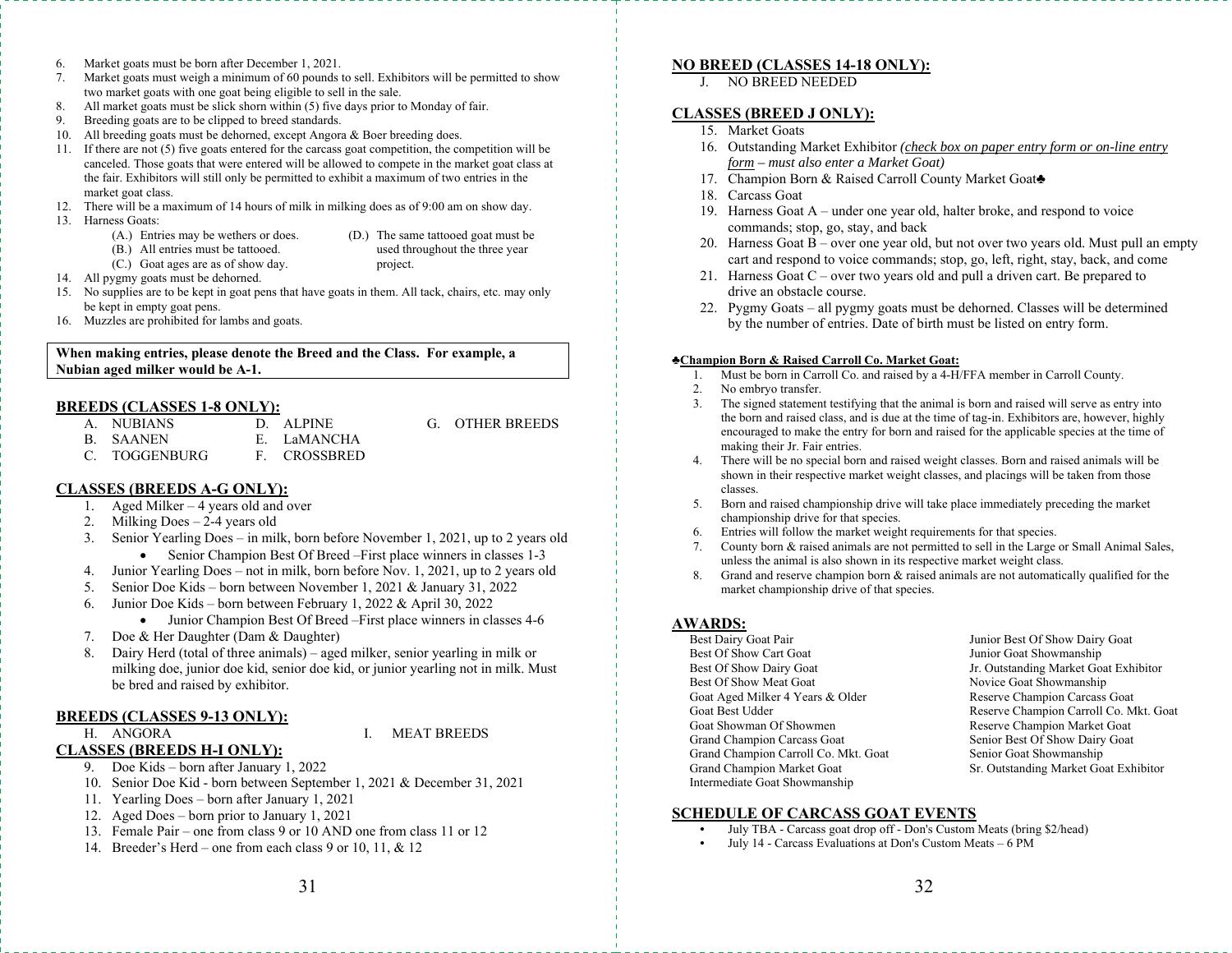### **CARROLL COUNTY JR. FAIR GOAT CARCASS SHOW RULES**

- While the data is a tool to aid the ranking of carcasses, the judge reserves the right to 1. make official placing based on current industry practices and markets. All decisions made by the judge are final.
- Goats will be evaluated to determine % Boneless Trimmed Retail Cuts (BTRC) 2.
	- % BTRC =  $49.94 (0.085 \text{ x} \text{ Hot Carcass Weight})$ 
		- $-(4.38 \times Back$  Fat at the 12th Rib)
		- $-(3.53 \times$  Body Wall Thickness)
		- $+(2.46 \times$  Rib Eye Area at the 12th Rib)
- 3. Yield Grade =  $(BF \times 10) + 0.4$
- There will be no minimum or maximum live weight. 4.
- There will be no minimum or maximum carcass weight. The carcass weight will be 5. factored into the equation. All exhibitors must pay \$2.00/head for every animal delivered to the carcass contest to help cover the cost of a judge. Payment will be collected at carcass drop-off.
- A correctly completed Drug Use Notification Form (DUNF) will need to be submitted electronically for each animal entered in the carcass show prior to drop-off. See page 50 for instructions.

# **DEPARTMENT 7 - RABBITS**

- NO rabbit under 4 months old can be brought to the fair with the exception of a meat pen. All 1. rabbits must be tattooed with a legible tattoo BEFORE coming to the fair.
- $2$ Rabbits must have a tattoo in left ear, except meat pen rabbits.
- Meat pen exhibitors must complete both a Breeding Rabbit and Market Rabbit project book (4- $3.$ H) or comparable record book (FFA). In addition to the meat pen, exhibitors must exhibit a breeding rabbit of the same breed.
- $4.$ A minimum of  $(5)$  five rabbits will be needed in a breed class. If there are not  $(5)$  five rabbits, the rabbits will be shown in ALL OTHER.
- Exhibitors will be limited to seven single rabbits and a meat pen.  $5.$
- All rabbits will go to their assigned pens upon arrival at the fair. 6.
- Rabbits must be in pens by 5:00 pm, or they will not be allowed to show on Thursday. 7.
- Rabbit pens will have their rabbit's tattoo number on pen assignment card. Rabbit's tattoo must 8. match pen assignment card. If problems, see rabbit superintendent to make corrections before Tuesday night of the fair.
- If rabbit is scratched, leave pen empty. 9.
- 10. No toys in rabbit pens.
- 11. Nothing is to be stored under rabbit cages. Wood chips are to be placed under cages, but are not provided. All pens that are empty are to remain empty. Supplies are not allowed to be put in empty cages.
- 12. Meat pens must be the same color combination and breed. Each rabbit must weigh 3.5-5.5 lbs., and be no more than 12 weeks old as of the first day of the fair. If one or more rabbits do not meet requirements, the entire pen is disqualified. Each exhibitor may show only one meat pen.
- 13. Meat pen must come from doe owned by exhibitor.
- 14. A meat pen will consist of (3) three market rabbits.

### When making entries, please denote the Breed and the Class. For example, a California meat pen would be C-6.

#### **BREEDS:**

| A. LION HEAD    |                          |
|-----------------|--------------------------|
| B. DUTCH        | E HOLLAND LOPS           |
| C. CALIFORNIA   | G. NEW ZEALAND           |
| D. REX/MINI REX | H. OTHER (Specify breed) |
| E. MINI LOPS    | L MIXED                  |

### **CLASSES:**

- $1.$ Senior Buck - over 8 months of age as of show date
- $2.$ Senior Doe – over  $8$  months of age as of show date
- Junior Buck  $-4-8$  months of age as of show date  $3.$
- 4. Junior Doe  $-4-8$  months of age as of show date
- Breeder's Herd 1 Sr. Buck, 1 Sr. Doe, 1 Jr. Buck, 1 Jr. Doe, all the same breed  $5<sub>1</sub>$
- 6. Meat Pen (Pen of Three)
- Outstanding Market Exhibitor (check box on paper entry form or on-line entry form)  $7.$
- 8. Fryer

#### **Frver Class**

- One rabbit will be chosen by the exhibitor from their meat pen. They must meet the same  $1$ requirements as the meat pen: weigh 3.5-5.5 lbs., age 10-12 weeks, breed, and color.
- $2.$ The exhibitor must notify the weigh master after weigh-in of their meat pen which rabbit will be used for the fryer class. This will be done before they take their rabbits back to their pen. The right ear will be marked at that time, identifying that rabbit as the fryer.
- If your meat pen does not make weight, but you still have one of your meat rabbits that  $3.$ does make weight, then it may be used in the fryer class. However, the entire meat pen must be left at the fair, and it still will not sell.
- If the fryer would happen to get disqualified during the week before judging but after  $4.$ weigh-in, the exhibitor may not choose another rabbit to replace it. Only the rabbit chosen at weigh-in may be used in the fryer class.
- There will be  $(5)$  five places given with the top rabbit being Best of Show Fryer.  $5.$
- The fryers will not be sold separately. Only the pen of three including the fryer will be 6 sold at the Small Animal Auction.

### **AWARDS:**

Best Of Show Fryer Grand Champion Market Rabbit Intermediate Rabbit Showmanship Jr. Outstanding Market Rabbit Exhibitor Junior Rabbit Showmanship Novice Rabbit Showmanship Rabbit Best Of Show

Rabbit Champion Breeders Herd Rabbit Showman Of Showmen Reserve Champion Market Rabbit Sr. Outstanding Market Rabbit Exhibitor Senior Rabbit Showmanship

# **DEPARTMENT 8 - POULTRY**

- All poultry must be pullorum tested and must meet pullorum guidelines as outlined in Ohio 1. Revised Code 901:1-18-05 (see page 16, under Poultry & Foul).
- Market pen will consist of three  $(3)$  broilers, two  $(2)$  market ducks, or one market turkey.  $2<sup>1</sup>$
- $3.$ All market turkeys must weigh a minimum of 20 lbs.
- Pens of market broilers (three birds) must weigh a minimum of 15 lbs. for the entire pen.  $4.$
- Market poultry must be ordered through the Jr. Fair Sales Committee. 5.
- For the market duck class to take place, there must be a minimum of  $(5)$  five orders, or the 6. class will be canceled. A pen will consist of (2) two ducks, with a 10 lb. pen minimum to sell.
- An exhibitor may show a maximum of no more than (7) seven pens of poultry total.  $7.$
- Market chicken exhibitors must use the provided feeders and waters for their pens. 8.
- Exhibitors with poultry in the Rosebud Mining Complex must use a plastic tote (with lid) if  $9<sub>1</sub>$ they store any supplies under their pen.

When making entries, please denote the Breed and the Class. For example, a Plymouth Rock Fancy Bantam would be Plymouth Rock-3.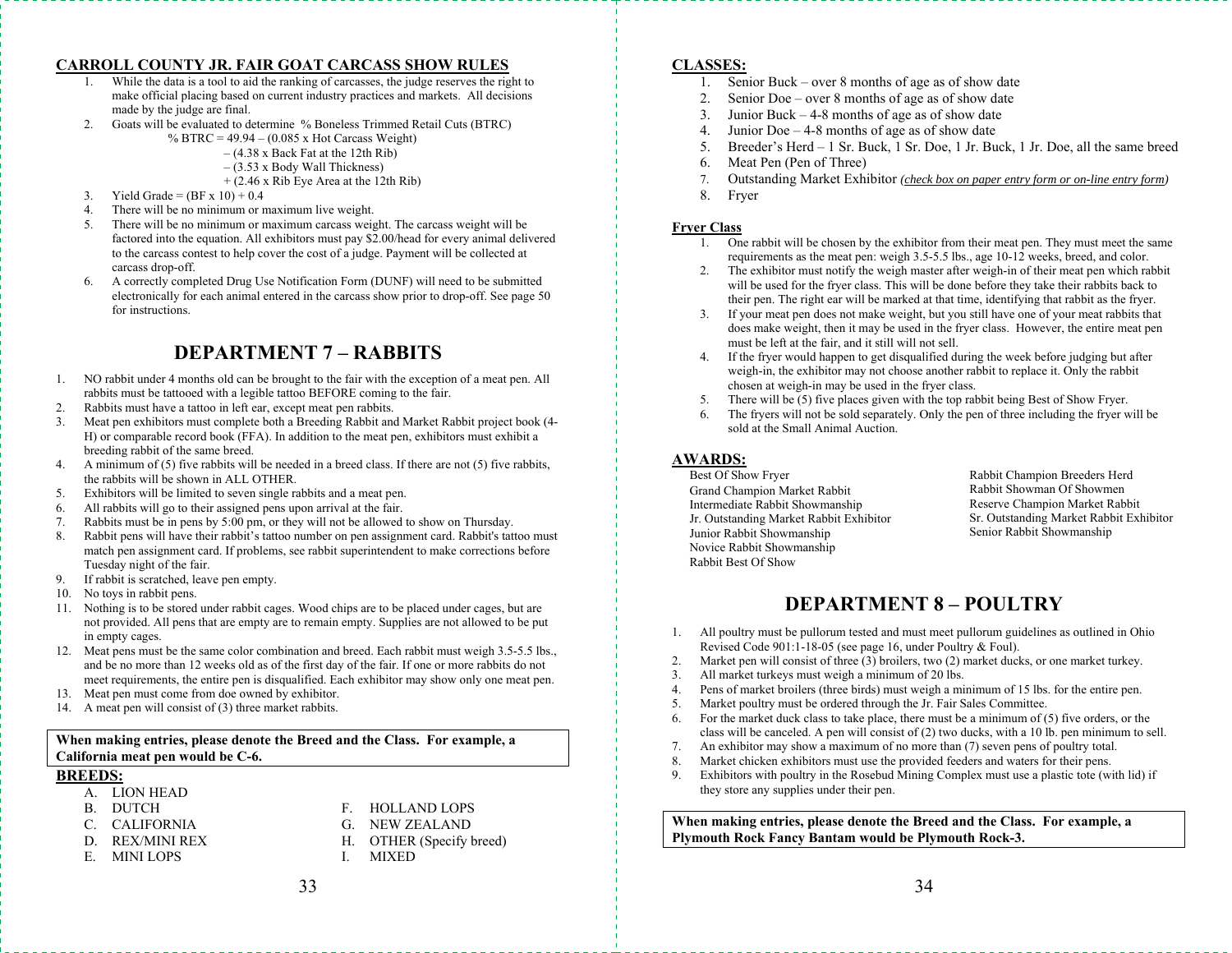### **BREEDS:**

#### PLEASE LIST BREED ON ENTRY FORM  $\bullet$

### **CLASSES:**

- 1. Commercial pen of 2 birds (hens, pullets, or cockerels)
- Fancy Standard pen of 2 birds (one rooster  $\&$  one hen) 2.
- Fancy Bantam pen of 2 birds (one rooster  $\&$  one hen)  $\mathfrak{Z}$ .
- $4.$ Ducks – pen of 2 birds (1 drake & 1 hen)
- Squabs & Pigeons  $5.$
- Geese 6.
- 7. **Breeding Turkeys**
- 8. Market Chickens
- Market Turkey 9.
- 10. Market Ducks
- 11. Outstanding Market Exhibitor (check box on paper entry form or on-line entry form)

#### **AWARDS:**

Best Of Show Commercial Chickens Best Of Show Fancy Chickens Best Of Show Other Fowl Grand Champion Market Chicken **Grand Champion Market Ducks Grand Champion Market Turkey** Intermediate Poultry Showmanship Jr. Outstanding Market Poultry Exhibitor Junior Poultry Showmanship Novice Poultry Showmanship Poultry Showman Of Showmen Reserve Champion Market Chickens Reserve Champion Market Ducks Reserve Champion Market Turkey Sr. Outstanding Market Poultry Exhibitor Senior Poultry Showmanship

# **DEPARTMENT 9 - DOGS**

- Limited to Carroll County 4-H dog club members. 1.
- Dogs must be under control at all times.  $2.$
- Dogs that snap or bite will be dismissed from the show and forfeit any premiums won.  $3.$
- Pet Care Project will be judged on Project Exhibit Day. 4.
- Dogs must be crated in area provided. They will be excused to the exercise area before show,  $5.$ during lunch break, after show, and after show breaks.
- Female dogs in heat may not be shown. 6.
- Requirements of a county dog license by May 15 of current year. License must be in  $7.$ exhibitor's family name. License and shot records to be checked at knowledge judging.
- When a dog is at the fairgrounds, it must be supervised at all times by the dog exhibitor, family 8. member of the exhibitor, or advisor.
- No dog shall be allowed on fairgrounds more than one (1) hour prior to show or no longer than 9. one  $(1)$  hour after show in the designated area.
- 10. All dogs will be excused from the crate area on leash for exercise and bathroom breaks to a designated area as needed during the show.
- 11. All dogs found outside designated areas are to be immediately dismissed from the fairgrounds.
- 12. Top Scoring Dog must be the same dog for Showmanship and Obedience with the same exhibitor.
- 13. The winner of each showmanship class will enter the Showman of Showmen class.

When making entries, please denote the Breed and the Class. For example, an Australian Shepherd Novice B would be Australian Shepherd-5.

#### **BREEDS:**

• PLEASE LIST ON ENTRY FORM

### **CLASSES (ALL BREEDS OBEDIENCE TRAINING):**

- Pre Novice A 1.
- 2. Pre Novice B  $3.$ 
	- Beginners
- Novice A  $4.$
- Novice B  $5<sub>1</sub>$
- 6. Graduate Novice A  $7^{\circ}$ 
	- Graduate Novice B
		-

8.

Open A

10. Graduate Open A

11. Graduate Open B

9. Open B

12. Utility A

13. Utility

A - Is for dogs and/or handlers with no previous training experience.

B - Is for dogs and/or handlers with previous training experience or shown in an AKC sanctioned match, or has training outside of 4-H / FFA.

#### **CLASSES (SHOWMANSHIP):**

14. 9-11, No Experience 15. 9-11 Experience 16. 12-14, No Experience

#### **AWARDS:**

- Dog Graduate Novice A Dog Graduate Novice B Dog Graduate Open A Dog Graduate Open B Dog Grooming & Handling 12-14 Experience Dog Grooming & Handling 12-14 No Experience Dog Grooming & Handling 15-19 Experience Dog Grooming & Handling 15-19 No Experience Dog Grooming & Handling 9-11 Experience Dog Grooming & Handling 9-11 No Experience Dog Novice A Dog Novice B Dog Open A
- 19. 15-18 Experience Dog Open B

17. 12-14 Experience

18. 15-18, No Experience

Dog Showman Of Showmen Dog Pre Novice A Dog Pre Novice B Dog Beginners Dog Utility A Dog Utility B Intermediate Dog Showmanship Junior Dog Showmanship Novice Dog Showmanship Senior Dog Showmanship Top Scoring Dog

# **DEPARTMENT 10 - FFA CROP & SHOP**

### **CLASSES:**

- 1. Large Wood Project
- Small Wood Project 2.
- Large Metal Project  $\mathfrak{Z}$ .
- 
- 18" Bale Slice of Hay Alfalfa 5.
- - 15. S.A.E. Poster

9.

16. Other S.A.E. Project (Specify)

Round Bale Hay Sample

10. One Quart Hybrid Corn

14. Other Crop (Specify)

11. One Quart Wheat

12. One Ouart Oats

13. Vegetable

### $4.$ **Small Metal Project**

- 18" Bale Slice of Hay Alfalfa Mix 6.
- 18" Bale Slice of Hay Grass  $7.$ 18" Bale Slice of Hay - Clover 8.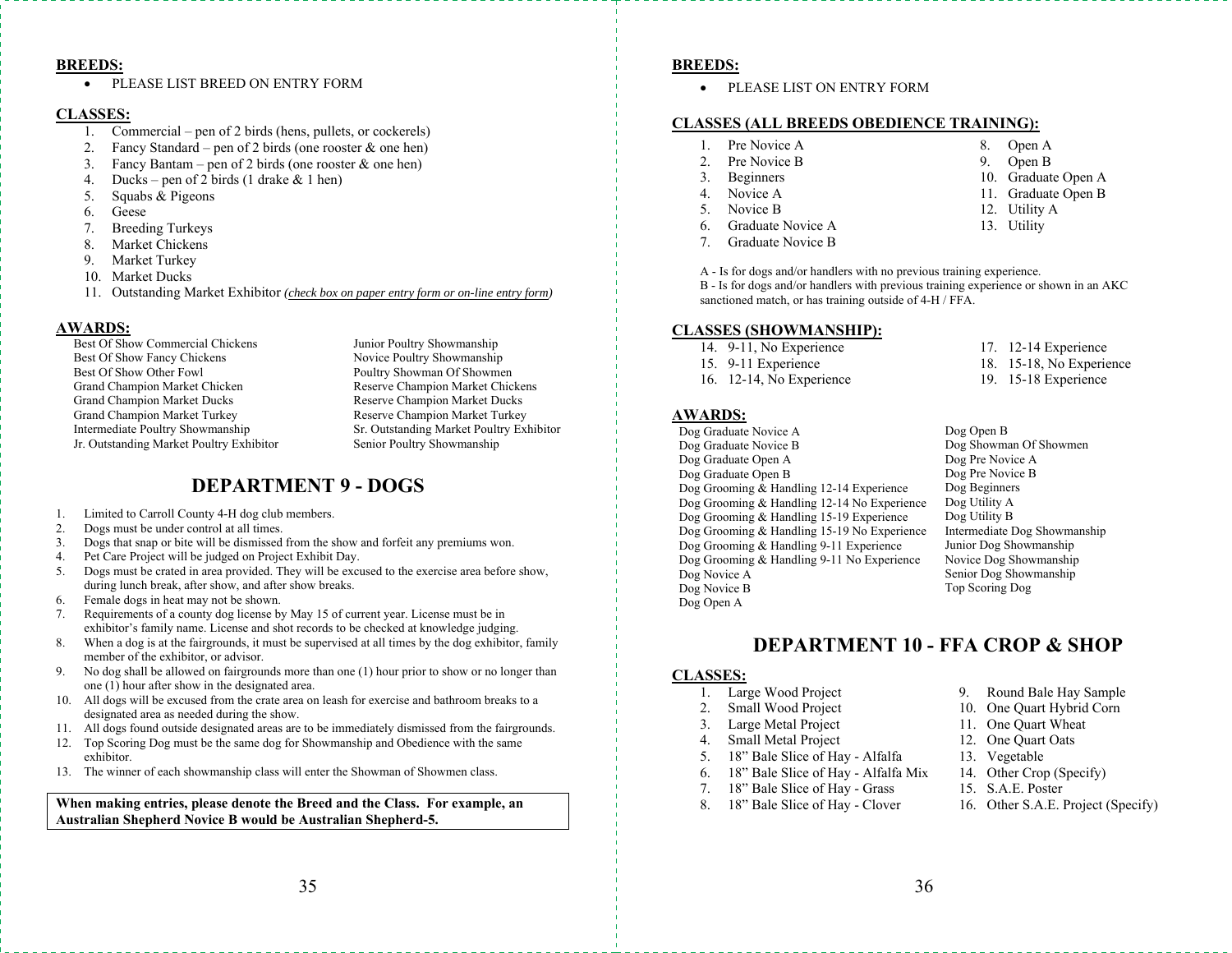# **DEPARTMENT 11 - FAMILY AND CONSUMER SCIENCE**

CLASS 1: Exhibits should consist of the work of any boy or girl enrolled in a Family & Consumer Science Class during the school year of 2021-2022. They must live in and be enrolled in a school in Carroll County. The exhibit may be an individual or school booth display. The following are to be individual exhibits of a student's class project or individual extended experience: (F.) Textiles

- (A.) Clothing Construction
- (B.) Child Development
- (C.) Foods and Nutrition
	-
- (D.) Home Furnishings (E.) Consumer Education
- (G.) Family Living (H.) Health  $(I.)$  Home Ecology
- 

All FCCLA members and leaders will be issued passes only if they are exhibiting projects or have been requested to serve as a member of the Jr. Fair Board. A list of participant's names must be received at the Fair Board office by the 2<sup>nd</sup> Saturday of June and an adult representative is present at the Jr. Fair Committee meetings.

# **DEPARTMENT 12 - NON LIVESTOCK 4-H PROJECTS & HOME ECONOMICS 4-H CLUB WORK**

- 1. Any person exhibiting or participating in the 4-H Club Department of the Carroll County Junior Fair must be a 4-H member enrolled in the project he/she is exhibiting.
- 2. All projects exhibited must have been carried in  $2022$ . All vegetable & flower gardening projects will be judged on Project Exhibit Day. 4-H Club booth exhibits will be judged on the basis of use of theme, tells a story, story can be seen quickly, educational value, neatness, attractiveness, balance, and creativeness.
- Booth options for food projects:  $3.$ 
	- a. Menu e. Picture of food c. Recipes b. Place Setting d. Poster
- 4. One place setting for every exhibitor (i.e.  $3$  kids =  $3$  place settings), and/or a menu or recipe card around the place setting with ribbon if you want to use one place setting for every child to save space.
- 5. If a member has more than one food project, there must be a separate display for each project.
- After judging the booths for creativity (4-H judging purposes only), the booth committee will judge 6. projects to make sure those still projects, which are entered in the Jr. Fair, are present as entered.
- The Booth Committee will be comprised of: 7. a. A Sr. Fair Board representative
- c. A Still Project Committee representative
- b. A 4-H Committee representative
- Booths will represent a general 4-H theme. One-third of these booths will receive a \$15.00 8. premium. All other exhibits will receive \$5.00.

# **STILL PROJECT AUCTION**

#### Wednesday, July 20 6:30 PM - AEP Speed Barn

#### **RULES**

- The Still Project Auction will be open to exhibitors representing 4-H, FFA, Girl Scouts, and  $1.$ Boy Scouts. Exhibitors with market livestock in the livestock sales are permitted to sell.
- $2.$ To be eligible to sell, exhibitors MUST:
	- Select yes from the Still Project Auction drop down list on the on-line entry website. Projects must be a project recognized by the youth organization the exhibitor is representing (i.e. 4-H members chose a project from the 2022 Family Guide, Girl Scouts chose from the organizations project/badge book, etc.)
	- II. Exhibitors must attend mandatory Still Project Quality Assurance training. Contact the Extension Office for exact dates and times.
- Each project must be completed according to the requirements of the organization III. the exhibitor is representing (i.e. 4-H members must complete project knowledge judging, etc.)
- 4-H Projects that ARE eligible to sell include: COP-365, 406, 407, 408, 409, 410, IV. 411, 412, 413, 415, 417, 418, 419, 420, 424, 426, 432M, 491, 494, 497, 498, 499, 540, 527, 528, 529, 556, 557, 558, 559, 560M, 573, 584, 585, 586, 589M, & 592. Any Self-Determined Project that can fit into any of the eligible project areas will also be allowed to sell. If a project is NOT listed, then it is ineligible to sell.
- In addition to the project evaluation required to complete the project, the exhibitor's  $V_{\cdot}$ sale item must be evaluated to determine whether the project meets the quality standards necessary to participate in the Still Project Auction. Each item will be evaluated using a rubric scoring system, which will cover Craftsmanship, Skill, & Consistency, Attractiveness, Durability, and Time & Effort. In order to participate in the Still Project Auction, the sale item must score at least 12 points to qualify for the auction. Rubric scoring is FINAL. The rubric is as follows:

|                                           | 4                                                                                                                                                                                 | 3                                                                                                                                                         | $\overline{2}$                                                                                                                | 1                                                                                                                              |
|-------------------------------------------|-----------------------------------------------------------------------------------------------------------------------------------------------------------------------------------|-----------------------------------------------------------------------------------------------------------------------------------------------------------|-------------------------------------------------------------------------------------------------------------------------------|--------------------------------------------------------------------------------------------------------------------------------|
| Craftsmanship,<br>Skill, &<br>Consistency | The project was<br>beautifully and<br>patiently done; it<br>was as good as<br>hard work could<br>make it.                                                                         | With a little more<br>effort, the work could<br>have been<br>outstanding; lacks<br>finishing touches.                                                     | The project showed<br>average<br>craftsmanship;<br>adequate, but not as<br>good as it could<br>have been, a bit<br>careless.  | The project<br>showed below<br>average<br>craftsmanship;<br>lack of pride in<br>finished work.                                 |
| <b>Attractiveness</b>                     | The project shows<br>that the creator<br>took great pride in<br>his/her work. The<br>construction looks<br>carefully planned.<br>The item is neatly<br>presented.                 | The project shows<br>that the creator took<br>pride in his/her work.<br>The item has a few<br>flaws, but they do not<br>detract from the<br>overall look. | The design and<br>construction were<br>planned. The<br>project has several<br>flaws that detract<br>from the overall<br>look. | The project<br>looks thrown<br>together at the<br>last minute. It<br>appears that little<br>design or<br>planning was<br>done. |
| <b>Durability</b>                         | The project was<br>built to last<br>through multiple<br>uses/applications.                                                                                                        | Most of the project<br>was sturdy, but there<br>are a couple of pieces<br>that might need extra<br>care when<br>wearing/using it.                         | The basic structure<br>of the project is<br>sturdy, but many of<br>the details are<br>fragile.                                | The project is<br>flimsy and falls<br>apart easily. It<br>may not last.                                                        |
| Time & Effort                             | The project<br>exhibits that much<br>time and effort<br>went into the<br>planning and<br>design of the<br>project. It is clear<br>the exhibitor<br>worked hard on the<br>project. | The exhibitor could<br>have put more time<br>and effort into the<br>project, but it appears<br>that effort was put<br>forth.                              | The project appears<br>to be rushed and<br>thrown together.<br>Little effort was put<br>forth.                                | The project is<br>poorly put<br>together with<br>very poor effort<br>on the part of the<br>exhibitor                           |

- VI. Upon completion of Still Project Knowledge Judging, all potential sale items MUST undergo rubric evaluation. Sale items must undergo rubric evaluation by the conclusion of the Project Knowledge Judging Day. Failure to undergo rubric evaluation for potential sale items will forfeit participant's eligibility to sell. This includes anyone not participating in the 4-H Still Project Judging (i.e. Scouts or FFA). The Jr. Fair will not be held responsible for any item left at Knowledge Judging. The item to be sold must then be brought to the AEP Speed Barn between  $1:00 \text{ pm} - 4:00 \text{ pm}$  on Wednesday, July 20.
- VII. Only two items per eligible exhibitor may be sold each year. The items must be from two separate project numbers (4-H) or project type (Scouts), and appear on the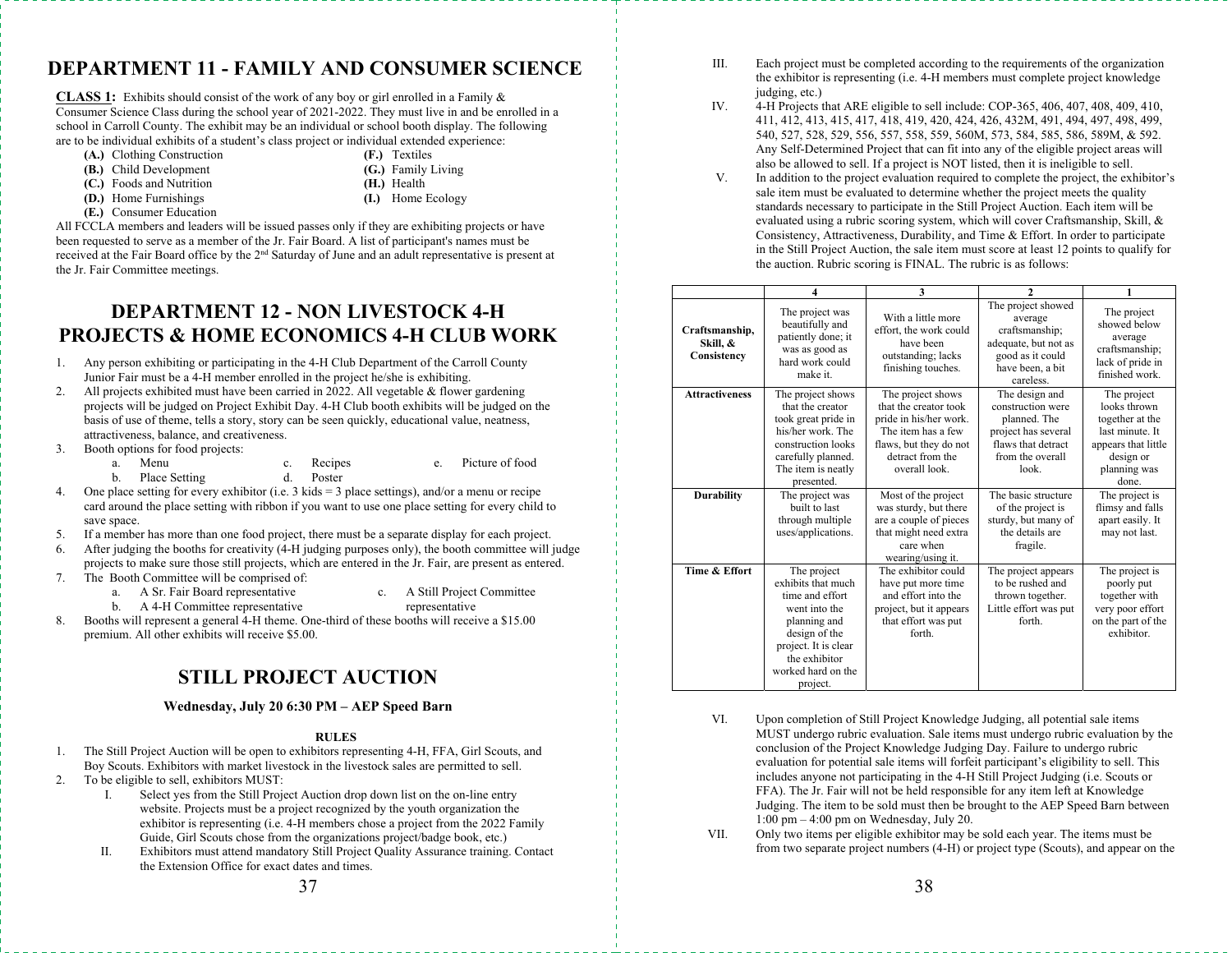approved sale project list. The items must be the actual ones made by the exhibitor for his/her project for the current year.

- VIII. Early judging participants must have a representative bring in their project to register for sale order, rubric evaluation, pickup before the Still Project Awards Ceremony, and to booth set up.
- All photographs must be  $10^{\circ}x12^{\circ}$  or larger, and must be framed and matted. The main object  $\mathbf{3}$ . in the photograph to be sold must contain a sharp, crisp image, and may not be pixelated.
- The sale of food items must abide by the following rules: 4.
	- (A.) Only one (1) baked good project may be sold by an auction participant. The participant may still sell a second, non-food auction item.
	- (B.) Baked goods will be evaluated on the Wednesday of fair week at 1 pm in the Sr. Fair Office. Auction participants must also attend 4-H Knowledge Judging for their food project.
	- (C.) Every participant who plans to sell their baked item must bring their item and a duplicate for sampling. The samples must be representative of the product to be sold. If the auction item contains a variety of food items, then the same variety must be brought to sample. Remaining samples will be used as buyer appreciation treats for the Still Project Auction.
		- At least two of the following items must be presented for evaluation (one for an  $\bullet$ evaluation sample and one for the auction):
			- (A) Loaves of bread (B) Pies or tarts  $(9"$  minimum)
			- (C) Cakes (sheet, layer (8" minimum), Bundt, angel food, and roll types are acceptable)

(E) Scones

- At least six  $(6)$  dozen of the following items must be presented for evaluation  $(2)$ dozen for evaluation samples and 4 dozen minimum for the auction):
	- $(A)$  Rolls (B) Cookies
		- (F) Biscuits (G) Brownies or bar cookies
	- (C) Cupcakes
	- (D) Muffins
- (D.) Cakes and cookies may or may not have icing/frosting depending on their type.
- (E.) Cheesecakes will not be accepted.
- (F.) Cream or custard pies or fillings will not be accepted.
- (G.) All sale items must be in a container that will be sold with the sale item. No styrofoam plates, plastic wrap, or aluminum foil will be accepted for auction item packaging. Samples may be submitted in disposable packaging.
- (H.) All baked good components must be homemade from scratch. No store bought mixes, frostings, fillings, crusts, etc. will be accepted.
- (I.) Each baked good item to be sold must also include the following:
	- Recipe card (including mixing instructions for all components) I.
	- II. Product label (including product name, ingredients, quantity, and weight)
- (J.) Auction participants are responsible for making sure their baked goods are brought to the Still Project Auction area.
- (K.) Only baked goods will be permitted to sell during the Still Project Auction. No candy, jams, jellies, or butters will be accepted.
- (L.) Honey products and edible honey may be sold in the Still Project Auction, given the following labeling requirements:
	- Label must be securely attached/affixed to the honey container. I.
	- The name of the beekeeper (exhibitor) must be on the label. The seller's II. address must be on file with the Extension Office.
	- III. Name of product (honey, honey comb, etc.).
	- IV. Ingredients in descending order by weight.
	- Net weight and volume of the product. V.
	- Evaluation of edible honey products will be performed at Knowledge Judging. VI.
- (M.) Eligible 4-H food project numbers are: 459, 461, 462, 463, 467, 469, 475, 476, 477, 484, 485, 487, 492, & 641. Auction participants are reminded that they must adhere to all Still Project Auction rules. In other words, if a recipe from one of the listed project numbers contains an ingredient not allowed, then that recipe cannot be used.
- (N.) Baked goods will be evaluated according to the following two part rubric. To be eligible to sell, auction participants must earn at least seven (7) points and receive a "Pass" on the

"Finish" rubric.

|                                                                                              | Pass                               | Fail                                         | <b>Points Scored</b> |
|----------------------------------------------------------------------------------------------|------------------------------------|----------------------------------------------|----------------------|
| Finish<br>(Evaluated on a pass/fail basis.<br>Item must pass to continue with<br>evaluation) | Item has been<br>baked thoroughly. | Item is not baked<br>thoroughly or is burnt. | P/F                  |

|                           | $\mathbf{2}$                                                                                                                                           |                                                                                                             | $\mathbf{0}$                                                                                     | Pts. |
|---------------------------|--------------------------------------------------------------------------------------------------------------------------------------------------------|-------------------------------------------------------------------------------------------------------------|--------------------------------------------------------------------------------------------------|------|
| <b>Documentation</b>      | Exhibitor provided<br>recipe card and<br>product label.                                                                                                | Exhibitor provided<br>the recipe card<br>and/or product<br>label, but is<br>incomplete.                     | Exhibitor<br>failed to<br>present one<br>or more of<br>the necessary<br>documents<br>required.   |      |
| <b>Presentation</b>       | Item is attractively<br>packaged.                                                                                                                      | Item is<br>appropriately<br>packaged.                                                                       | Item<br>packaging is<br>not<br>acceptable.                                                       |      |
| <b>Product Appearance</b> | Product is appealing<br>to look at without<br>any presentation<br>flaws. Item displays<br>characteristics<br>commonly associated<br>with this product. | Product is<br>appealing but has<br>a few visible flaws<br>that detract from<br>the overall<br>presentation. | Product<br>presented has<br>serious visual<br>flaws that<br>make it look<br>very<br>unappealing. |      |
| <b>Flavor</b>             | Product is delicious<br>and has flavor<br>consistent with this<br>baked product.                                                                       | Product is missing<br>a component that<br>could improve the<br>flavor.                                      | Product<br>flavor is not<br>appealing.                                                           |      |

- 5. All items to be sold should be of a quality that reflects the integrity and standards of 4-H, FFA, Boy Scouts, and Girl Scouts.
- Exhibitor dress for the Still Project Auction shall be neat, clean and respectable. Dresses or 6. shirts must have sleeves. No shorts, tube tops, tank tops, halter tops, sheer clothing, sunglasses, or hats. Skirts must be fingertip length. Exhibitors will not be allowed to sell if they are wearing inappropriate clothing.
- There will be no sale of weapons, ammunition, or any item deemed hazardous. Sale committee 7. members will determine which project may not be appropriate for sale.
- Exhibitor must be present to sell their item at the auction, and are responsible for seeing that 8. the item is on display prior to the sale. No item will be sold if the member is not present.
- $9<sub>1</sub>$ All items must be paid for at the conclusion of the sale.
- 10. Sale commission is 5%, with 4% going to the Jr. Fair Sale Committee and 1% going to the Jr. Fair Facilities Improvement Committee for the upkeep of the Jr. Fair facilities.
- 11. All items will go to the possession of the buyer upon purchase. The Sale Committee will not be held responsible for items after they are sold on Wednesday night. All items must be packaged securely for delivery to the buyer.
- 12. Only state fair and online purchases will be delivered by still project exhibitors. Still projects bought at the fair are the responsibility of the buyer to haul away. There will be a 30 mile maximum delivery radius from the fairgrounds for still exhibitors to deliver their projects to their respective buver.
- 13. Items selected to go to the State Fair may be sold. A certificate will be given to the buyer at the auction, and they will then sign and date the certificate if they feel the project is in satisfactory condition when the project is delivered to them. The exhibitor will then bring the certificate to the fair office to receive their check.
- 14. Sale order will be randomly determined by computer.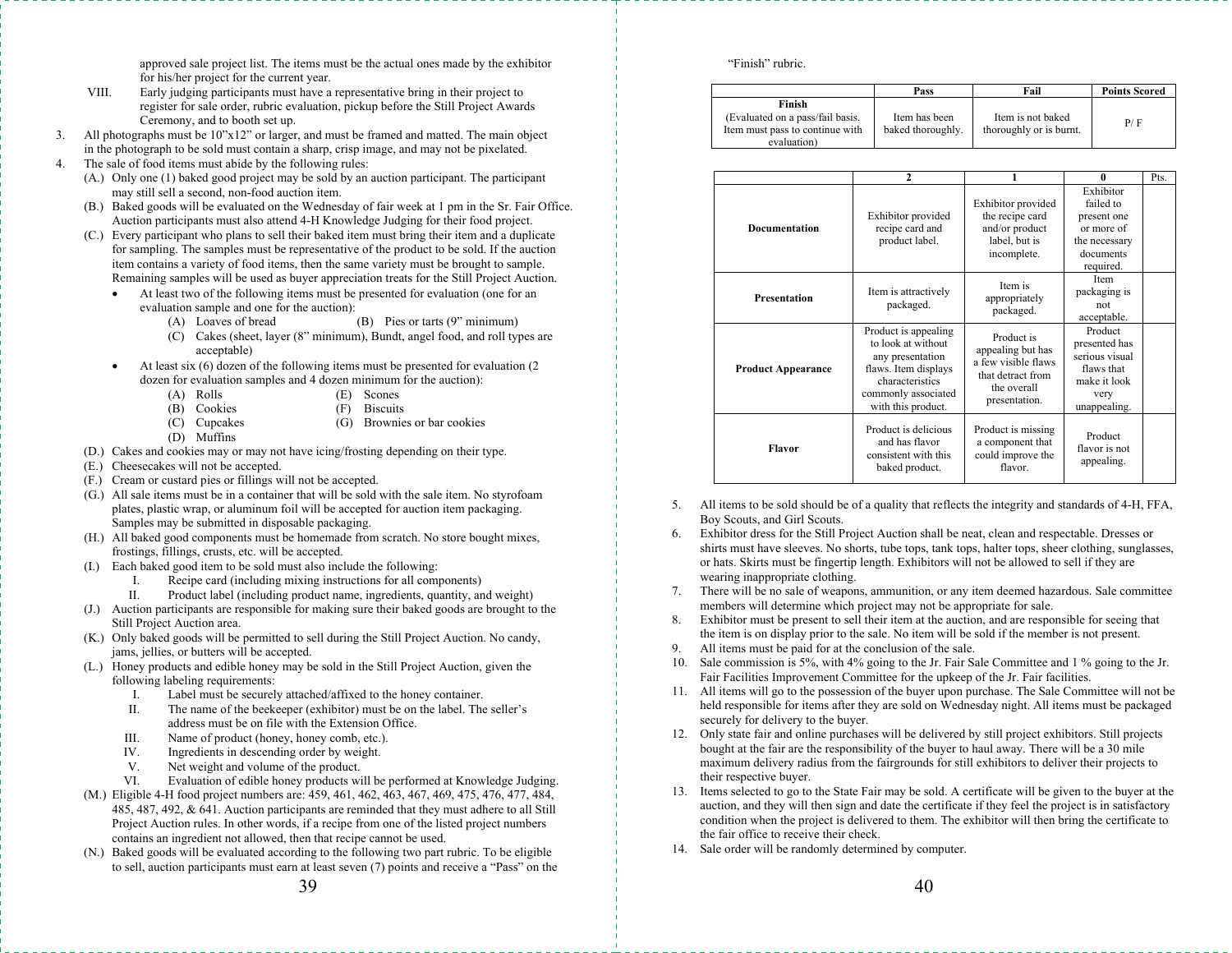- 15. Exhibitors shall submit pictures for buyer photos by the specified deadlines using the online entry website. Deadlines for 2022 is July 16.
- 16. Proceeds of the items decorating the stage, if applicable, and sold at Still Project Auction will go to the 4-H Committee. No resales.
- 17. Any youth organization wishing to participate in the Still Project Auction must have at least one representative serving on the Jr. Fair Still Project Committee.
- 18. All protests and grievances must use the following procedures:
	- It must be submitted in writing to the Junior Fair Office within 24 hours of the action or class being protested. A fee of \$50.00 must be paid at the time of filing the grievance. If the grievance is found to be in favor of the applicant, then the money will be returned to the applicant. If not in favor of the applicant, then the money will be retained by the Jr. Fair. Decisions on protests and grievances will be decided upon by the Jr. Fair Committee.
	- $\Pi$ . All decisions of the committee are final.
	- III. Written decisions may be picked up at the Junior Fair Office.

#### **NON LIVESTOCK AWARDS**

**Best Cake Decorating** Best Clothing & Textile Project Best Creative & Leisure Arts Project **Best Fishing Project** Best Gardening Project **Best Healthy Living Project** Best Junior Foods & Nutrition Project Best Junior Self-Determined Project Best Lawn Care Project **Best Leadership Project Best Natural Resources Project** Best Personal Skills Development Project Best Pet Care Project **Best Photography Project Best Ouilting Project Best Scrapbooking Project** Best Senior Foods & Nutrition Project Best Senior Self-Determined Project Best Shooting Sports Project Best STEM Project Best Vet Science Project **Best Welding Project** Best Woodworking Project

# **DEPARTMENT 13 - BOY SCOUTS OF AMERICA**

Cub Scouts, Weblos, Boy Scouts, and Explorers will be issued passes only if they are exhibiting projects or have been requested to serve as a member of the Junior Fair Board. A list of participant names must be received at the Sr. Fair Board office by the 2<sup>nd</sup> Saturday of June. Each troop will be permitted two (2) Leaders per troop, whose names must also be submitted by the 2<sup>nd</sup> Saturday of June. An entry form is only required for those individuals who wish to sell in the Still Project **Auction (see Still Project Auction rules on pages 37-41). GENERAL GUIDELINES:** 

- 1. Every registered unit is *eligible* to have a booth.
- Scouts' and leaders' names are highly encouraged to be included in the booth. 2.
- All exhibits must be completed and in place by 9 PM on Monday, July 18, 2022.
- Gate passes will only be available to those individuals whose names are submitted by the  $4.$ 2<sup>nd</sup> Saturday in June to the Jr. Fair Secretary (carrollcountyjrfair@gmail.com).
- 5. Articles displayed within the booth must not have been entered in any previous Carroll County Fair, and must be as fire-proof as possible.
- Exhibits will not be released until 7 PM on Sunday, July 24, 2022, the last day of the fair. 6.
- Everything must be taken out of the booth. 7.
- Premiums will be awarded to each troop, in the amount of \$15, provided a booth is 8. displayed at the fair\*. There will be no individual premiums.
	- \* The Sr. Fair Board has the right to reserve premiums if expenses exceed the budget.

# **DEPARTMENT 14 - GIRL SCOUTS OF AMERICA**

All Girl Scouts will be issued passes only if they are exhibiting projects or have been requested to serve as a member of the Junior Fair Board. A list of participant names must be received at the Sr. Fair Board office by the  $2<sup>nd</sup>$  Saturday of June. Each troop will be permitted two (2) Leaders per troop, whose names must also be submitted by the  $2<sup>nd</sup>$  Saturday of June. An entry form is only required for those individuals who wish to sell in the Still Project Auction (see Still Project Auction rules on pages 37-41).

#### **GENERAL GUIDELINES:**

- 1. Every registered unit is *eligible* to have a booth.
- Scouts' and leaders' names are highly encouraged to be included in the booth. 2.
- $3.$ All exhibits must be completed and in place by 9 PM on Monday, July 18, 2022.
- Gate passes will only be available to those individuals whose names are submitted by the  $2<sup>nd</sup>$  Saturday in June to the Jr. Fair Secretary (carroll county irfair @gmail.com).
- Articles displayed within the booth must not have been entered in any previous Carroll  $5.$ County Fair, and must be as fire-proof as possible.
- Exhibits will not be released until 7 PM on Sunday, July 24, 2022, the last day of the fair. 6.
- Everything must be taken out of the booth. 7.
- Premiums will be awarded to each troop, in the amount of \$15, provided a booth is 8. displayed at the fair\*. There will be no individual premiums.
	- \* The Sr. Fair Board has the right to reserve premiums if expenses exceed the budget.

# **DEPARTMENT 15 - OTHER YOUTH ORGANIZATIONS**

All projects to be sold at the Junior Fair Sales must be approved by Leaders or Advisors.

# **CARROLL COUNTY'S JUNIOR FAIR MEMBERS SALUTE THE BUYERS AT THE 2021 CARROLL COUNTY JR. FAIR STILL PROJECT AUCTION**

Aaron & Becky Stoller **ACE** Hardware AK Environmental Consulting - Austin Kirk Alan and Cheryl Jones Becky Saylor **Belle's House Belmont Solids Control Bentley Photography** Bob Modranski Bob's Pub **Brush Creek Vet Services** Carl & Kayla Fry Carole Thorne Carrollton MooDowon Charles Herrington Danene Carlisle Daniel & Marjorie Hughes Diamond T Fencing Dr John Walters Dr. Mandal Haas Dr. Tom and J.C. Birong DTM Computer Services, Inc. Eshler Farms Fair Vision

Ferren's Lawn Care Finnicum Hometown Agency, LLC Gary Hulett Gateway Royalty Guess Ford/Guess Motors Hair Etc, Haynam Sweetcorn Hamilton Insurance Hillbilly Holler Farm Householder Farms Iami Fisher Jennifer Cramer Jim & Jamie Rosenberger Jimmy's Backyard BBQ Carrollton Joe Bottoms Campground Joe Scott John Campbell Joseph Elliott JS Sounds Judge Mike Repella Kathy Molek Katie Larson Pleskac Kim Locker Kitty Eick Leggett's Lawncare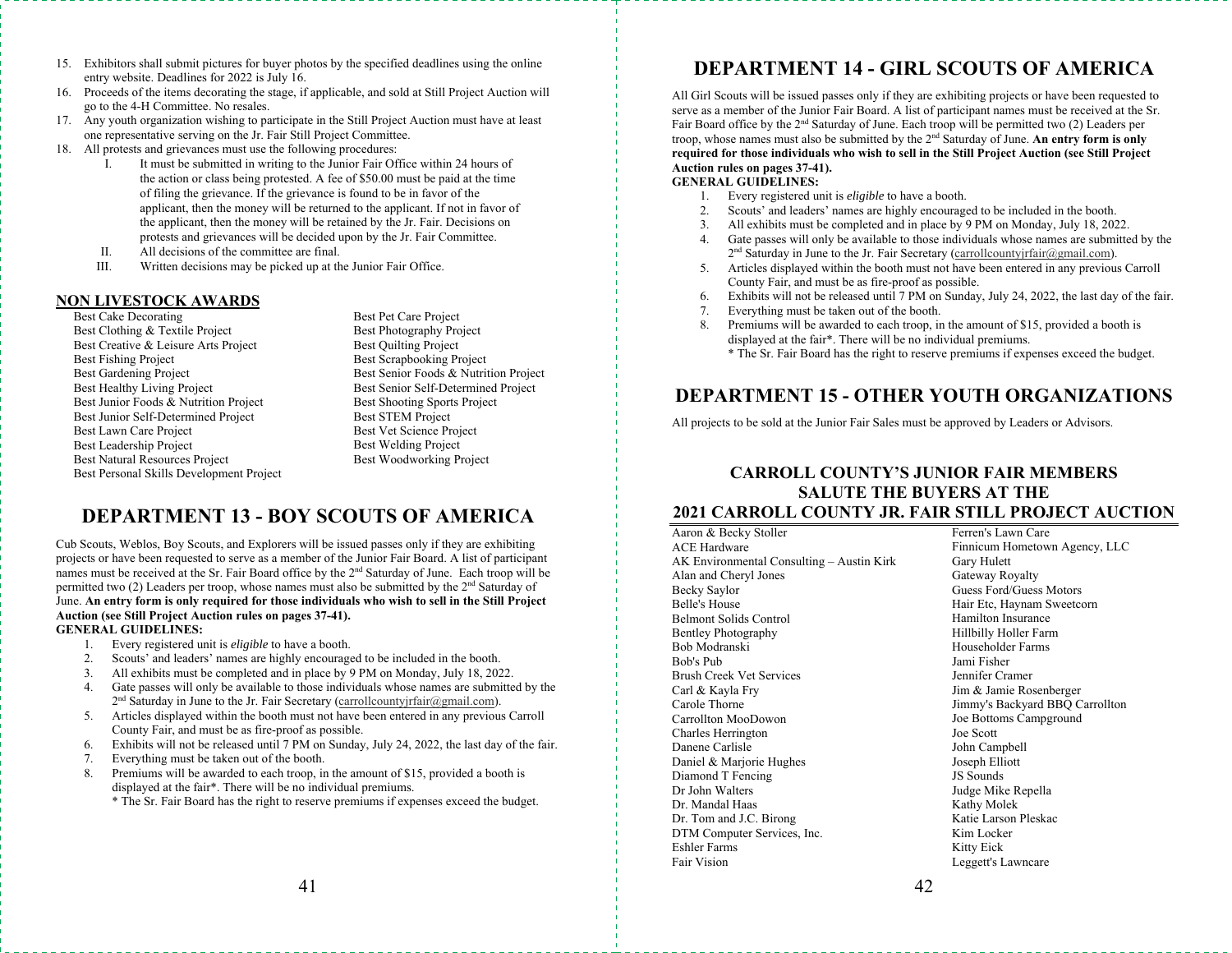Leonard Hutson Luckey Farms Lynn Fairclough Mark Cargill Mark Householder Mark Walters Mike Pence Nathan & Kate Jones Obov Financial Services Orlo and Caran Brown Patty Barnett Peggy Jocek Ron Williamson Excavating Rvan & Christina Buck Sandstone Hill Flowers Sarchione Ford Sean & Janet Smith Sean A Speedy Drilling, LLC

Seven Ranges MFG **Shale Testing Solutions** Sherman & Patti Over Simmons Performance Products **SM Brown Construction** Sportsman's Treasure Chest Springbrook Farm Steven & Kelli Pridemore **Stone House Gardens** Susan Haas Thirty-One Gifts Independent Consultant Top Notch Feeds, LLC V. Joanne Eshler Wanedas Dinner Wildwood Innovations Zach Ott Zeb Casper

# **CARROLL COUNTY'S JUNIOR FAIR MEMBERS SALUTE THE BUYERS AT THE** 2021 CARROLL COUNTY JR. FAIR LARGE ANIMAL SALE

Grand Champion Market Beef Steer: Hanoverton Feeds Reserve Champion Market Beef Steer: Unkefer Equipment, Inc Grand Champion Carcass Steer: Don's Custom Meats Reserve Champion Carcass Steer: Consumers National Bank Reserve Champion Carroll Co. Born & Raised Market Steer: Kiko Meats Grand Champion Market Hog: dac Direct Action Company Reserve Champion Market Hog: All American Scales Grand Champion Carcass Hog: Sarchione Ford Reserve Champion Carcass Hog: Encino Energy Grand Champion Carroll Co. Born & Raised Market Hog: Romano's Custom Cabinets Reserve Champion Carroll Co. Born & Raised Market Hog: Don's Custom Meats Grand Champion Dairy Beef Feeder: Huebner's Chevrolet Reserve Champion Dairy Beef Feeder: Greg Loudon Grand Champion Carroll Co. Born & Raised Dairy Beef Feeder: Top Notch Feeds, LLC Reserve Champion Carroll Co. Born & Raised Dairy Beef Feeder: Corey Essick Grand Champion Market Lamb: All American Scales Reserve Champion Market Lamb: Sarchione Ford Grand Champion Carcass Lamb: ACE Portable Restrooms Reserve Champion Carcass Lamb: Don's Custom Meats Grand Champion Carroll Co. Born & Raised Market Lamb: Huebner's Chevrolet Reserve Champion Carroll Co. Born & Raised Market Lamb: Kiko Auctioneers and Realtors Grand Champion Market Dairy Steer: Youngen Farms Reserve Champion Market Dairy Steer: Sarchione Ford 3HM Farms **B&N** Holdings A&N Critter Farm Ben Erb - The Pond Guv Beth, Becca, & Sara Gamber **ACE Hardware Acuity Specialty Hospital Bill Offenberger** Adam Henderson Grain and Produce **Bird Mans Cans** Alicon Energy Service and **Blue Racer Midstream** Animal Hospital **Bruce Barker DDS** Ann Gamber **Burgett Angus Farm** Burgett Roll Off Arbor Magic **Ashton's Preservation Association** Canton Erectors **B&B** Tree Service Carroll County Republican Party

Carroll Electric Carrollton Farmers Exchange Co., Inc. Charles Ackerman Cheryl Davis Chiavari Custom Carpentry Cindi Leslie ReMax Edge Realty Country Side Equipment CYA Exchange LLC Carrollton D&J Sales Dan & Kathy Shawver Darrell Shafer David Bodo Dayton Excavating Dena Barnett Wesco Realty Diamond T Fencing Don Jones, State Representative Douglas Baum Doyle and June Hawk Dr John Walters Dr Stephen Dowell Dr. Mandal Haas Eastern Buckeve Vet Service Eric & Lisa Sanford Farmers Equipment Inc. Finnicum Hometown Agency LLC Flora & Alice McKinniss Gaspar Body and Paint Inc. Gateway Royalty Geno Kiko Auctioneer/Realtor Guess Ford /Guess Motors Hamilton Insurance Harlem Dairy Dream Heritage Cooperative High Hill Farms High Hill Farms Trucking Holmes Lumber Canton **I70** Auctions **Infinity Natural Resources** J Green Excavating, LLC J Hawk Water Service

James Locker Jefferson Landmark Inc. JoAnn Clark with Cutler Real Estate IS Sounds K&S Millwrights Inc. Kathy's Cookies and Catering Katie Larson Pleskac Kim Davis Insurane Agency Kishmans Fresh Market IGA Malvern Leonard Hutson Linda & Mike Moreland Luckey Farms Lumber Service Mann McClain's Service Minerva Enterprises, LLC Mobile IBC Services LTD Parker Insurance Agency, LLC Pidgeon Valley Farms Polen Meats Pools Ouality Construction Razor Rents Richard Weals Ron Nuzzolillo **Rummell Family Dorsets** Ryan & Christina Buck Sander's Market Sean A Speedy Drilling, LLC Shingleton Custom Homes Simmons Performance Products Simpson Heating and Air Springbrook Farm Steve & Shanna Dillon **Steven D Barnett Prosecuting** Straight A's Tim's Repair Service LLC Wendy's of Carrollton Whisler Plumbing and Heating WMS OHIO

# **CARROLL COUNTY'S JUNIOR FAIR MEMBERS SALUTE THE BUYERS AT THE** 2021 CARROLL COUNTY JR. FAIR SMALL ANIMAL SALE

Grand Champion Market Goat: Lisko Family Midway Reserve Champion Market Goat: Harlem Dairy Dream Grand Champion Carcass Goat: Ashton's Preservation Association Reserve Champion Carcass Goat: Gateway Royalty Grand Champion Carroll Co. Born & Raised Market Goat: Harlem Dairy Dream Reserve Champion Carroll Co. Born & Raised Market Goat: Weir Farm Grand Champion Market Rabbits: Roger and Carol Kiko, Iron Acres, & Harold's Equipment Reserve Champion Market Rabbits: Encino Energy Grand Champion Meat Pen of Ducks: Encino Energy Reserve Champion Meat Pen of Ducks: Encino Energy Grand Champion Meat Pen of Chickens: Dream Hill Cattle Reserve Champion Meat Pen of Chickens: Dr. Fry-Aultman Orrville Carrollton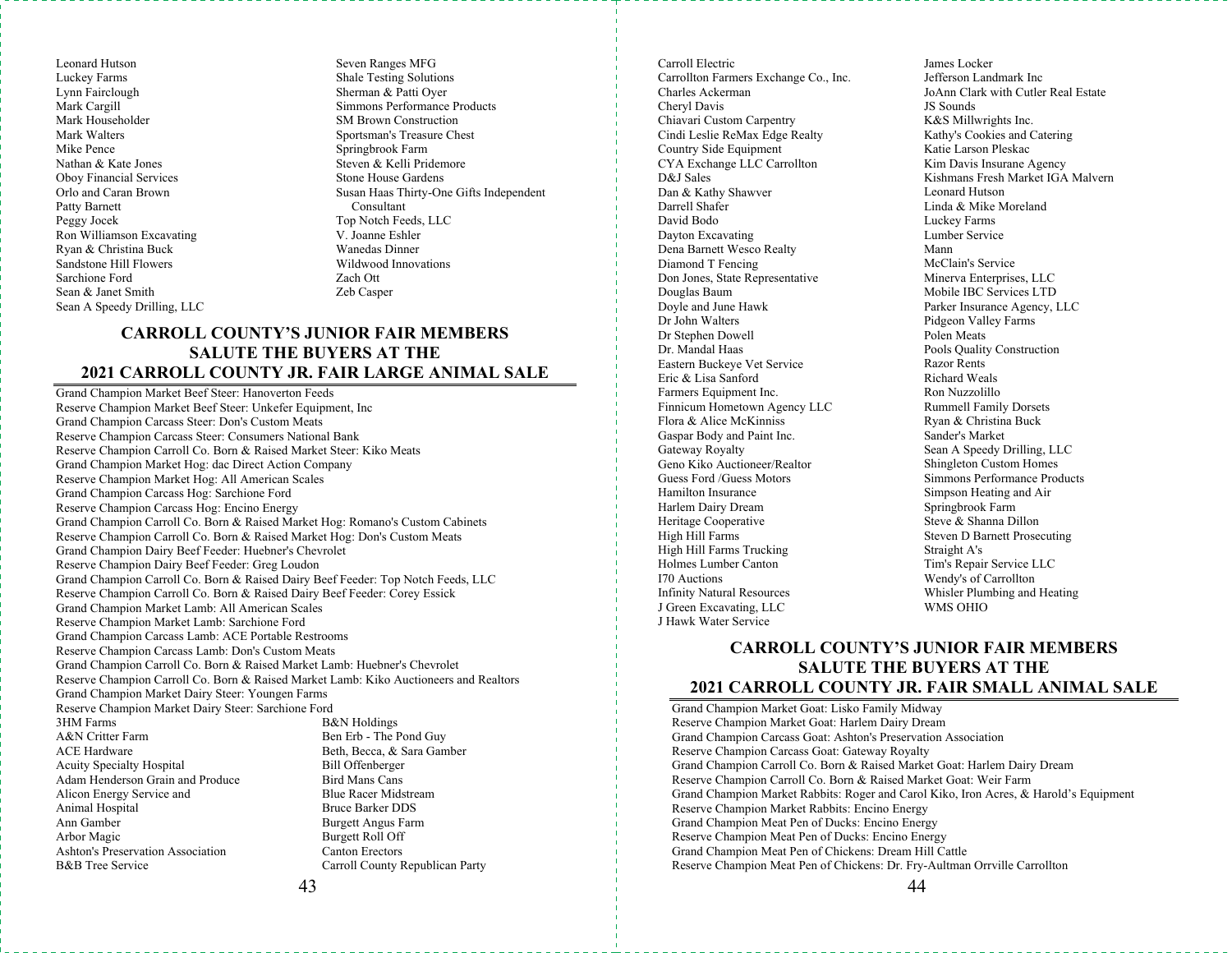Grand Champion Market Turkey: Carroll County Energy Reserve Champion Market Turkey: Eick Electric 3HM Farms Aaron & Becky Stoller ACE Hardware Allen Furbee Arbor Magic Aultman Hospital Bear Electric Bell & Blaire, LLC Brad and Sudie Yoder **Brittany Tangler** Brush Creek Vet Services Bryan Family Farm Bunny Hole Rabbitry Burgett Angus Farm Carl & Kayla Fry Carroll Electric Carrollton Farmers Exchange Co., Inc. Carrollton MooDowon Case Farms Chris Modranski, Commissioner Clara Barnard **Country Designs** Country Side Equipment Crooked Creek Farm Darrell Shafer Diamond T Fencing Donna Miller Dr John Walters Dusty and Ellen Rhome Eric Horn **Everlasting Trophies** Fair Vision Flora & Alice McKinniss Fred & Tricia Green Fry's Leather Craft Gary & Robin Frase Geno Kiko Auctioneer/Realtor Gotch and Company Gotcha Self Storage **Gromley Farms** Hamilton Insurance Heartland on Heritage Heritage Cooperative High Hill Farms J Green Excavating, LLC J Green Trucking James Shives

Jennifer Cramer Jim & Dana Gravett Joe Little Excavating Corp. Joy Hutson Justin's Farm Fresh Produce and Plants Kampfer Lane Farms Ken and Sue Grigsby Kevin and Kristy Tullis Kim & Megan Poorman Kim Davis Insurance Agency Kirk Stanley Kirk's Kitchen Kishman's Fresh Market IGA Malvern Kitty Dindo Kitty Weir Kris & Amie Booth Loudon Twp. Vol Fire Dept Martin & Michelle Brumbaugh McIntire Cattle and Grain Melissa Kiko Nathan & Kate Jones Nick & Stephanie Roudebush Northeast Ohio Veterinary Associates R & M Storage RMJ Fencing Robertson's Building Center Rohr Family Farm Ron Ruegg Automotive Rutledge Construction Sarchione Ford Sheri Thompson Simmons Performance Products **Spring Hill Teeters** Steve & Shanna Dillon Steven & Kelli Pridemore T. David Frew, DVM The Carroll County Messenger Tim's Repair Service, LLC Tinlin's Print on Things Tom Moore Top Notch Feeds, LLC Warrior Station Nutrition Wavts Automotive Wildwood Innovations Windy Hill Farm Windy Ridge Farms LLC

# **FAIR ROYALTY GUIDELINES AND RULES**

# **Carroll County Fair - Royalty Application**

| Name :                       |                                                |                                                                                                                                                   | Age: |  |
|------------------------------|------------------------------------------------|---------------------------------------------------------------------------------------------------------------------------------------------------|------|--|
|                              |                                                |                                                                                                                                                   |      |  |
|                              |                                                |                                                                                                                                                   |      |  |
|                              | (Check the one you are applying for)           |                                                                                                                                                   |      |  |
|                              |                                                | KING (16-19)<br>PRINCESS (9-13)<br>PRINCE (9-13)                                                                                                  |      |  |
|                              |                                                |                                                                                                                                                   |      |  |
|                              |                                                | What Jr. Fair Organization do you represent (Check all that apply)                                                                                |      |  |
|                              |                                                | _____4-H ______FFA ______Boy/Girl Scouts ______Other                                                                                              |      |  |
|                              |                                                | sure to include all you do through your Jr. Fair organizations, School, Church,                                                                   |      |  |
|                              |                                                | Community Groups, Etc. Give us a short description of what you do and how                                                                         |      |  |
| long you have been involved. |                                                | On a separate sheet of paper tell us why you should be considered for Carroll<br>County Jr. Fair Royalty. This must be a minimum of 2 paragraphs. |      |  |
|                              | displayed at the fair. Please use this format: | On a separate sheet of paper please listed all the projects you have taken and                                                                    |      |  |
| Year                         |                                                | Project Awards                                                                                                                                    |      |  |
|                              |                                                |                                                                                                                                                   |      |  |
|                              |                                                |                                                                                                                                                   |      |  |
|                              |                                                | Date:                                                                                                                                             |      |  |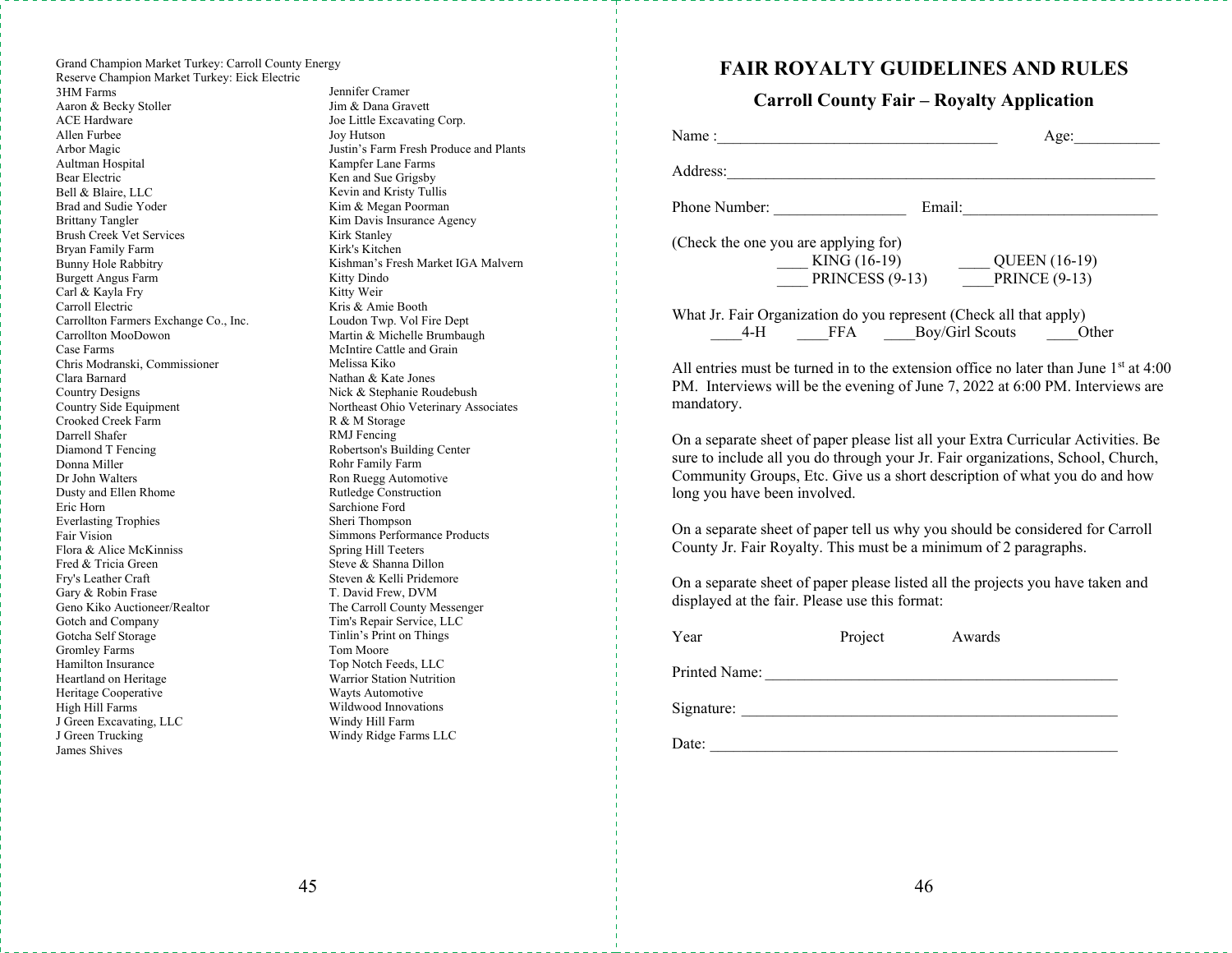$\sim$  NOTES  $\sim$ 

# **CARROLL COUNTY'S JUNIOR FAIR MEMBERS SALUTE THE AWARD SPONSORS FOR THE** 2021 CARROLL COUNTY JR. FAIR

Aaron & Becky Stoller Allan & Suzanne Tozzi A-Z 4-H Club Barry & Marilyn Statler **Becky Marteney** Bill & Sandy Findley Brown Frame Round-Up 4-H Club Bud & Carole Thorne **Burgett Angus Farm** By Friends In Memory Of Ray Roach Carl & Nancy Campbell Carroll Co. 4-H Committee Carroll Co. Cattlemen Assoc. Carroll Co. Dairy Promotion Board Carroll Co. Democratic Party Carroll Co. Republican Party Carroll Co. Soil & Water Conservation District Carroll Co. Township Association **Carroll County Coders** Carrollton Animal Hospital Chervl Jones Chiavari Custom Carpentry Chris Barnhart, Young Living Distributor Consumers National Bank **Country Side Equipment Sales** CYA Exchange LLC Dairy Farmers of America Dan & Kathy Shawver Danny's Barbershop Darrell Shafer Dave & Jana Davis Dinger's Garage Donna Hazzard Don's Custom Meats Dr. Tina Costarella.DVM.PhD Dusty & Ellen Rhome East Township Young Producers Fair Vision Farm Raisers 4-H Club Farmers Exchange Golden Acres AKC Golden Retrievers Green Haven Farm Hawk's Dairy Farm Heartland on Heritage Retreat Lodge & Barn High Hill Farms-The Davis Family Hillbilly Holler Homer Unkefer Equipment In Memory Of Heath R. Derby In Memory of Howard McFadden In Memory Of Melody Crall Alazaus In Memory of Paul K. Eick In Memory of Roselyn Derby

James Kline Family Jenine Stertzbach John & Becky Larson John & Judy Childers John & Ruth Davis John & Sharlene McFadden Kangaroo Krew 4-H Club Kiko Auctioneers Kishmans IGA & Gas-N-Go Larry & Janet Weaver Family LeBeau Geothermal Co. Lumber Service, Carrollton Martha Jones McCourry Family Mike & Vera Fox Family Mike Lozier, Auctioneer Moon Family NAPA Carrollton Distribution Center Nathan and Kate Jones Neider Family Northwind Ridge LLC Oboy Financial Services R & M Storage Rav & Ronda Rummell Renea's Hair Care Robert & Beulah Bland Roger & Carol Kiko Rohr Family Rose Hill Farm, Ed & Chris Barnhart Rosehollow Farm **Rummell Horned Dorsets** S&S Equipment Schaar Family Farms Sherrif Dale Williams Snoopy's Friends 4-H Club Stamp Enterprises Stillfork 4-H Club The Booth Family The Davis Family The Fierbaugh Family The Poorman Family Tim & Kenne Hartong Top Notch Feeds, LLC Varney Family Chiropractic & Wellness Center Vaughn & Crystal Slabaugh Walt & Connie Johnson & Family Wild Duck Hollow Windy Hill Farm Zac & Johnna Campbell

In Memory Of Sally Morrow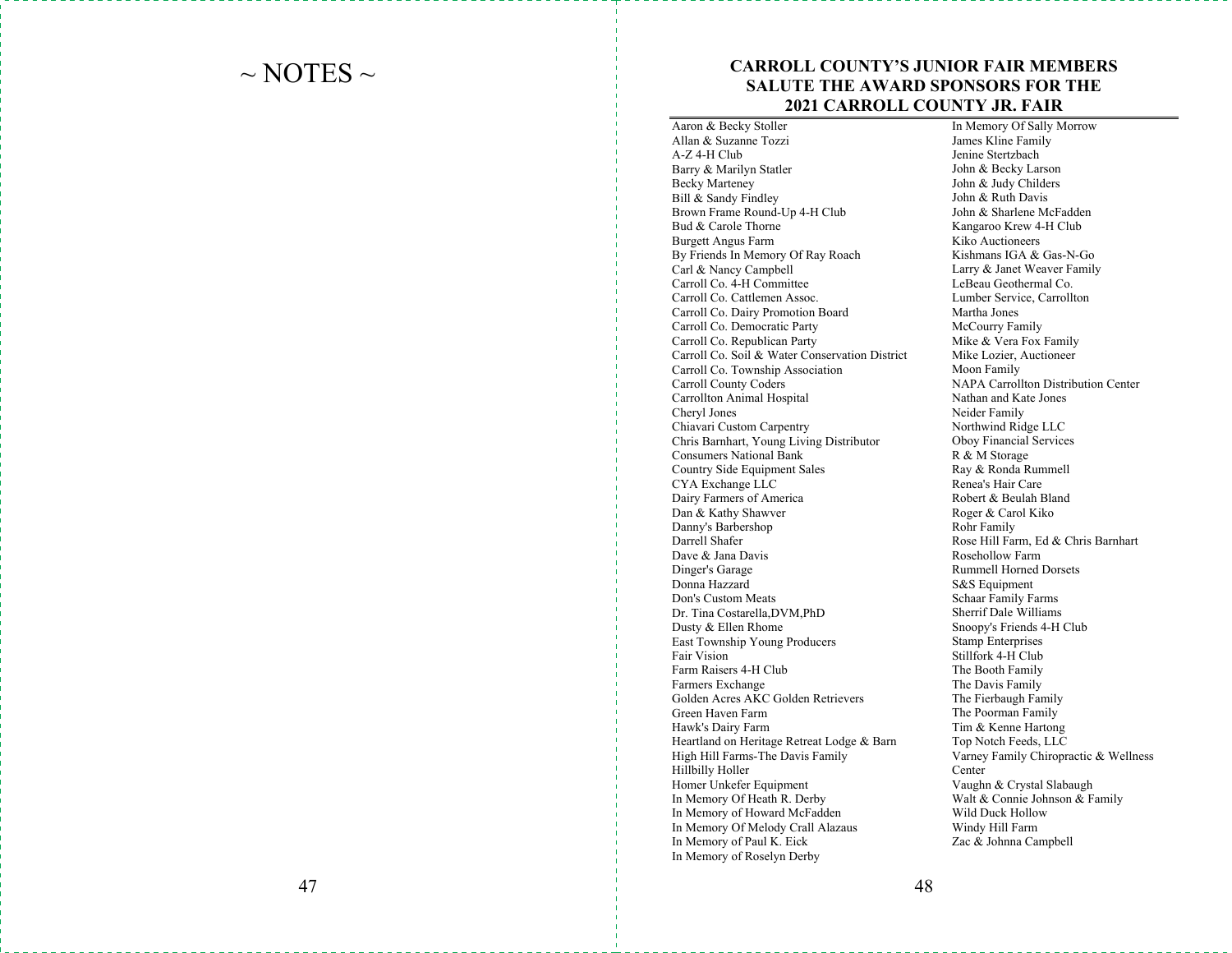# **CARROLL COUNTY JR. FAIR 2022 ONLINE ENTRY INSTRUCTIONS**

Please read prior to using ShoWorks On-Line Entries. On-Line Entries will be

accessible May 9 - June 11, 2022

https://carrol.fairwire.com

\*\*\*Please note the web address uses 'carrol' and not 'carroll'\*\*\*

### **Step One: ACCESS WEBSITE**

Access our ShoWorks On-Line Entry system at http://carrol.fairwire.com Users must have JavaScript and Cookies enabled. Follow posted instructions. \*\*\* There is no cost for this service!\*\*\*

### Step Two: LOGIN (Login either as an Exhibitor or a Club Leader.)

- **EXHIBITOR Login:** Exhibitors, please supply the requested personal  $\triangleright$ information. New in 2020 was the ability to create a Passport account. This is highly encouraged, as it will allow you to have the same login info from year to year, see previous year entries, and it allows you the ability to make entries at other shows (that you are eligible for) that utilize Showorks. Passport is available online or via app for iOS or Android.
- CLUB LEADER/CHAPTER Login: Clubs/Chapters wanting to enter on-line,  $\blacktriangleright$ please use the 'quick group' option for login. Supply the requested information when prompted.

### **Step Three: CLASS/EXHIBIT ENTRY**

- YOU MUST ENTER ALL CLASSES YOU WISH TO PARTICIPATE IN!
	- Each exhibit needs to be entered by Division and then class within that division.
	- Please be sure to fill out all areas completely to insure proper class assignment.
	- You do NOT need to declare which animal you will be using, if you tagged in multiple animals.

# PLEASE NOTE THESE DIFFERENCES FOR ON-LINE ENTRIES:

- For still project items, you must select "YES" or "NO" from the drop down menu for the still project auction. This is the equivalent of selecting the "Still Project" Auction" sale box on the paper entry form.
- $\bullet$ Market animals  $-$  if you want to bring two market animals, you must make two entries.
- Outstanding Market Exhibitor there will be no Outstanding Market Exhibitor class listed in the online system. Instead, please simply check the box for 'OME' when entering a market class. For example, if you wanted to enter the swine OME contest, please check the 'OME' box when entering the market hog class.
- Dairy beef feeders, market ducks, and market turkeys are listed as their own division. This is just for computer purposes, and they follow all rules as listed in the Jr. Fair Book.
- $\blacksquare$ Horse entries will need to say "Trailer" or "Stall" on the website to indicate housing preference. Please list the horse's name in the "Tag ID" Box.

### **Step Four: REVIEW & CONFIRM DATA ENTERED**

 $\blacktriangleright$ ShoWorks uses a two-step process for you to review your entry and to acknowledge compliance with the Jr. Fair rules and regulations. The word YES must be entered into the box at the bottom of the second screen before you can complete submission.

# **Step Five: SUBMIT/PRINT**

When you have completed your entries and confirmed adherence to rules, click on **Submit.** Please use the print option to create a hard copy of your submission! It is also suggested that you have your receipt emailed to you. These documents are your proof that you did indeed register on-line!

### Step Six: ENJOYMENT – Sit back and relax!

If you should have any difficulties/complications/fits of rage, please contact Wes Frew at 234-521-3909 OR send an email to carroll count virfair @ gmail.com.

# **DRUG USE NOTIFICATION FORM (DUNF)**

- Drug Use Notification Forms (DUNF) are only accepted online. Approximately one 1. week prior to the Monday of the fair (or carcass drop off for carcass entries), an email will be sent to the email address used to make entries that will contain the link to the online drug form. THESE MUST BE PROPERLY FILLED OUT AND SUBMITTED PRIOR TO WEIGH-IN AT THE FAIR! Failure to fill out and submit the drug forms prior to weigh-in will result in the animal not being weighed, and consequently ineligible for competition.
	- The website address will be www.carrollcountyfairohio.com/dunf
- A properly completed Drug Use Notification From (DUNF) is required for EACH  $2^{1}$ animal of the following species, due at the scales at the time of weigh-in.

|                   | minar or the following species, and at the searcs at the third of weight in. |                        |
|-------------------|------------------------------------------------------------------------------|------------------------|
| Market Beef Steer | Carcass Lamb                                                                 | Market Duck            |
| Carcass Steer     | Market Dairy Steer                                                           | Pen of Market Chickens |
| Market Hog        | Dairy Beef Feeder                                                            | Market Turkey          |
| Carcass Hog       | Market Goat                                                                  | Lactating Dairy Cattle |
| Market Lamb       | Carcass Goat                                                                 | Lactating Dairy Goat   |
|                   | $\sqrt{1 + \alpha}$ $\sqrt{11}$ $\sqrt{11}$ $\sqrt{11}$ $\sqrt{11}$          |                        |

- To completely and correctly fill out a DUNF, please fully answer every prompt.  $3.$
- 4. Market poultry exhibitors – if you do not know your leg/wing band numbers when completing the online form, please leave the ID box blank.
- 5. IF AT ANY TIME AFTER SUBMITTING A DRUG FORM A MEDICATION IS GIVEN TO AN ANIMAL, A NEW DRUG FORM MUST BE SUBMITTED. If during the fair, please see Ray or Wes.
- If you have any questions about the online drug forms, please contact Lynden 6. Ferguson (330-627-2300 x205), Wes Frew (234-521-3909), or Katrina Nitz (330- $627 - 4310$ ).

Ensure emails from carrollcounty irfair@gmail.com do not go to your spamfolder. This address is used to send out reminder emails & important bits of information.